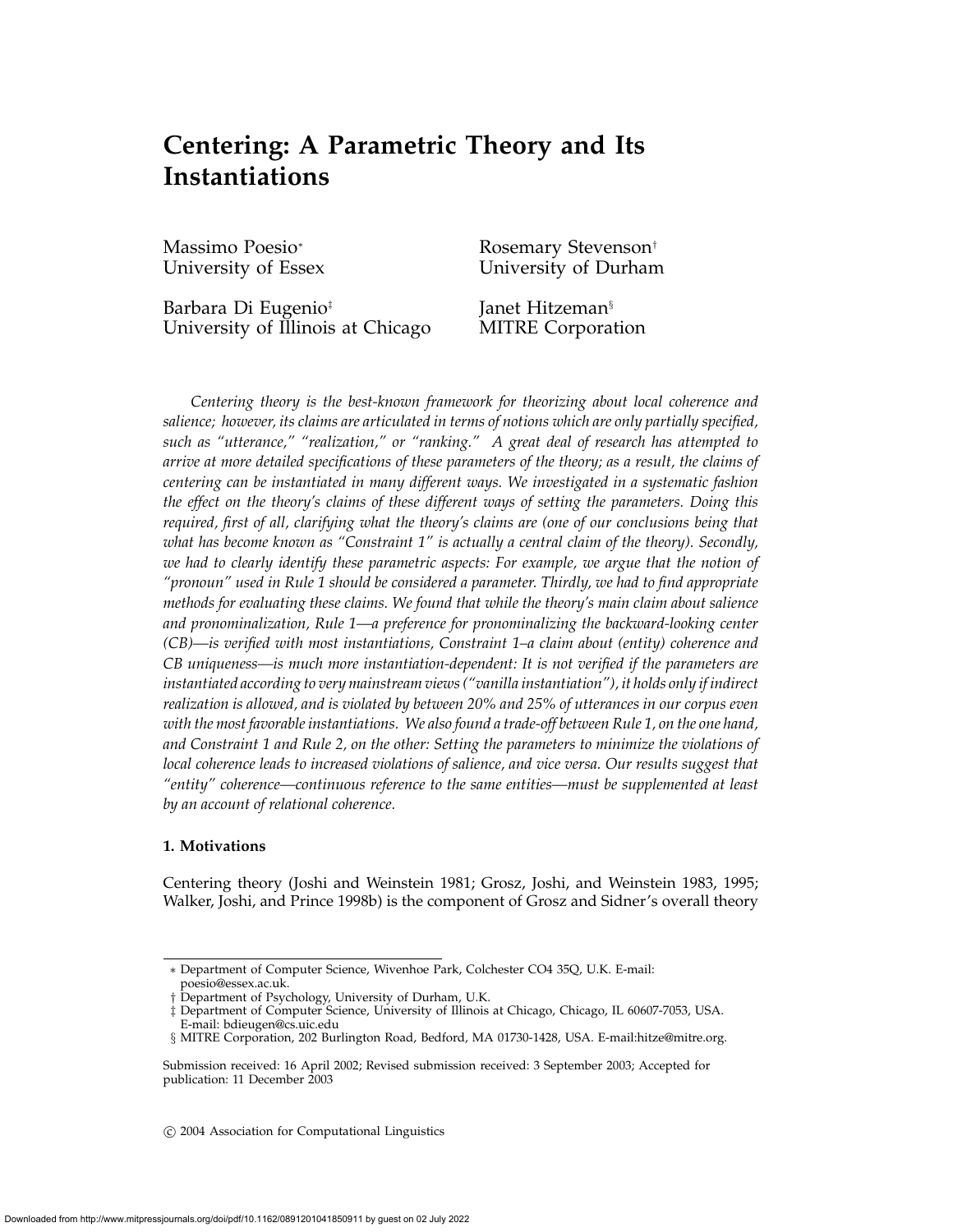of attention and coherence in discourse (Grosz 1977; Sidner 1979; Grosz and Sidner 1986) concerned with *local* coherence and salience, that is, coherence and salience within a discourse segment. A fundamental characteristic of centering is that it is better viewed as a *linguistic* theory than a computational one. By this we mean that its primary aim is to make cross-linguistically valid claims about which discourses are easier to process, abstracting away from specific algorithms for anaphora resolution or anaphora generation (although many such algorithms are based on the theory). The result is a very different theory from those one usually finds in computational linguistics. In central papers such as Grosz, Joshi, and Weinstein (1995), no algorithms are provided to compute notions such as "utterance," "previous utterance," "ranking," and "realization" that play a crucial role in the theory. The researchers working on centering argue that while these concepts play a central role in any theory of discourse coherence and salience, their precise characterization is best left for subsequent research, indeed, that some of these concepts (e.g., ranking) might be defined in a different way for each language (Walker, Iida, and Cote 1994). In other words, these notions should be viewed as **parameters** of centering. This feature of the theory has inspired a great deal of research attempting to specify centering's parameters for different languages (Kameyama 1985; Walker, Iida, and Cote 1994; Di Eugenio 1998; Turan 1998; Strube and Hahn 1999). Competing versions of the central definitions and claims of the theory have also been proposed: For example, different definitions of **backward-looking center** (CB) can be found in Grosz, Joshi, and Weinstein (1983, 1995) and Gordon, Grosz, and Gillion (1993). As a result, a researcher wishing to test the predictions of centering, or to use it for practical applications, is confronted with a large number of possible **instantiations** of the theory.

The main goal of the work reported in this article was to explore the space of parameter configurations, measuring the impact of different ways of setting the parameters of centering on the theory's claims. This required specifying in an explicit way what centering's main claims are; clearly identifying the parameters, not all of which have previously been discussed in the literature; and developing appropriate methods (and statistical tests) to carry out this evaluation. The comparison between instantiations was carried out by annotating a corpus of English texts from different genres with the information needed to test a variety of centering instantiations and using this corpus to assess the extent to which the theory's claims are verified once the parameters are set in a certain way. The proponents of centering have clearly stated that the aim of the theory is to identify preferences that make discourses easier to process; clearly, the best way to test such preferences is through behavioral experiments, and many aspects of the theory have in fact been tested this way (Hudson, Tanenhaus, and Dell 1986; Gordon, Grosz, and Gillion 1993; Brennan 1995). But given the enormous number of possible ways of setting the theory's parameters, a systematic comparison can be made only by computational means. A corpus-based evaluation has other advantages, as well, among which is that it is perhaps the best way to identify the aspects of the theory that need to be further specified, and the factors such as temporal coherence or stylistic variation that may interact with the preferences expressed by centering. (Also, knowing the extent to which real texts conform to centering preferences is an important goal in its own right.)

In previous corpus-based studies of centering (Walker 1989; Passonneau 1993; Byron and Stent 1998; Di Eugenio 1998; Kameyama 1998; Strube and Hahn 1999; Tetreault 2001), only a few instantiations of centering were compared. The present study is more systematic in that it considers a greater number of parameters, as well as more parameter instantiations, including "crossing" instantiations in which the parameters are set according to proposals due to different researchers. Only re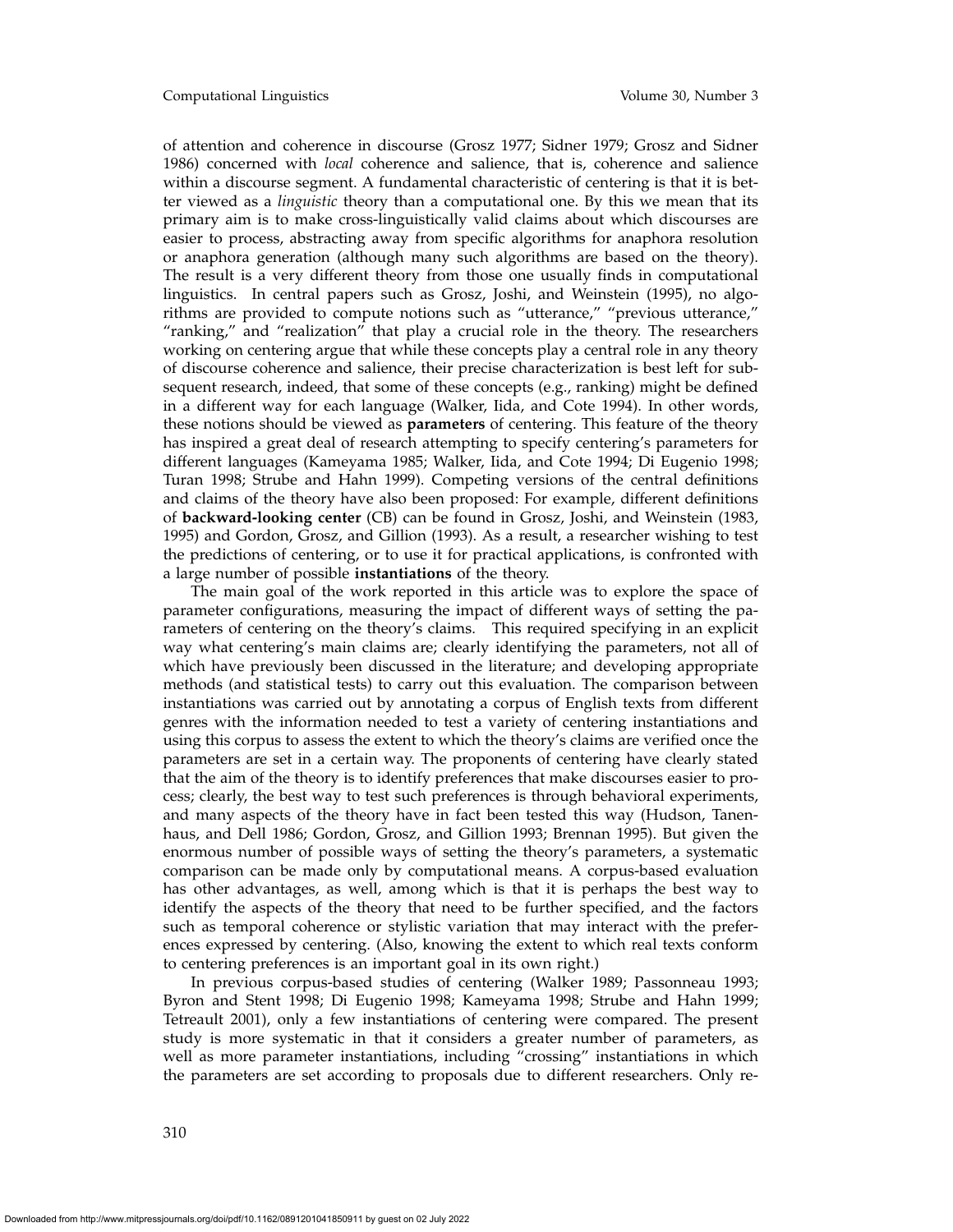liable annotation techniques were used; we produced an annotation manual that can be used to extend our analysis to other data, as well as a companion Web site (http://cswww.essex.ac.uk/staff/poesio/cbc/) to allow readers to try out instantiations not discussed in this article. (The Web site also contains the annotation manual and a technical report with a full discussion of all results.) Last but not least, our evaluation is arguably more neutral than in most previous studies in that, first of all, we are not proposing a new instantiation of the theory; and secondly, all parameter instantiations were tested on the same data.

The article is organized as follows. We first review the basic concepts of the theory, discussing the three claims on which we focus (Constraint 1, Rule 1, and Rule 2) and the parameters used in their formulation. We then discuss how our corpus was annotated and how the annotation was used to compute violations of the three main claims. In Section 4 we present our main results, which are discussed in Section 5.

## **2. Centering Theory and Its Parameters**

It is not possible to discuss in this article the entire centering literature; we merely summarize in this section some of this work in enough detail to allow the reader to follow the discussion in the rest of the article. For more details, we refer the reader to classic references such as Grosz, Johsi, and Weinstein (1995) and Walker, Joshi, and Prince (1998b) or the discussion of centering in Poesio and Stevenson (forthcoming).

## **2.1 Motivations and Main Intuitions**

Centering is simultaneously a theory of discourse **coherence** and of discourse **salience**. As a theory of coherence, it attempts to characterize **entity-coherent** discourses: discourses that are considered coherent because of the way discourse entities are introduced and discussed.<sup>1</sup> At the same time, centering is also intended to be a theory of salience: that is, it attempts to predict which entities will be most salient at any given time.

The main claim about local coherence made in centering is that discourse segments in which successive **utterances** keep mentioning the same discourse entities are "more coherent" than discourse segments in which different entities are mentioned. This hypothesis was formulated by Chafe (1976) and is backed by empirical evidence such as Kintsch and van Dijk (1978) and Givon (1983). In centering this hypothesis is further strenghtened by proposing that every utterance has a unique "main link" with the previous utterance: the CB. Having a unique CB, it is claimed, considerably simplifies the complexity of the inferences required to integrate an utterance into the discourse (Joshi and Kuhn 1979; Joshi and Weinstein 1981).

Centering's first contention as far as local salience is concerned is that the discourse entities **realized** by an utterance (more on realization below) are *ranked*: that is, that in each utterance some discourse entities are more salient than others. This claim, as well, is a basic tenet of much work on discourse (Sidner 1979; Prince 1981; Givon 1983; Gundel, Hedberg, and Zacharski 1993) and is supported by much psychological evidence (Hudson, Tanenhaus, and Dell 1986; Gernsbacher and Hargreaves 1988; Gordon, Grosz, and Gillion 1993; Stevenson, Crawley, and Kleinman 1994).

<sup>1</sup> Entity-based theories of coherence are so-called by contrast with **relation-centered** theories of coherence, such as those developed in Hobbs (1979) and Mann and Thompson (1988) and used in Fox (1987) and Lascarides and Asher (1993). The earliest detailed entity-based theory of coherence we are aware of is by Kintsch and van Dijk (1978), who also explicitly mention the need to supplement such theories with a theory of relational coherence (more on this in Section 5)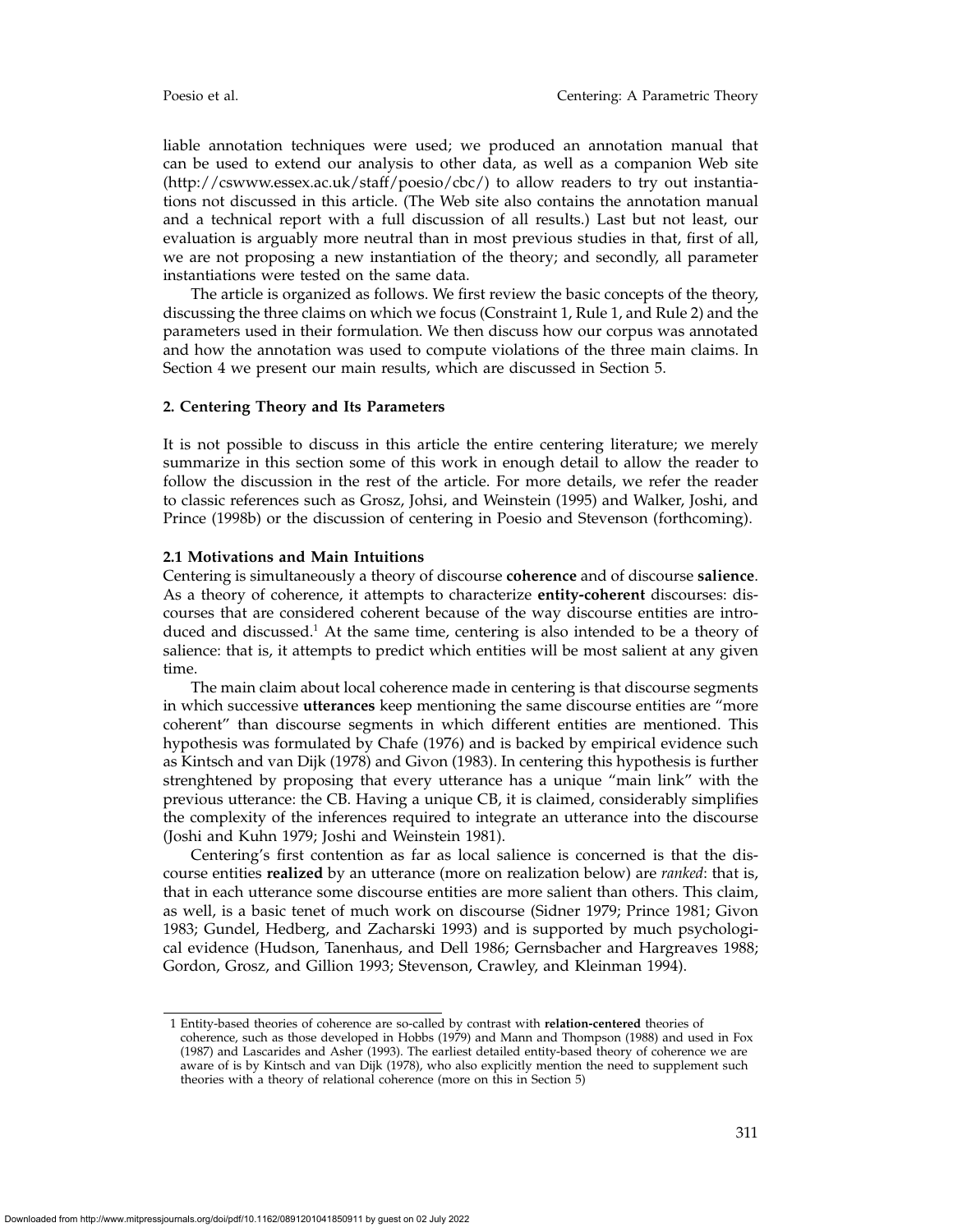Computational Linguistics Volume 30, Number 3

These claims about coherence and salience are linked by two further hypotheses: that the identity of the CB is crucially determined by the entities' ranking and that the CB is most likely to be realized as a pronoun. This assumption that a "main entity" or "topic" or "focus" is the preferred interpretation of pronouns is commonly found in theories in the psychological (e.g., Sanford and Garrod 1981), computational (Sidner 1979) and linguistic (Gundel, Hedberg, and Zacharski 1993) literature and is motivated by evidence such as the contrast between examples (1) and (2):

- (1) a. Something must be wrong with John.
	- b. He has been acting quite odd. (He  $=$  John)
	- c. He called up Mike yesterday.
	- d. John wanted to meet him quite urgently.
- (2) a. Something must be wrong with John.
	- b. He has been acting quite odd. (He = John)
	- c. He called up Mike yesterday.
	- d. He wanted to meet him quite urgently.

Discourses (1) and (2) differ only only in their (d) sentences, but according to Grosz et al., (1d) is not as felicitous as (2d). The reason, they argue, is that after the (c) utterances, the discourse entity *John* is more highly ranked than *Mike*, so it will be the CB of the next utterance provided that it is realized in it; and given the preference for pronominalizing the CB, *John* should be pronominalized if anything else is.

This link between pronominalization and the identity of the CB has been used by Grosz et al. to support the claim discussed above that utterances have a unique CB (contra, e.g., Sidner [1979] whose theory assumed two foci). Grosz et al. note the contrast between continuations (3c)–(3f) of the discourse initiated by utterances  $(3a)–(3b)$ :

- (3) a. Susan gave Betsy a pet hamster.
	- b. She reminded her that such hamsters were quite shy.
	- c. She asked Betsy whether she liked the gift.
	- d. Betsy told her that she really liked the gift.
	- e. Susan asked her whether she liked the gift.
	- f. She told Susan that she really liked the gift.

Grosz et al. argue that continuations  $(3c)$ – $(3f)$  are less and less acceptable, whereas if *Susan* and *Betsy* were equally ranked after (3b), all variants should be equally acceptable.

# **2.2 Terminology and Definitions**

**2.2.1 Local Focus, Forward-Looking Centers, and Utterances.** A fundamental assumption underlying centering is that processing a discourse involves continuous updates to the local attentional state, or **local focus**. The local focus includes a set of **forwardlooking centers** (CFs), which correspond to Sidner's (1979) "potential discourse foci" and can be viewed as mentions of discourse entities (Karttunen 1976; Webber 1978; Heim 1982; Kamp and Reyle 1993). The local focus also contains information about the relative prominence or **rank** of these CFs. The local focus gets updated after every **utterance**: In this update, the current CFs are replaced by new ones, and the CB changes,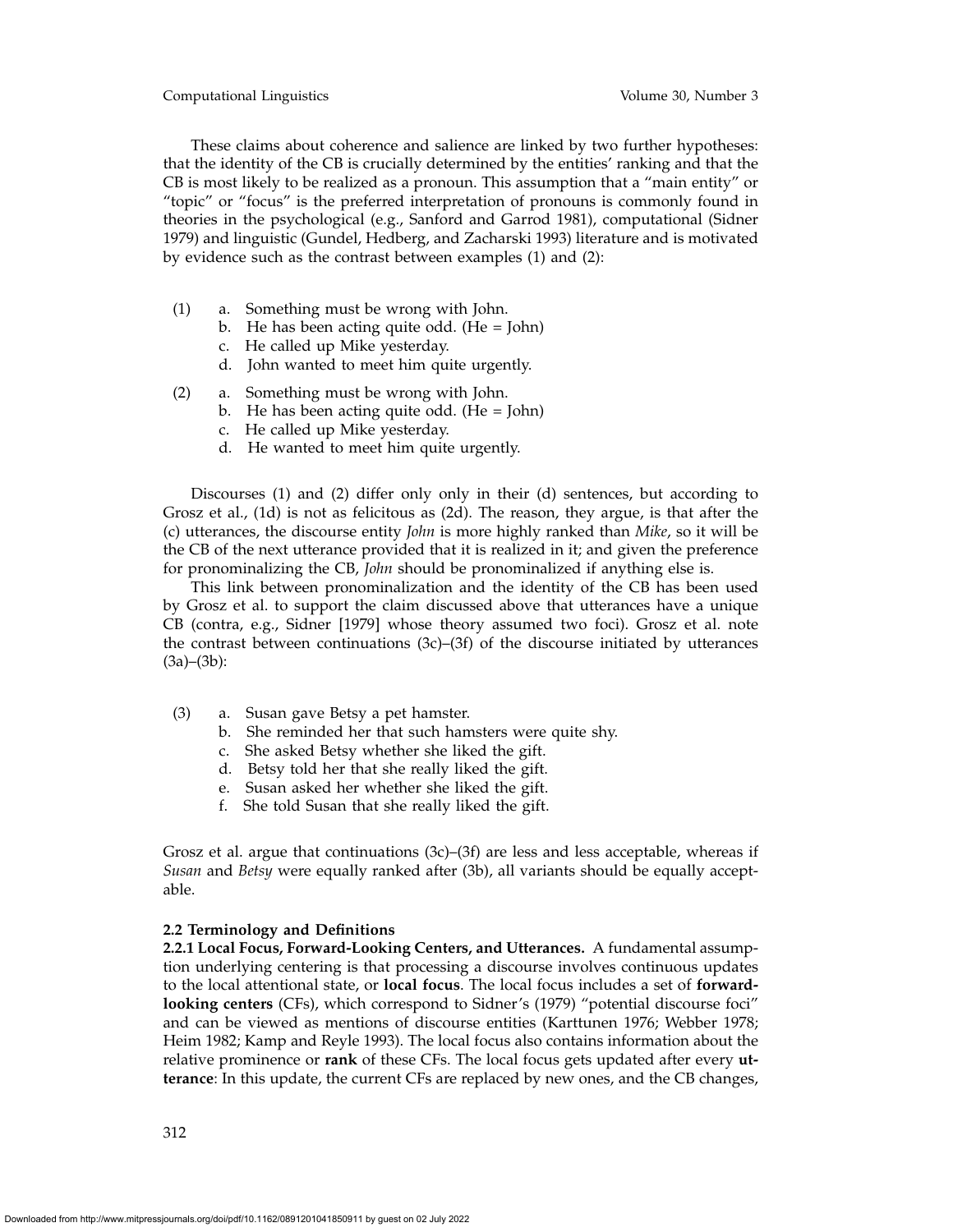as well (see below).<sup>2</sup> The set of CFs introduced in the local focus by utterance  $U_i$  in a discourse segment (DS) is indicated by CF(U*i*,DS), generally abbreviated to CF(U*i*). Brennan, Friedman, and Pollard (1987) formalized the relationship between utterances and CFs by means of one of their so-called constraints:<sup>3</sup>

**Constraint 2:** Every element of CF(U,DS) must be realized in U.

**2.2.2 Ranking, Preferred Centers, and Backward-Looking Centers.** We already mentioned two important claims of the theory: that forward-looking centers are ranked, and that because of this ranking, some CFs acquire particular prominence. The ranking function is only required to be partial, but the most highly ranked CF realized by an utterance (when one exists) is called the **Preferred Center** (CP). Ranking is also used to characterize one of the CFs as the CB. The CB is the closest concept in centering to the traditional notion of "topic" (Sgall 1967; Chafe 1976; Sanford and Garrod 1981; Givon 1983; Vallduvi 1990; Gundel, Hedberg, and Zacharski 1993) and plays a central role in the theory's claims about both coherence and salience. Although in Grosz, Joshi, and Weinstein (1983), the CB was characterized only in intuitive terms, most subsequent work has been based on the definition below (Grosz, Joshi, and Weinstein 1995), referred to as "Constraint 3" by Brennan, Friedman, and Pollard (1987):

**Constraint 3** CB( $U_i$ ), the backward-looking center of utterance  $U_i$ , is the highestranked element of CF(U*<sup>i</sup>*−1) that is realized in U*i*.

Notice that according to this definition, the computation of the CB depends exclusively on ranking and "previous utterance," making these parameters crucially important for the framework.<sup>4</sup>

**2.2.3 Transitions.** The hypothesis that discourses are easier to process when successive utterances are perceived as being "about" a unique discourse entity is formalized in centering in terms of a classification of utterances according to the type of **transition** (update) they induce in the local focus. Many such classifications of transitions have been proposed; Grosz, Joshi, and Weinstein (1995) distinguish among three types of transitions, depending on whether the backward-looking center of U*<sup>i</sup>*−<sup>1</sup> is maintained or not in  $U_i$  and on whether  $CB(U_i)$  is also the most highly ranked entity (CP) of  $U_i$ :

**Center Continuation (CON):** CB( $U_i$ ) = CB( $U_{i-1}$ ), and CB( $U_i$ ) is the most highly ranked CF (CP) of  $U_i$  (i.e., CP( $U_i$ ) = CB( $U_i$ ))

**Center Retaining (RET):** CB(U<sub>*i*</sub>) = CB(U<sub>*i*</sub>–1), but CP(U<sub>*i*</sub>)  $\neq$  CB(U<sub>*i*</sub>)

**Center Shifting (SHIFT):**  $CB(U_{i-1}) \neq CB(U_i)$ 

We will consider a few alternative classification schemes below, after discussing how these classifications are used to formulate one of the core claims of centering, Rule 2.

<sup>2</sup> The hypothesis that discourse processing involves continuous updates to the discourse model also lies at the heart of so-called "dynamic" theories of discourse semantics (Heim 1982; Kamp and Reyle 1993).

<sup>3</sup> The order of presentation of constraints and rules followed here differs from that more familiar in the centering literature. This is because we want to distinguish between definitions and claims, and the three constraints proposed by Brennan et al. do not all have the same status: While Constraint 2 can be seen as a "filter" ruling out certain values of CF(U*i*), Constraint 3 is a definition, and Constraint 1 an empirical claim.

<sup>4</sup> Other ways of defining the CB have been proposed. We refer the interested reader to the longer report and to the companion Web site.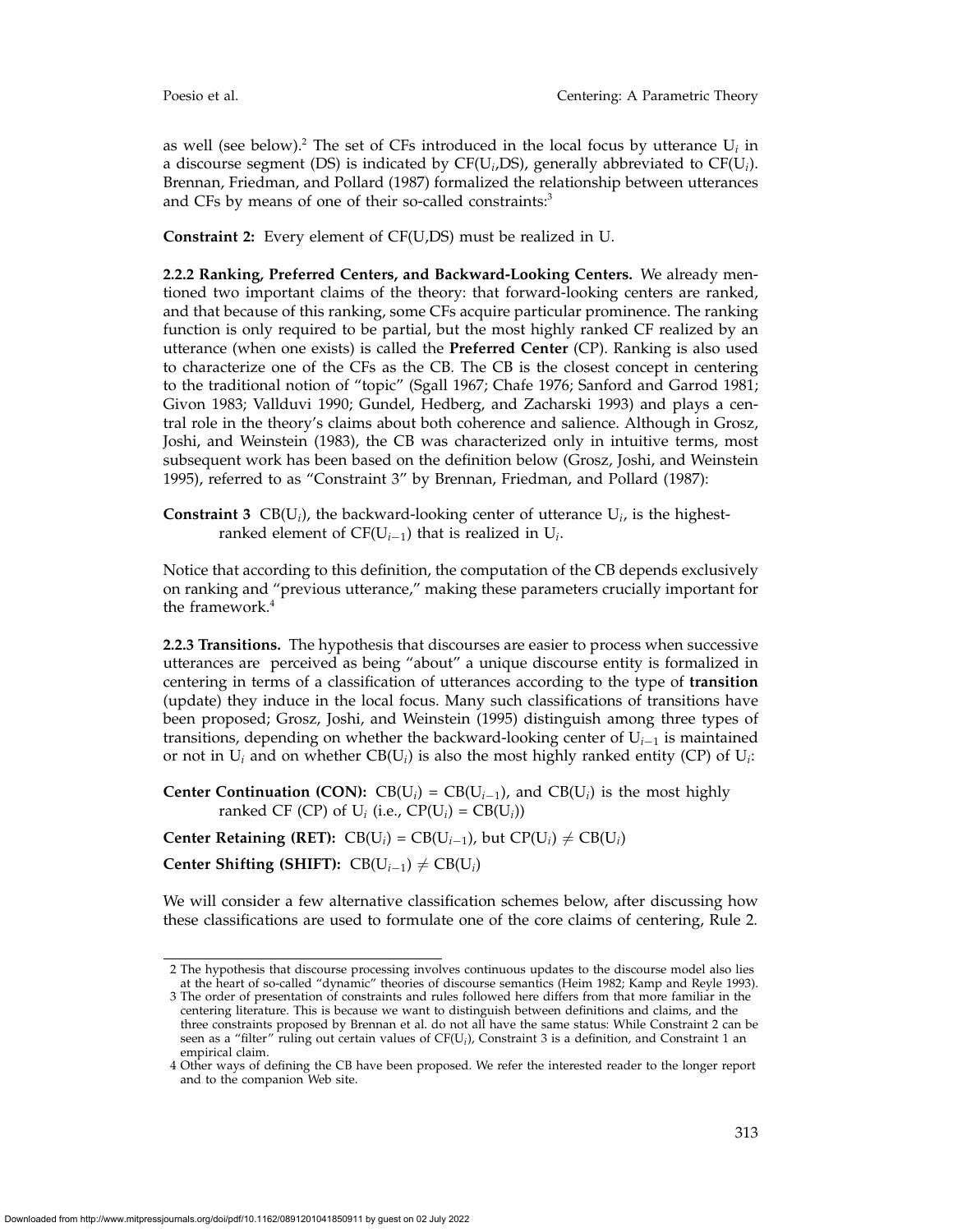# **2.3 Main Claims**

In the words of Grosz et al., the most fundamental claim of centering is that "to the extent that discourse adheres to centering constraints, its coherence will increase and the inference load placed upon the hearer will decrease" (Grosz, Joshi, and Weinstein 1995, page 210). Grosz et al. list seven such "costraints," three of which can be directly evaluated. Even though we are not following here the distinction between "constraints" and "rules" introduced in Brennan, Friedman, and Pollard (1987), we will use for these three claims the names Brennan et al. gave them, by which they are now best known:

- **Constraint 1 (Strong):** All utterances of a segment except for the first have exactly one CB.
- **Rule 1 (GJW95):** If any CF is pronominalized, the CB is.
- **Rule 2 (GJW95):** (Sequences of) continuations are preferred over (sequences of) retains, which are preferred over (sequences of) shifts.

**2.3.1 Constraint 1, Topic Uniqueness, and Entity Coherence.** If we view the CB as a formalization of the idea of "topic" (Vallduvi 1990; Gundel 1998; Hurewitz 1988; Miltsakaki 1999; Beaver 2004), Constraint 1 expresses, first and foremost, the original claim from Joshi and Kuhn (1979) and Joshi and Weinstein (1981) that discourses with exactly one (or no more than one) "topic" at each point are easier to process. This view contrasts both with Sidner's (1979) hypothesis that utterances may have two "topics" and with theories such as Givon (1983), Alshawi (1987), Lappin and Leass (1994) and Arnold (1998), which view "topichood" as a matter of degree and therefore allow for an arbitrary number of topics.

In the strong form just presented, Constraint 1 is also a claim about local coherence. It expresses a preference for discourses to be entity coherent: to continue talking about the same entities. Each utterance in a segment should realize at least one of the discourse entities realized in the previous utterance. A weaker form of Constraint 1 has also been suggested (e.g., Walker, Joshi, and Prince 1998a, footnote 2, page 3); the preference for a unique CB is preserved, but not the preference for entity coherence.

**Constraint 1 (Weak):** All utterances of a segment except for the first have *at most one* CB.

**2.3.2 Rule 1 and Pronominalization.** Rule 1 is the main claim of centering about pronominalization. In the version presented above, it states a preference for pronominalizing the CB, if anything is pronominalized at all. We also examined two alternative formulations. The original form of the claim in Grosz, Joshi, and Weinstein (1983) was as follows:

**Rule 1 (GJW83):** If the CB of the current utterance is the same as the CB of the previous utterance, a pronoun should be used.

Gordon, Grosz, and Gillion (1993) proposed a much stronger form of the claim. They found that entities realized in certain positions in the sentence were read more slowly unless pronominalized (**repeated-name penalty** [RNP]).5 This evidence led them to

<sup>5</sup> Gordon et al. observed increased reading times when proper names were used instead of pronouns to realize an entity in subject position referring to an entity realized in first-mentioned or subject position.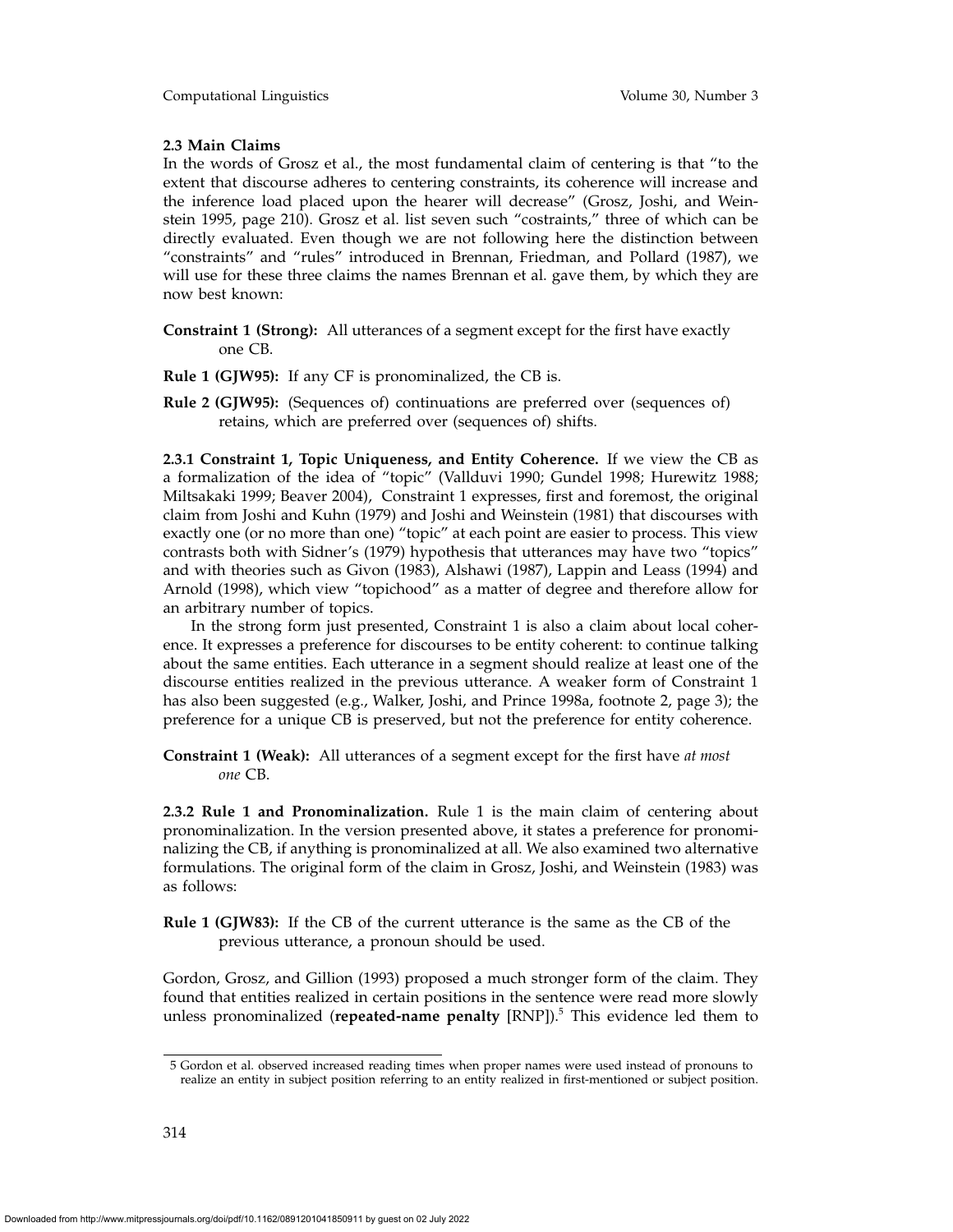propose a more restrictive definition of CB (briefly, that the CB is the entity subject to the RNP—for discussion, see the longer version of this article available on the Web site) and a stronger form of Rule 1, requiring the CB (defined in this more restrictive way) to be always pronominalized:

## **Rule 1 (Gordon et al.):** The CB should be pronominalized.

Although we will refer to this version as "Gordon et al.'s" for brevity, readers should keep in mind that because the definition of CB proposed by Gordon et al. is more restrictive, their version of Rule 1 is properly evaluated only using that definition. (The results with this instantiation are discussed in the longer version of the article availabel on the Web site.)

**2.3.3 Rule 2 and the Classification of Transitions.** Rule 2 is a claim about coherence, as well: It states a preference for preserving the CB over changing it and for realizing it as the most salient entity over changing its relative ranking. This aspect of the theory has received a lot of attention; several variants of this constraint have been proposed, as well as many ways of classifying transitions. We studied many alternative proposals.

The version of Rule 2 presented in Grosz, Joshi, and Weinstein (1995) expresses preferences among *sequences* of transitions (e.g., CON-CON over SHIFT-SHIFT) rather than preferences for particular transitions. This form of the constraint is in part motivated by empirical results. Di Eugenio (1998), for example, found that the relative distribution of null and explicit pronouns in Italian depends on the previous transition as well: in Center Continuations that follow a CON or a SHIFT, it is much more likely that a null pronoun will be used, whereas in Center Continuations that follow a RET transition, both null and explicit pronouns are equally likely. Turan (1998) obtained similar results for null and explicit pronouns in Turkish.

Other researchers argue instead that the inferential load is evaluated utterance by utterance (Brennan, Friedman, and Pollard 1987; Walker, Iida, and Cote 1994; Walker, Joshi, and Prince 1998a). The version of Rule 2 proposed by Brennan et al. is as follows:

**Rule 2 (Single Transitions):** Transition states are ordered. The CON transition is preferred to the RET transition, which is preferred to the Smooth Shift transition, which is preferred to the Rough Shift transition.

This formulation of Rule 2 depends on a further distinction between two types of SHIFT: Smooth Shift (SSH), when  $CB(U_n) = CP(U_n)$ , and Rough-Shift (RSH), when  $CB(U_n) \neq CP(U_n)$ . Transitions can then be classified along two dimensions, as in the following table:

|                        | $CB(U_n) = CB(U_{n-1})$ or $CB(U_{n-1}) = NIL \quad CB(U_n) \neq CB(U_{n-1})$ |              |
|------------------------|-------------------------------------------------------------------------------|--------------|
| $CB(U_n) = CP(U_n)$    | Continue                                                                      | Smooth Shift |
| $CB(U_n) \neq CP(U_n)$ | Retain                                                                        | Rough Shift  |

Further refinements of these classification schemes have been proposed. Kameyama (1986) proposed a fourth transition type, Center Establishment (EST), for utterances

E.g., in *Bruno was the bully of the neighborhood. Bruno / He often taunted Tommy*, the second sentence would be read more slowly when *Bruno* was used than when *He* was used.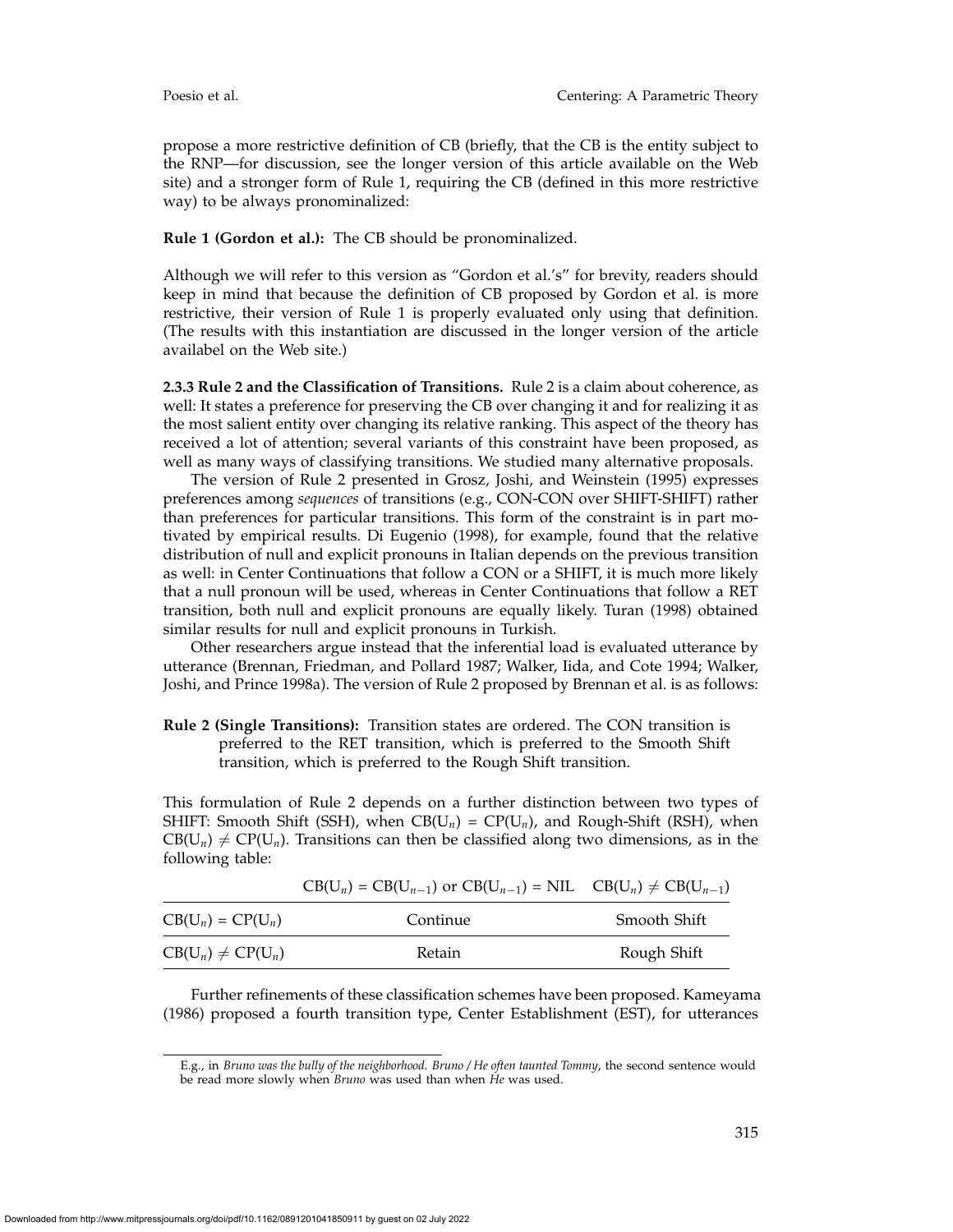Computational Linguistics Volume 30, Number 3

that establish a CB after an utterance without one, such as the first utterance of a segment. Walker, Iida, and Cote (1994) argued that these utterances should be classified as Center Continuations, the idea being that even the first utterance of a segment does have a CB, but this CB is initially underspecified and is determined only when the second utterance is processed. Notice that according to the strong version of Constraint 1, the first utterance of a discourse segment is the only utterance allowed not to have a CB in a coherent discourse; hence, none of these classification schemes for transitions includes classes either for the inverse of Center Establishment, that we might call Zeroing (ZERO) transition (a CB less utterance following one which does have a CB) or for CB-less utterances following other CB-less ones (the NULL transition).

Strube and Hahn (1999), like Grosz, Joshi, and Weinstein (1995), claim that inferential load is evaluated across sequences (pairs, in fact) of transitions but argue for a different way of evaluating the inferential load of utterances. In their view, classifications of transitions such as those above do not reflect what should be one of the crucial claims of the theory: that the CP of one utterance predicts the CB of the next. In order to formalize their view, they propose a different classification scheme, based on the distinction between **cheap** and **expensive** transitions (Strube and Hahn 1999, page 332):

- A transition pair is **cheap** if the CB of the current utterance is correctly predicted by the CP of the previous utterance, that is, if  $CB(U_n)$  =  $CP(U_{n-1})$ .
- A transition pair is **expensive** if  $CB(U_n) \neq CP(U_{n-1})$ .

Strube and Hahn then propose a new version of Rule 2 based on this distinction:

**Rule 2 (Strube and Hahn):** Cheap transition pairs are preferred to expensive ones.<sup>6</sup>

## **2.4 The Parameters of Centering**

Although Grosz et al. discussed possible definitions for the concepts used in the claims above–"utterance," "previous utterance," "ranking," and "realization"—they didn't settle on a specific definition, even for English. Similarly undefined is the notion of "pronominalization" governed by Rule 1. But without further specification of these concepts it is impossible to evaluate the claims above, just as it is not possible to evaluate the predictions of, say, "government and binding theory" without providing an explicit definition of "command" or "argument". As a result, a considerable amount of research has been concerned with establishing the best specification for what are, essentially, parameters of the theory. We briefly review some of these proposals in this section.<sup>7</sup>

<sup>6</sup> Kibble (2001) proposed a version of Rule 2 that further develops the "decompositional" view of Rule 2 introduced by Brennan et al., while simultaneously incorporating Strube and Hahn's intuition that "cheap" transitions should be preferred. Kibble formulates his version of Rule 2 as a series of preferences: for transitions that preserve the CB—that is, those such that  $CB(U_n) = CB(U_{n-1})$  (he calls these transitions cohesive), that identify  $CB(U_n)$  with  $CP(U_n)$ , and/or that are cheap. Code to test an earlier version of Kibble's form of Rule 2 (Kibble 2000) has been incorporated in the scripts discussed later in the article, and the results can be seen in the longer technical report accompanying this article, or from the companion Web site. We will, however, omit a discussion of this version here, in part for reasons of space, in part because the final version of the rule in Kibble (2001) differs substantially from the original version that we evaluated.

<sup>7</sup> For more details, and for a discussion of the motivations behind these proposals, see the extended version of this article and Poesio and Stevenson (forthcoming).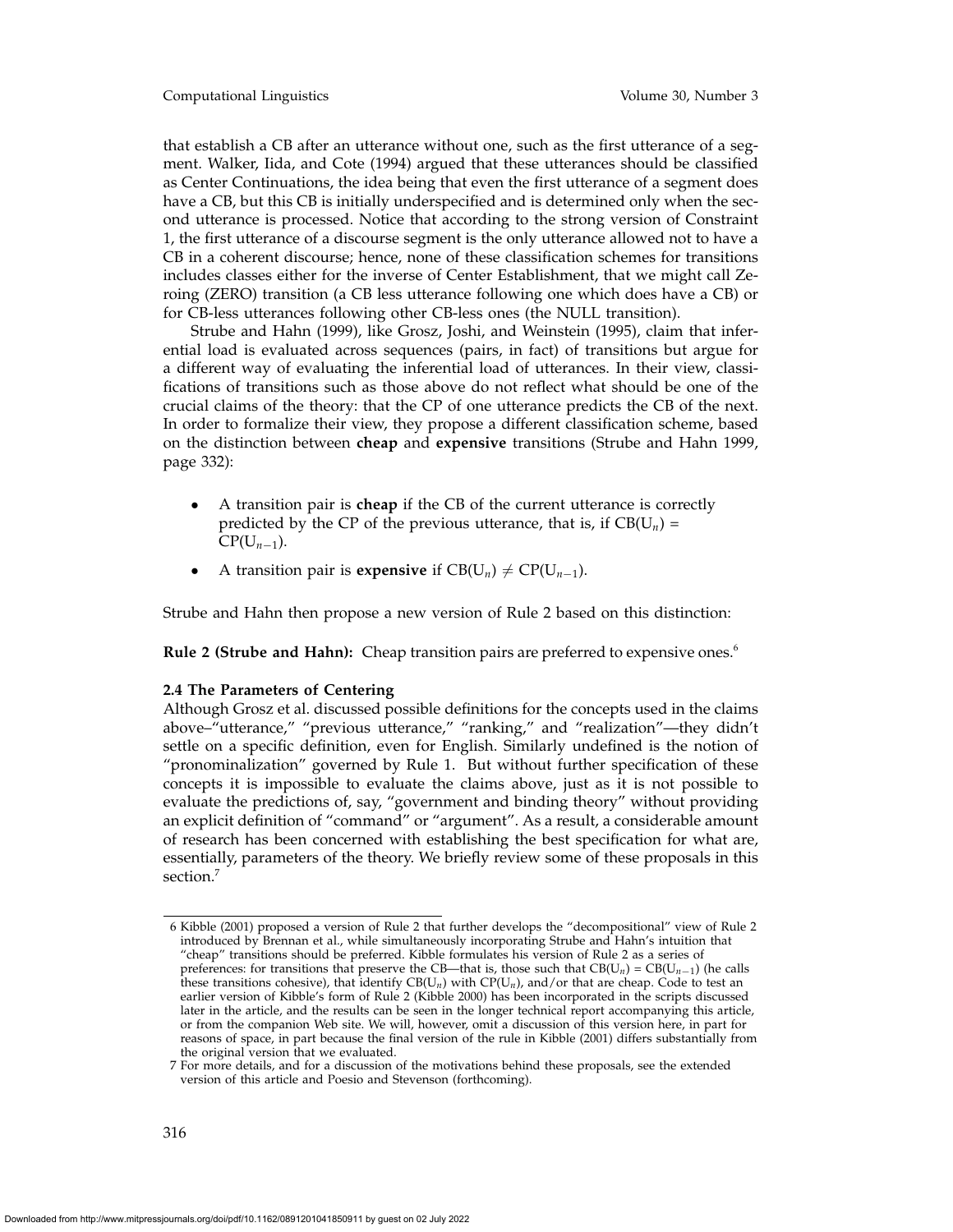**2.4.1 Utterance and Previous Utterance.** In the early centering papers, utterances were implicitly identified with sentences. Kameyama (1998), however, argued that such identification makes the number of potential antecedents of anaphoric expressions much greater than if they were resolved clause by clause. Furthermore, she noted that this identification leads to problems with multiclausal sentences: for example, grammatical function ranking becomes difficult to compute, as a sentence may have more than one subject. Kameyama proposed that the local focus be updated after every tensed clause, not after every sentence, and classified tensed clauses into (1) utterances that constitute a "permanent" update of the local focus, such as coordinated clauses and adjuncts, and (2) **embedded** utterances that result in temporary updates that are then "popped", much as the information introduced into discourse by subordinated discourse segments is popped according to Grosz and Sidner (1986). According to Kameyama, only a few types of clauses, such as the complements of certain verbs, are embedded. For example, Kameyama proposes to break up (4) into utterances as follows, and to treat each of these utterances, including subordinate clauses such as (U2) or (U5), as an update:

(4) (u1) **Her** entrance in Scene 2 Act 1 brought some disconcerting applause (u2) even before **she** had sung a note. (u3) Thereafter the audience waxed applause happy (u4) but discriminating operagoers reserved judgment (u5) as **her** singing showed signs of strain.

Experiments by Pearson, Stevenson, and Poesio (2000) confirmed that CFs introduced in main clauses are significantly more likely to be subsequently mentioned than CFs introduced in complement clauses. However, a semicontrolled study by Suri and Mc-Coy (1994) suggested that other types of clauses—specifically, adjunct clauses headed by *after* and *before*–are also "embedded," not "permanent updates" as suggested by Kameyama; these results were subsequently confirmed by Cooreman and Sanford (1996). The status of other types of clauses is less clear. Kameyama (1998) also proposed a tentative analysis of relative clauses, according to which they are temporarily treated as utterances and update the local focus but are then merged with the embedding clause; she didn't, however provide empirical support for this hypothesis. Other types of subordinate clauses and parentheticals are not discussed in this literature.

Strube (1998) and Miltsakaki (1999) question Kameyama's identification of utterances with (tensed) clauses. Miltsakaki (1999) argues, on the basis of data from English and Greek, that the local focus is updated only after every sentence and that only the CFs in the main clause are considered when establishing the CB.

**2.4.2 Realization.** Grosz, Joshi, and Weinstein (1995) simply say that what it means for utterance U to realize center C depends on the particular semantic theory one adopts. They consider two ways in which a discourse entity may be "realized" in an utterance as required by Constraint 2. **Direct** realization is when a noun phrase in the utterance refers to that discourse entity. **Indirect** realization is when one of the noun phrases in the utterance is an **associative reference** to that discourse entity in the sense of Hawkins  $(1978)$ ,<sup>8</sup> that is, an anaphoric expression that refers to an object which wasn't mentioned before but is somehow related to an object that already has. For example, in the following discourse:

(5) (u1) John walked toward *the house*. (u2) The door was open.

<sup>8</sup> Associative references are one type of **bridging reference** (Clark 1997).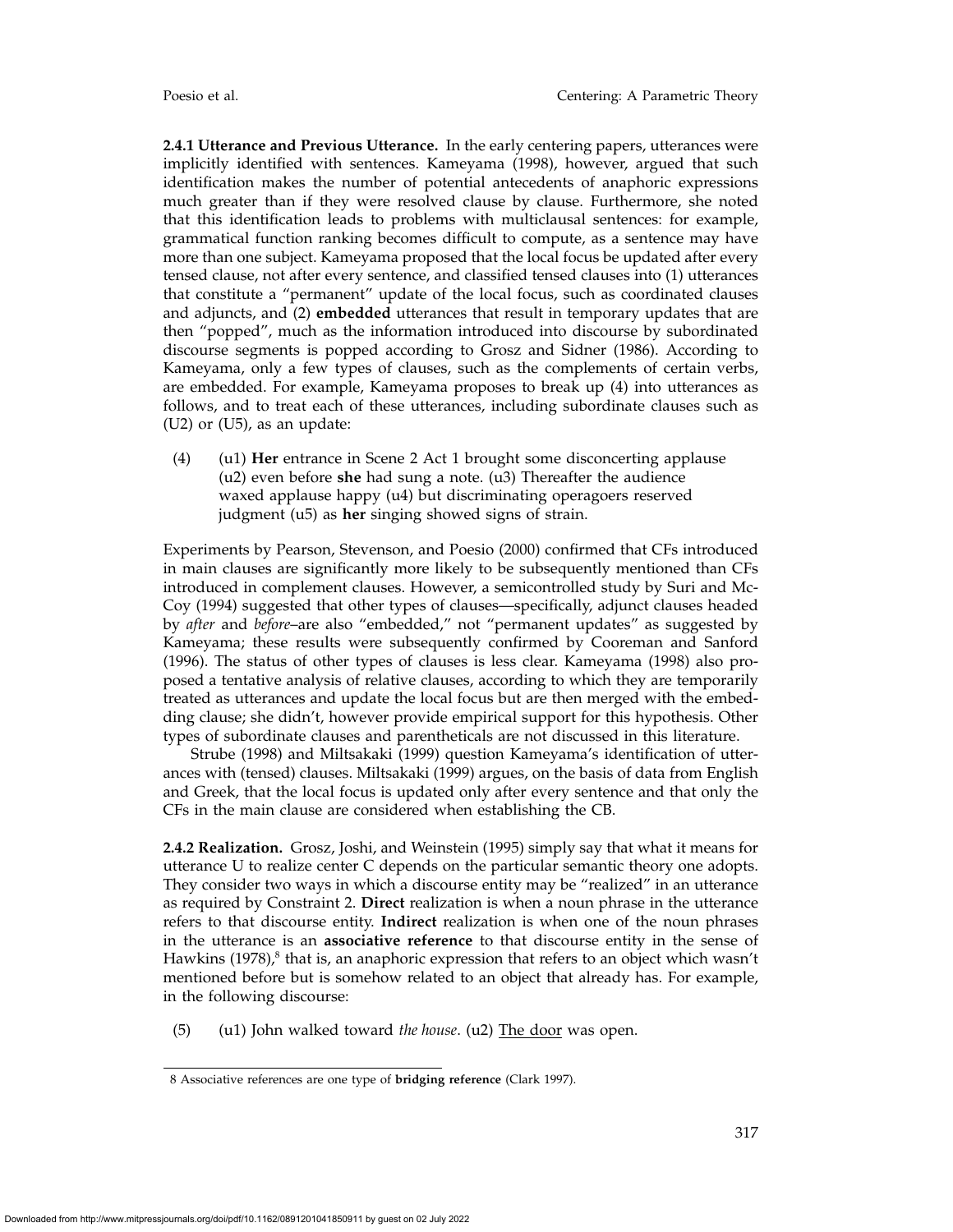Computational Linguistics Volume 30, Number 3

*John*, *the house* and *the door* are directly realized in the respective utterances; in addition, *the house* can be thought as being indirectly realized in (u2) by virtue of being referred to by the associative reference *the door* (see, e.g., the discussion in Grosz, Joshi, and Weinstein [1995] and Walker, Joshi, and Prince [1998b]). Clearly, the computation of the CB is affected by which entities are considered to be "realized" in an utterance: In (5), for example, (u2) has a CB (the house) only if *the house* is considered to be realized in (u2) by virtue of its being associated with *the door*. To our knowledge, the effect of these alternative notions of realization on the predictions of the theory has not been previously studied, even though theories of focusing such as Sidner's (1979) do allow the (discourse) focus to be realized in an utterance in these cases, and the issue is often mentioned in discussions of centering.

A related issue is whether empty realizations, or **traces**, should count as realizations of an entity. Many theories of grammar hypothesize that morphologically null elements occur in the syntactic structure underlying a variety of constructions, including control constructions as in (6a), reduced relatives as in (6b), and even coordinated verb phrases (VP) as in (6c):

- (6) a. John wanted ( $\emptyset$  to buy a house).
	- b. John bought a house (∅ abandoned by its previous occupiers).
	- c. John bought a house and (∅ promptly demolished it).

If, for example, the coordinated VP in (6c) is considered a separate utterance, whether or not it contains a realization of *John* is going to determine whether or not it has a CB. To our knowledge, morphologically null elements have been considered in the centering literature only for languages other than English.

An issue that has been raised in the centering literature (e.g., Walker 1993; Di Eugenio 1998; Byron and Stent 1998) is whether the CF list contains only entities realized as third-person noun phrases (NPs), or also the entities realized as first- and second-person NPs. Walker (1993) suggests that deictic entities are beyond the purview of centering; however, in example (7), neither utterance (u2) nor utterance (u3) would have a CB if second-person pronoun *you* is not counted as introducing an entity in the CF list.<sup>9</sup>

(7) (u1) You should not use PRODUCT-Z

- (u2) if you are pregnant of breast-feeding.
- (u3) Whilst you are receiving PRODUCT-Z ...

**2.4.3 Ranking.** Perhaps the most discussed parameter of centering, at least in the versions of the theory that accept the definition of CB specified by Constraint 3, is the ranking function. Most researchers working on centering, including Grosz et al., assume that several factors play a role in determining the relative ranking of forwardlooking centers; in fact, Walker, Iida, and Cote (1994) and Walker, Joshi, and Prince (1998a) claim that the factors affecting ranking may not be the same in all languages.

<sup>9</sup> According to Walker, Joshi, and Prince (1998a), in the original version of Grosz, Joshi, and Weinstein (1995), which appeared in 1986, Grosz et al. provided a more explicit definition of realization:

An utterance U realizes a center c if c is an element of the situation described by U, or c is the semantic interpretation of some subpart of U.

With this definition, all of the cases considered above—the anchors of associative references, traces, and the entities realized as first- and second-person pronouns—would be considered as realized by an utterance.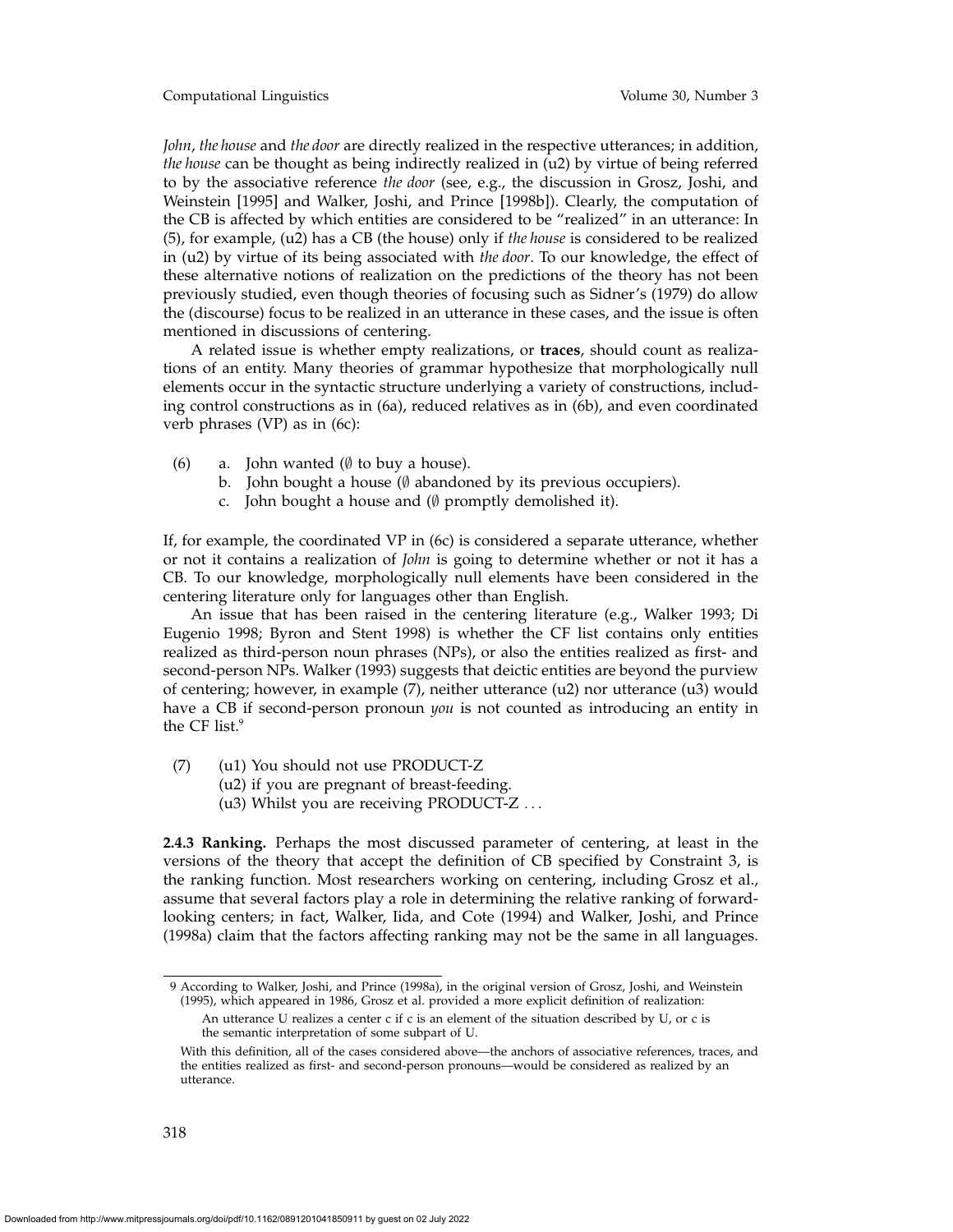Nevertheless, most versions of the theory developed since Kameyama (1985, 1986) and Grosz, Joshi, and Weinstein (1986) have assumed that **grammatical function** plays the main role in determining the order among forward-looking centers, at least for English. Specifically, Grosz, Joshi, and Weinstein (1995) claim that subjects are ranked more highly than objects, which are ranked more highly than other grammatical positions: SUBJ ≺ OBJ ≺ OTHERS (see also Kameyama 1986; Hudson, Tanenhaus, and Dell 1986). Slightly different ranking functions based on grammatical function were proposed by Brennan, Friedman, and Pollard (1987) (who made a further distinction between objects and indirect objects), by Walker, Iida, Cote (1994) for Japanese, and by Turan (1998) for Turkish. There is quite a lot of psychological support for at least the part of this claim stating that entities realized as subjects are more salient than entities realized in other grammatical functions (Hudson, Tanenhaus, and Dell 1986; Gordon, Grosz, and Gillion 1993; Brennan 1995; Hudson-D'Zmura and Tanenhaus 1998).

Other factors affecting ranking have been considered as well. Rambow (1993) proposed that a number of facts about scrambling in German could be explained if ranking in German were to be determined by surface **order of realization**. The idea that order of mention affects salience is well supported by psychological evidence; for example, the results of probe experiments by Gernsbacher and Hargreaves (1998) suggest that the first-mentioned discourse entity in a sentence is the most salient. The interaction of order of mention with grammatical function has also been studied. As mentioned above, Gordon, Grosz and Gillion (1993) observed a repeated name penalty for CFs in subject position coreferring with an entity previously introduced. This effect was observed both when the antecedent was in subject position and when it was the first-mentioned entity in a nonsubject position (as in *In Lisa's opinion, he shouldn't have done that*), suggesting that first-mentioned CFs are as highly ranked as subjects.

Strube and Hahn (1999) argue that in German, the rank of discourse entities is determined by the position they hold in Prince's (1981, 1992) givenness hierarchy. Specifically, Strube and Hahn argue that hearer-old entities rank higher than mediated entities, which and in turn rank higher than hearer-new entities: HEARER-OLD  $\prec$ MEDIATED  $\prec$  HEARER-NEW.<sup>10</sup> Order of mention also plays a role in their ranking: Within each category, the entities realized earlier in the sentence are ranked more highly.

Finally, Sidner's original (1979) claim that ranking depended on thematic roles, abandoned in the early versions of centering, was revisited by Cote (1998). This view is supported by psychological work on "implicit causality" verbs (Caramazza et al. 1997) as well as work by Stevenson, Crawley, and Kleinman (1994), and Pearson, Stevenson, and Poesio (2001). In particular, there is evidence that with certain verbs, the normal preference for subjects to rank higher than their objects is reversed, although these preferences are modified by other factors such as order of mention, type of connective, and animacy (Stevenson, Crawley, and Kleinman 1994; Stevenson et al. 2000; Pearson, Stevenson, and Poesio 2001).

**2.4.4 R1-Pronouns.** Rule 1 states that if any CF is pronominalized, the CB is, but the theory does not explicitly specify which types of "pronouns" are covered by this rule. It seems clear that realization as a third-person singular pronoun does count; that is, if the choice is between using a third-person singular pronoun to realize a

<sup>10</sup> Strube and Hahn's hearer-old entities include Prince's evoked (= discourse old) and unused entities, which are entities such as *Margaret Thatcher* that are supposed to be part of shared knowledge. Mediated entities are the entities falling in Prince's categories inferrable, containing inferrable, and anchored brand-new.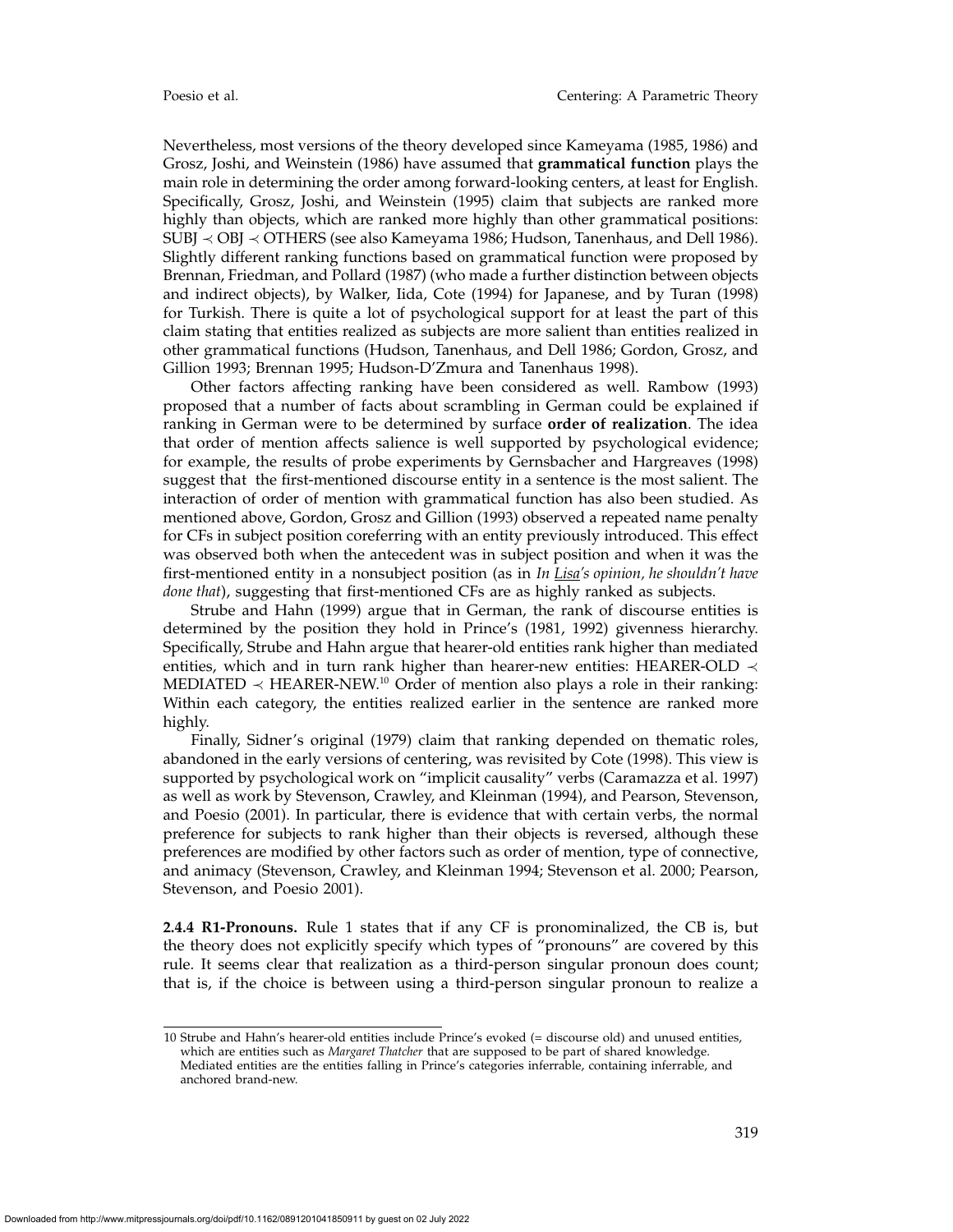CB or another CF, the CB should be chosen. We also saw that in languages such as Italian, Japanese, and Turkish, the preferred realizations of CBs are morphologically null elements (Kameyama 1986; Walker, Iida, Cote 1994; Turan 1998; Di Eugenio 1998). But should an utterance in English count as verifying the rule if a CF is realized as a third-person pronoun, and the CB as a trace? Or if the CB is realized with a full NP, but a second CF is realized with a demonstrative pronoun? And what about first- and second-person pronouns? The precise characterization of the (sub)class of pronouns subject to Rule 1, which we will call **R1-pronoun**s, is clearly an essential aspect of the theory, yet to the best of our knowledge, no proposals in this regard can be found in the centering literature.

## **2.5 Empirical Support for, and Applications of, Centering**

Centering has served as the theoretical foundation for a lot of work in linguistics, natural language processing (NLP), and psychology. This includes annotation studies testing the claims of the theory for languages including English, German, Hindi, Italian, Japanese, and Turkish (e.g., Kameyama 1985; Passonneau 1993; Walker, Iida, and Cote 1994; Di Eugenio 1998; Turan 1998) and several papers in (Walker, Joshi, and Prince (1998b). The claims about pronominalization made in centering have been applied to develop algorithms both for anaphora resolution (Brennan, Friedman, and Pollard 1987; Strube and Hahn 1999; Tetreault 2001) and for sentence planning (Dale 1992; Henschel, Cheng, and Poesio 2000); this work can be viewed as providing an evaluation of claims such as Rule 1. Ideas from centering, and in particular Rule 2, are increasingly found useful in text planning (McKeown 1985; Kibble and Power 2000; Knott et al. 2001; Karamanis 2003).

We have already seen that some predictions of the theory have also been tested with psychological techniques. In many of these experiments, differences in processing pronominal references in a sentence in a sentence to entities with different ranks (according to a particular instantiation of the theory) were observed: Hudson, for example, observed that pronominal references to entities introduced in subject position in the previous sentence are interpreted more quickly than nonpronominal references or references to nonsubjects (Hudson, Tanenhaus, and Dell 1986; Hudson-D'Zmura and Tanenhaus 1998). And we already mentioned that Gordon, Grosz, and Gillion (1993) identified a processing time slowdown, the RNP, when NPs in subject position referring to entities introduced in subject or first-mentioned position in the previous sentence are not pronominalized.

However, the discussion in this section should have made it clear just how many parameters the theory has and in how many different ways they can be instantiated. To our knowledge, no previous study has attempted to analyze in a systematic way how varying the instantiation of more than one of these parameters affects the claims of the theory, especially for combinations of parameter settings not considered in the original papers. This analysis is the goal of the work discussed here.

## **3. A Corpus-Based Comparison of Centering's Instantiations**

Given the many ways in which the parameters of centering can be set, the only feasible way to make a systematic comparison between the theory's "instantiations" is by computational means. That is, running computer simulations of the process of local focus update using an annotated corpus and comparing the results obtained under different instantiations. The evaluation principle we use for this comparison is the number of "violations" of the theory's claims resulting when the parameters are set in a certain way (e.g., whether pronominalization choices are in accordance with Rule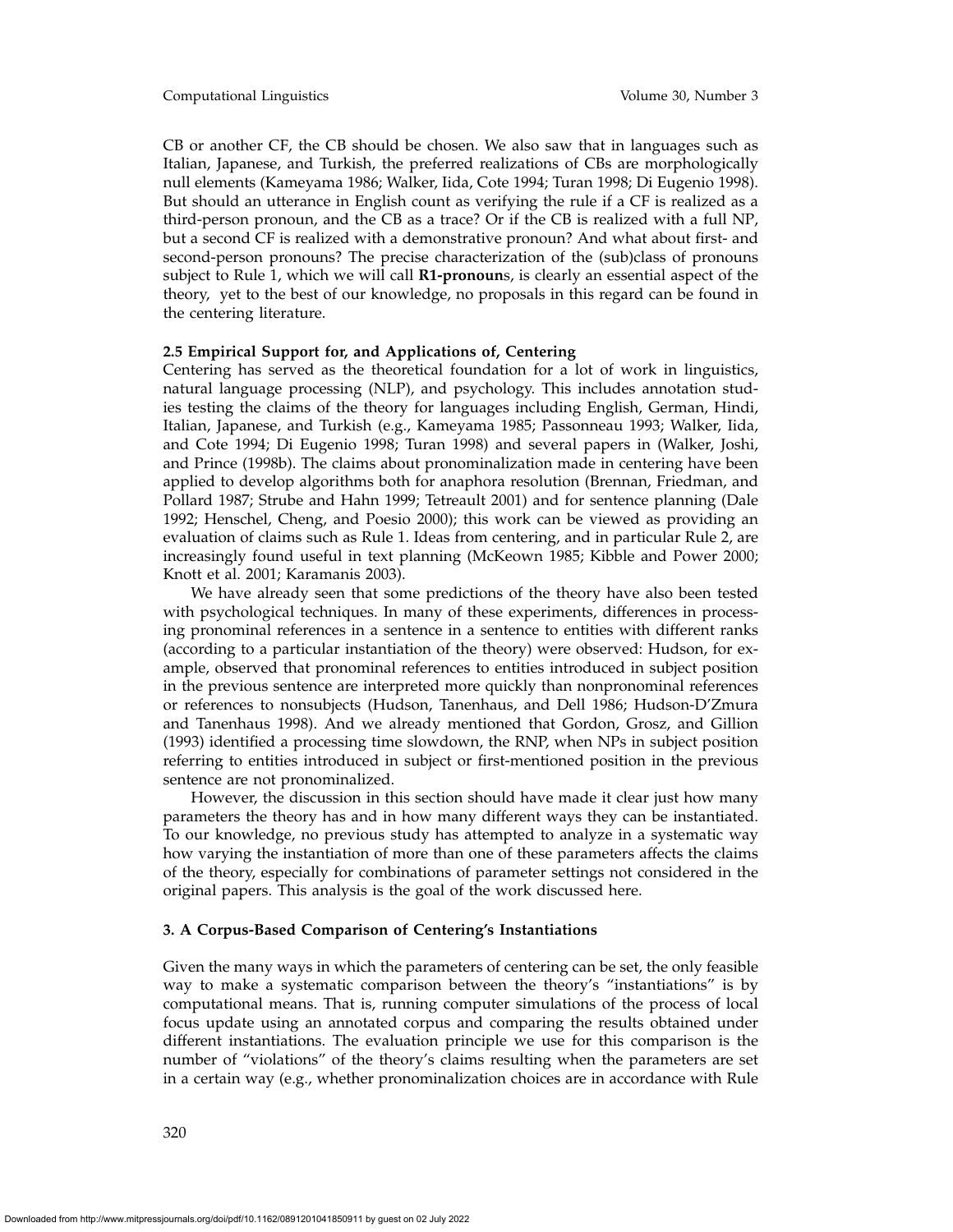1). In this section we discuss how we set about performing such comparison, the data we used, our annotation methods, and how the annotation was used.

## **3.1 Evaluating the Claims of Centering against a Corpus**

A preliminary question we had to address is what are in fact the main claims of the theory. As discussed in Section 2, of the seven claims mentioned in Grosz, Joshi, and Weinstein (1995), Constraint 1, Rule 1, and Rule 2 are the ones that can actually be verified using a corpus; we concentrated on these. Because several variants of these three claims have been proposed, we evaluated a few of these variants as well.<sup>11</sup>

The second important question is how these three claims are meant to be interpreted and what we can expect a corpus to tell us about them. The proponents of centering are quite clear that the theory does not state "hard" facts about language, that is, the kind of facts whose violation leads to ungrammaticality judgments. Constraint 1, Rule 1, and Rule 2 are meant to be preferences which, when followed, lead to texts that are easier to process.<sup>12</sup> The mere presence of a few exceptions to a claim does not, therefore, count as a falsification. For one thing, we should expect centering preferences to interact with other constraints (a point not emphasized enough in the centering literature). And for another, there may be no way of expressing a particular piece of information without violating some such preferences.13 So at best, we can expect the three claims to be verified in a *statistical* sense: that is, that the number of utterances that verify such claims will be significantly higher than the number of utterances that violate them—and in fact, we may find that for some claims, even statistical significance will not be achieved. As a result, we evaluated each claim using statistical tests; the tests we used are the sign test for Constraint 1 and Rule 1, and the Page test for Rule 2 (Siegel and Castellan 1988).

It is also important to keep in mind that a corpus cannot tell us whether "violations" actually result in processing difficulties: This can be determined only by behavioral studies such as reading-time experiments. So we should make it absolutely clear that minimizing violations cannot and should not be the only deciding factor in theorizing about centering. Nevertheless, the combinatorics of the problem make it impossible to compare the parameter instantiations in any other way. Furthermore, this form of evaluation is also the most systematic way to identify other preferences and constraints that may interact with centering. We return to these issues in Section 5.

## **3.2 The Data**

The data used in this work are texts from the GNOME corpus, which currently includes texts from three domains. The museum subcorpus consists of descriptions of museum objects and brief texts about the artists who produced them.<sup>14</sup> The pharmaceutical subcorpus is a selection of leaflets providing patients with legally mandatory

<sup>11</sup> In this version of the article, we assume that the CB is defined by Constraint 3. For the results with alternative definitions of CB, see the extended technical report or the companion Web site.

<sup>12</sup> Beaver (2004) argues—correctly, in our opinion—that in one of the best-known pronoun resolution algorithms based on centering, that proposed by Brennan, Friedman, and Pollard (1987), Rule 1 is effectively used as a hard constraint, a problem fixed by Beaver's own optimality-theoretic reformulation of the algorithm. It is nevertheless quite clear that in the theory, Rule 1 has the status of a preference.

<sup>13</sup> This point is especially important from an NLG perspective: see, e.g., Karamanis (2003). We will return to this issue in Section 5.

<sup>14</sup> The museum subcorpus extends the corpus collected to support the ILEX and SOLE projects at the University of Edinburgh. ILEX generates Web pages describing museum objects on the basis of the perceived status of its user's knowledge and of the objects she has previously looked at (Oberlander et al. 1998) The SOLE project ILEX with concept-to-speech abilities, using linguistic information to control intonation (Hitzeman et al. 1998).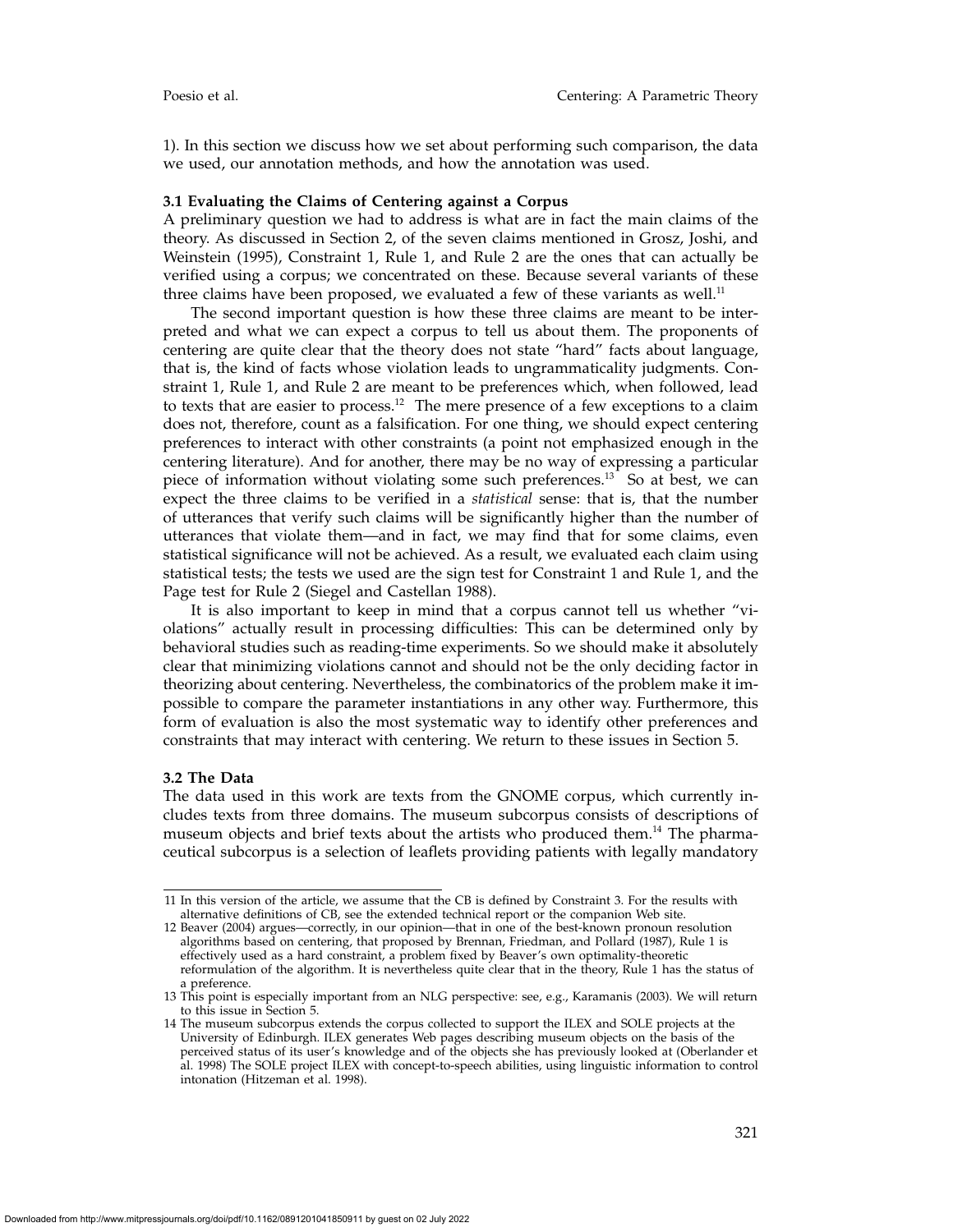#### Computational Linguistics Volume 30, Number 3

information about their medicines.15 The GNOME corpus also includes tutorial dialogues from the Sherlock corpus collected at the University of Pittsburgh (Di Eugenio, Moore, and Paolucci 1997). Each subcorpus contains about 6,000 NPs. Texts from the first two domains were used for the main experiments reported here. The third subcorpus was used for the segmentation experiments discussed in the extended technical report available on the Web site.

The data used for this study have two characteristics that make them of particular interest. First of all, they cover genres not previously considered in studies on centering and more similar to those that "real" NLP applications have to contend with. At the same time, they are strongly entity-centered (see, e.g., Knott et al [2001] for an analysis of the museum data), so the hypotheses about coherence formulated in centering are likely to play an important part in the way these texts are constructed.

#### **3.3 Annotation**

The previous corpus-based investigations of centering theory we are aware of (Walker 1989; Passonneau 1993, 1998; Byron and Stent 1998; Di Eugenio 1998; Hurewitz 1998; Kameyama 1998; Strube and Hahn 1999) were all carried out by a single annotator annotating her or his corpus according to her or his own subjective judgment. One of our goals was to use for this study only information that could be annotated reliably (Passonneau and Litman 1993; Carletta 1996), as we believe this will make our results easier to replicate. The price we paid to achieve replicability is that we couldn't test all proposals about the computation of centering parameters proposed in the literature, especially those about segmentation and about ranking, as discussed below. The annotation followed a detailed manual, available on the companion Web site. Eight paid annotators were involved in the reliability studies and the annotation. In the following we briefly discuss the information that we were able to annotate, what we didn't annotate, and the problems we encountered; for more details, we refer readers to the extended version of the article and the Web site.

A systematic comparison among different ways of setting the parameters would be prohibitively expensive with traditional psychological methods, but it's not easy to do with corpus analysis, either. Obviously, it can't be done by directly annotating "utterances" or "CB" according to one way of fixing the parameters, as has been done in most previous studies of centering theory (Byron and Stent 1998; Di Eugenio 1998; Kameyama 1998; Passonneau 1993; Walker 1989). Instead, we annotated our corpus with the primitive concepts used by different instantiations of the theory, that is, information that has been claimed by one or the other instantiation of centering to play a role in the definitions of its basic notions. This includes, for example, how sentences break up into clauses and subclausal units; grammatical function; and anaphoric relations, including bridging references. An automatic script uses this information to compute utterances, their CF ranking, and their CB, according to a particular way of setting the parameters, and to compute statistics relevant to the three claims according to that instantiation.

**3.3.1 Utterances.** In order to evaluate the definitions of utterance proposed in the literature (sentences versus finite clauses), as well as the different proposals concerning the "previous utterance" discussed above, we marked all spans of text that might be claimed to update the local focus. This includes sentences (defined as all units of text

<sup>15</sup> The leaflets in the pharmaceutical subcorpus are a subset of the collection of all patient leaflets in the United Kingdom, which was digitized to support the ICONOCLAST project at the University of Brighton, developing tools to support multilingual generation (Scott, Power, and Evans 1998).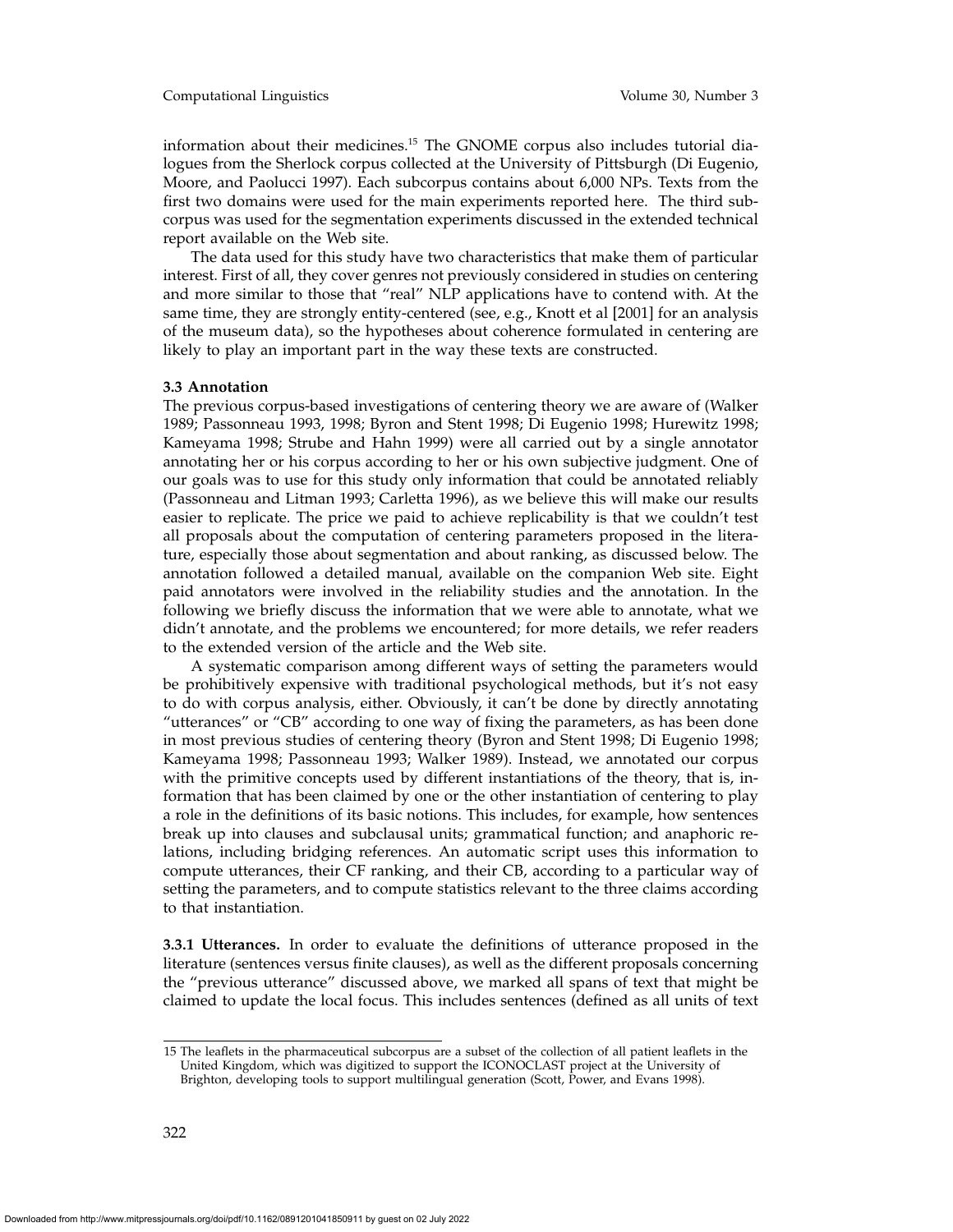ending with a period, a question mark, or an exclamation point) as well as what we called (**discourse**) **units**. Units include clauses (defined as sequences of text containing a verbal complex, all its obligatory arguments, and all postverbal adjuncts) as well as other sentence subconstituents that might independently update the local focus, such as parentheticals, preposed prepositional phrases (PPs), and (the second element of) coordinated VPs.16

Sentences have one attribute, stype, specifying whether the sentence is declarative, interrogative, imperative, or exclamative. The attributes of units include

- utype: whether the unit is a main clause, a relative clause, an appositive, a parenthetical, etc.
- verbed: whether the unit contains a verb or not.
- finite: for verbed units, whether the verb is finite or not.

Marking up sentences proved to be quite easy; marking up units, on the other hand, required extensive annotator training. The agreement on identifying the boundaries of units, using the kappa statistic discussed in Carletta (1996), was  $\kappa = .9$  (for two annotators and 500 units); the agreement on features (two annotators and at least 200 units) was as follows: utype:  $\kappa = .76$ ; verbed:  $\kappa = .9$ ; finite:  $\kappa = .81$ . In total, the texts used for the main study contain 505 sentences and more than 1,000 units, including 900 finite clauses

**3.3.2 NPs.** Our instructions for identifying NP markables derive from those proposed in the MATE scheme for annotating anaphoric relations (Poesio, Bruneseaux, and Romary 1999), in turn derived from DRAMA (Passonneau 1997) and MUC-7 (Chinchor and Sundheim 1995). In the GNOME corpus, NPs are marked by  $\langle$ ne $\rangle$  ('Nominal entity') elements. In total, the texts used for this study contain 3,345 NPs. These include 586 pronouns, among which are 217 third-person personal and possessive pronouns, 23 demonstratives, and 308 second-person pronouns; 1,290 definite NPs, including 554 *the*-NPs, 250 possessive NPs, and 391 proper nouns; 1,119 indefinite NPs, including 745 bare NPs and 269 *a*-NPs; and 350 other NPs, including 117 quantified NPs and 114 coordinated NPs.

We annotated 14 attributes of  $\langle$ ne $\rangle$  elements specifying their syntactic, semantic, and discourse properties (Poesio 2000). Those relevant to the study discussed here include the following:

- The np type, cat, with values such as a-np, that-np, the-np, and pers-pro.
- The agreement features num, per, and gen, used to identify contexts in which the antecedent of a pronoun could be identified unambiguously.
- The grammatical function gf. Our instructions for this feature are derived from those used in the FRAMENET project (Baker, Fillmore, and Lowe 1998); see also http://www.icsi.berkeley.edu/˜framenet/. The values are subj, obj, predicate (used for postverbal objects in copular sentences, such as *This is (a production watch)*), there-obj (for postverbal objects in *there*-sentences), comp (for indirect objects), adjunct (for the argument of PPs modifying VPs), gen (for NPs in determiner position in possessive  $NPs$ , np-compl, np-part, np-mod, adj-mod, and no-gf (for NPs occurring by themselves—eg., in titles).

<sup>16</sup> Our instructions for marking up such elements benefited from the discussion of clauses in Quirk and Greenbaum (1973) and from Marcu's (1999) proposals for discourse units annotation.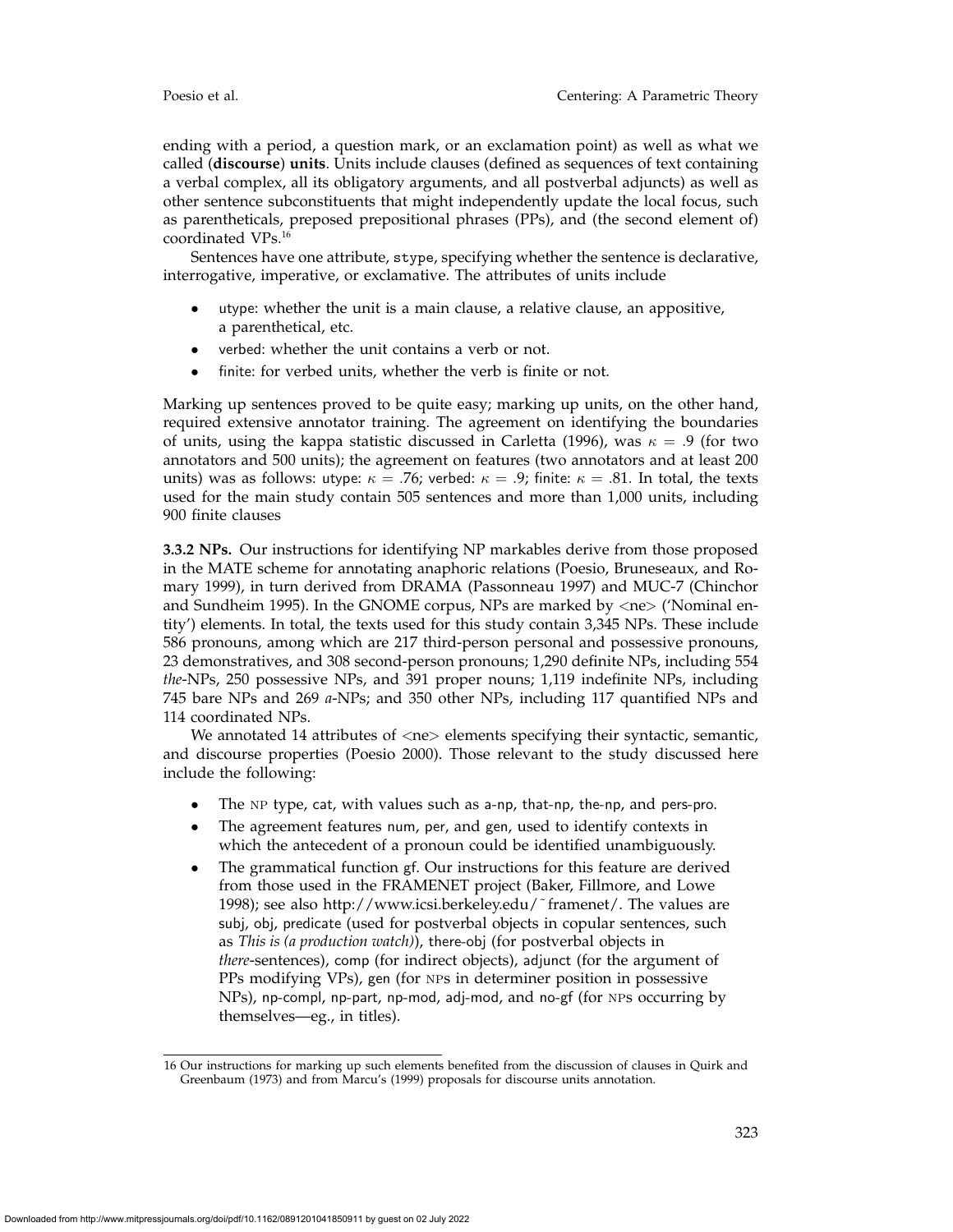Computational Linguistics Volume 30, Number 3

The agreement values for these attributes are as follows: cat: .9; gen: .89; gf: .85; num: .84; per: .9. We encountered problems even with supposedly "easy" information such as number and gender, but especially so with semantic attributes (see the annotation manual available on the Web site). We were, however, able to mark up the attributes relevant for this study in a reliable fashion. One exception is that we weren't able to reach acceptable agreement on a feature of NPs often claimed to affect ranking, thematic roles (Sidner 1979; Cote 1988; Stevenson, Crawley, and Kleinman 1994); the agreement value in this case was  $\kappa = 0.35$ . As a result, we were not able to evaluate ranking functions based on thematic roles.

**3.3.3 Anaphoric Information.** In order to determine whether a CF of an utterance is realized directly or indirectly in the following utterance, it is necessary to annotate the anaphoric relations that CFs enter into, including both identity relations and, in order to compute indirect realization, associative relations (Hawkins 1978). This type of annotation raises, however, a number of difficult (and sometimes unresolved) semantic issues (Poesio 2004). As part of the MATE and GNOME projects, an extensive analysis of previously existing schemes for so-called "coreference annotation," such as the MUC-7 scheme, was carried out, highlighting a number of problems with such schemes, ranging from issues with the annotation methodology to semantic issues. Although some of these schemes, like DRAMA, allow the marking of associative relations, none of them analyze which among such relations can be reliably annotated (Poesio, Bruneseaux, and Romary 1999; Poesio 2000). The semantic problems with these schemes include the inappropriate use of the term *coreference* to cover semantic relations such as that between an intensional entity like *the temperature* that may take different values at different time points and these values (as in *the price of aluminum siding rose from \$3.85 to \$4.02*) or between a quantifier and a variable the quantifier binds, in which neither may corefer (as in *none of the meetings resulted in an agreement between its participants* (van Deemter and Kibble 2000; Poesio 2004). In MATE, a general scheme was developed which includes a fine-grained repertoire of semantic relations, such as binding and function value (Poesio, Bruneseaux, and Romary 1999). For the GNOME corpus, we adopted a simplified version of the MATE scheme, as for our purposes it's not essential to mark all semantic relations between entities introduced by a text, but only those that may establish a "link" between two utterances. So for example, it is in general unnecessary in our case to mark a relation between the subject of a copular sentence and its predicate (e.g., between *the price of aluminum siding* and either *\$3.85* or *\$4.02* in the example above). Also, our texts do not include any case of bound anaphora, so it was not necessary to offer this option to our annotators.

In the GNOME corpus, anaphoric information is marked by means of a special  $\langle$  ante $\rangle$  element; the  $\langle$  ante $\rangle$  element itself specifies the index of the anaphoric expression (a  $\langle$ ne $\rangle$  element) and the type of semantic relation (e.g., identity), whereas one or more embedded  $\langle$ anchor $\rangle$  elements indicate possible antecedents.<sup>17</sup> (See (8).)

```
(8) <unit finite='finite-yes' id='u227'>
      <ne id='ne546' gf='subj'> The drawing of
        <ne id='ne547' gf='np-compl'>the corner cupboard </ne></ne>
      <unit finite='no-finite' id='u228'>, or more probably
        <ne id='ne548' gf='no-gf'> an engraving of
           <ne id='ne549' gf='np-compl'> it </ne></ne>
```
<sup>17</sup> The presence of more than one  $\langle$ anchor $\rangle$  element indicates that the anaphoric expression is ambiguous.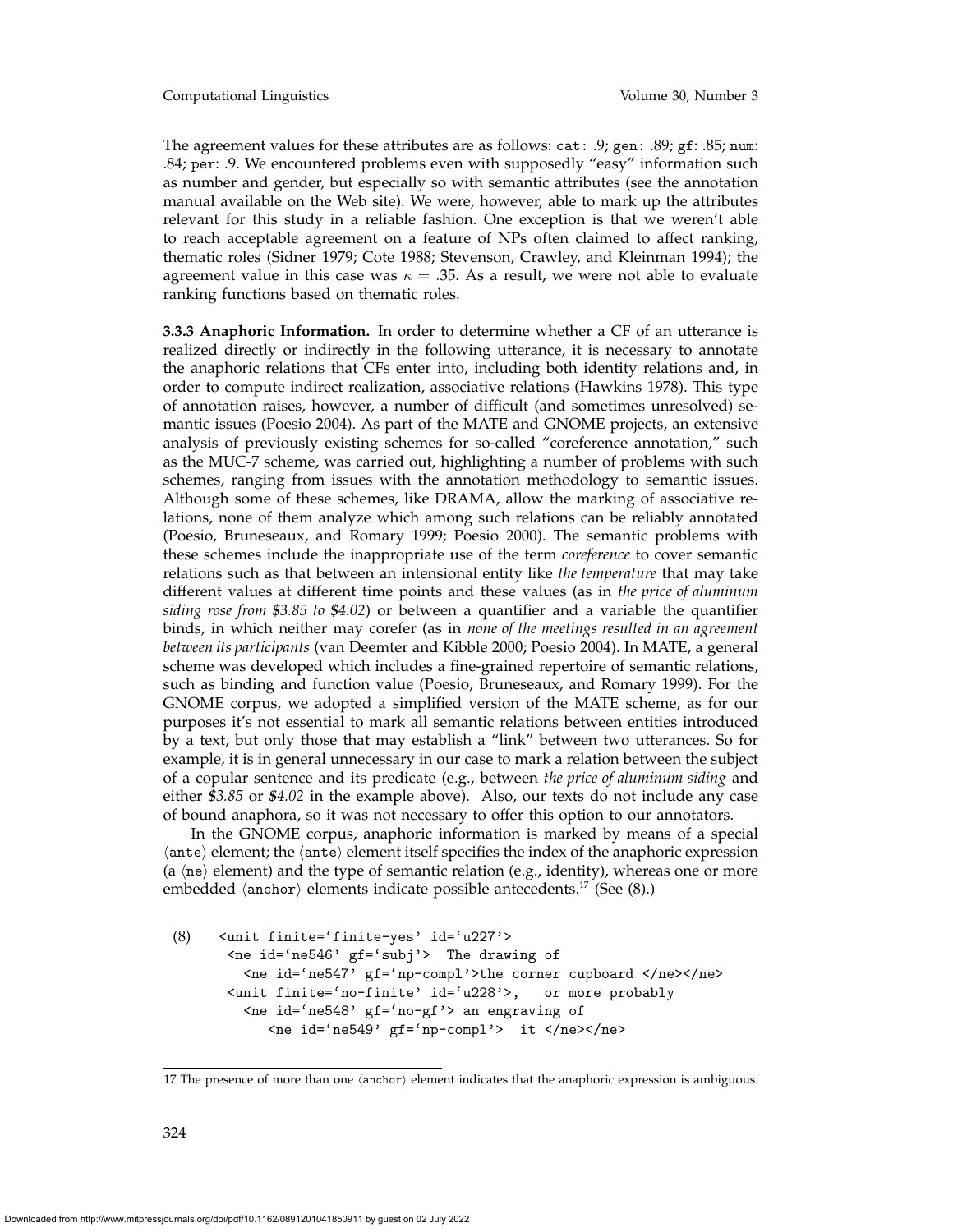```
</unit>,
 .
 .
 .
</unit>
<ante current="ne549" rel="ident"> <anchor ID="ne547"> </ante>
```
Work such as Sidner (1979) and Strube and Hahn (1999) as well as our own preliminary analysis, suggested that indirect realization can play a crucial role in maintaining the CB. However, previous attempts at marking anaphoric information, particularly in the context of the MUC initiative, suggested that while it's fairly easy to achieve agreement on identity relations, marking up associative relations is quite hard; this was confirmed by studies such as Poesio and Vieira (1998). For these reasons, and to reduce the annotators' work, we marked only a few types of relations, and we specified priorities. Besides identity (IDENT), we marked up only three associative relations: set membership (ELEMENT), subset (SUBSET), and "generalized possession" (POSS), which includes part-of relations as well as ownership relations. We marked only relations between objects realized by noun phrases and not, for example, anaphoric references to actions, events, or propositions implicitly introduced by clauses or sentences. We also gave strict instructions to our annotators concerning how much to mark. (See the annotation manual available on the Web site.) Furthermore, we specified preferences: For example, in *Francois, the Dauphin*, the embedding NP would be chosen as an antecedent, rather than the NP in appositive position.

As expected, we found a reasonable (if not perfect) agreement on identity relations. In our most recent analysis (two annotators marking the anaphoric relations between 200 NPs) we observed no real disagreements; 79.4% of the relations were marked up by both annotators; 12.8% by only one of them; and in 7.7% of the cases, one of the annotators marked up a closer antecedent than the other.<sup>18</sup> With associative references, limiting the relations did curtail the disagreements among annotators (only 4.8% of the relations are actually marked differently), but only 22% of bridging references were marked in the same way by both annotators; 73.17% of relations were marked by only one or the other annotator. So reaching agreement on this information involved several discussions between annotators and more than one pass over the corpus (Poesio 2000).

**3.3.4 Segmentation.** According to Grosz and Sidner (1986), centering is meant to capture preferences only within discourse segments. A proper evaluation of the claims of the theory would therefore require a corpus in which discourse segments have been identified. Unfortunately, discourse segments are difficult to identify reliably (Passonneau and Litman 1993), and Grosz and Sidner (1986) do not provide a specification of discourse intentions explicit enough that it can be used to identify the intentional structure of texts—which, according to Grosz and Sidner, determines their segmentation. As a result, only preliminary attempts at annotating texts according to Grosz and Sidner's theory have been made.

For this reason, most previous corpus-based studies of centering either ignored segmentation or used heuristics such as those proposed by Walker (1989): Consider every paragraph as a separate discourse segment, except when its first sentence contains a pronoun in subject position or a pronoun whose agreement features are not

<sup>18</sup> In previous work (Poesio and Vieira 1998) we came to the conclusion that kappa, while appropriate when the number of categories is fixed and relatively small, is problematic for anaphoric reference, when neither condition applies, and may result in inflated values of agreement.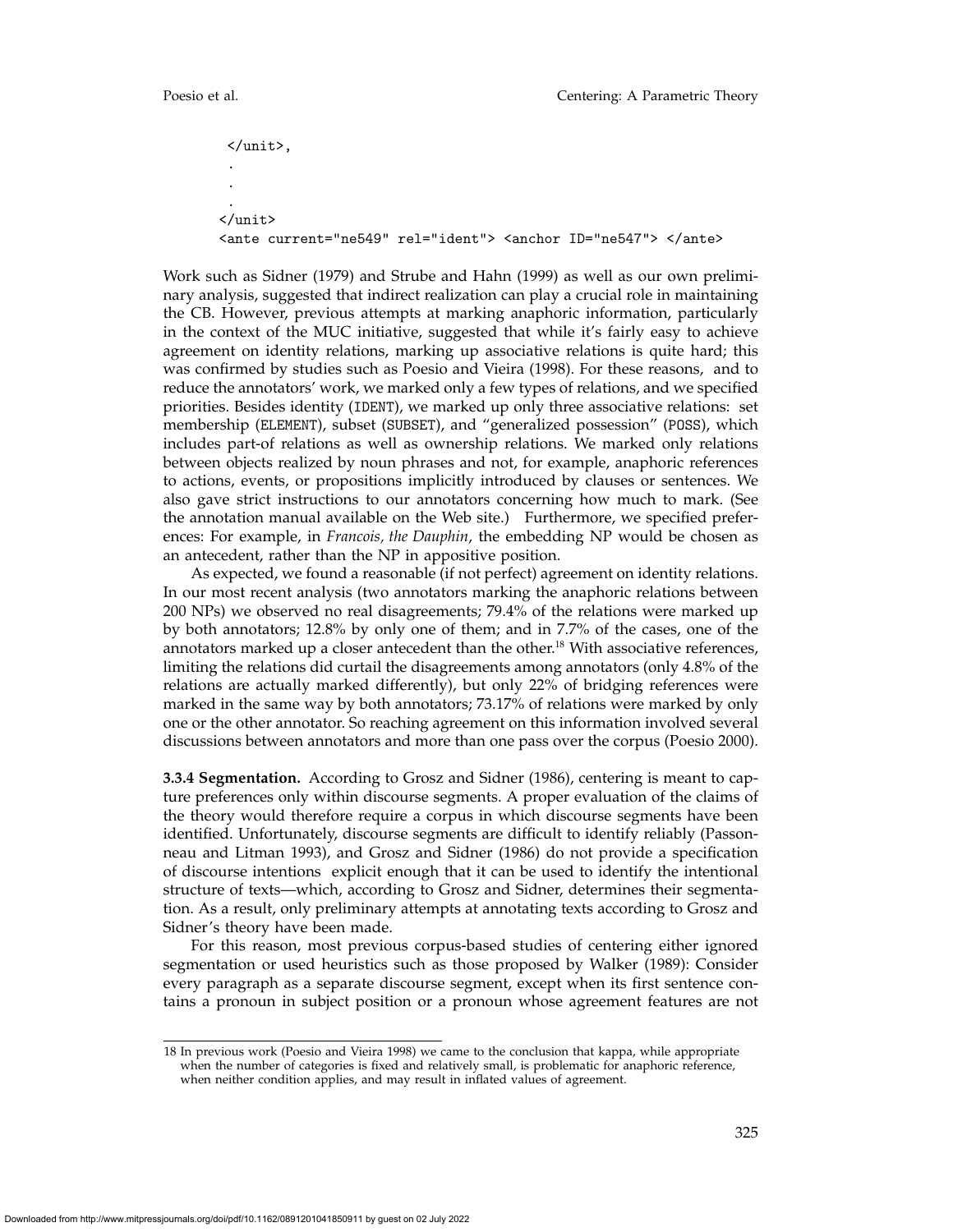matched by any other CF in the same sentence. We tested only heuristic methods as well, using the layout structure of the texts as a rough indicator of discourse structure. In this article we discuss only the results with the heuristic proposed by Walker. In the extended technical report available on the Web site, we discuss the results with other segmentation heuristics, as well as further results with the tutorial dialogues subdomain of the GNOME corpus, independently annotated according to relational discourse analysis (Moser and Moore 1996), a technique inspired by Grosz and Sidner's proposals, from which a Grosz and Sidner–like segmentation was extracted as proposed in Poesio and Di Eugenio (2001).

## **3.4 Automatic Computation of Centering Information**

The annotated corpus is used by Perl scripts that automatically compute the centering data structures (utterances, CFs, and CBs) according to the particular parameter instantiation chosen, find violations of Constraint 1, Rule 1, and Rule 2 (according to several versions of Rule 1 and Rule 2), and evaluate the claims using the statistical tests. The behavior of the scripts is controlled by a number of parameters, including

- **CBdef:** which definition of CB should be used. (All the results discussed in this article were computed using the definition in Constraint 3.)
- **uttdef:** identify utterances with sentences, finite clauses, or verbed clauses.
- **previous utterance:** treat adjunct clauses Kameyama-style or Suri and McCoystyle.
- **realization:** allow only direct realization, or allow indirect realization as well.
- **CF-filter:** treat all NPs as introducing CFs, or exclude certain classes. At the moment it is possible to omit first- and second-person NPs and/or NPs in predicative position (e.g., *a policeman* in *John is a policeman*).
- **rank:** rank CFs according to grammatical function, linear order, a combination of the two as in Gordon, Grosz, and Gillion (1993), or information status as in Strube and Hahn (1999).
- **prodef:** consider as R1-pronouns only third-person personal pronouns (*it*, *they*), or include also demonstrative pronouns (*that, these*), and/or the secondperson pronoun (*you*).
- **segmentation:** identify segments using Walker's heuristics, or with paragraphs, sections, or whole texts.

Among the many other script parameters whose effect will not be discussed here we will just mention those that determine whether implicit anaphors in bridging references should be treated as CFs, the relative ranking of entities in complex NPs, and how to handle "preposed" adjunct clauses. (See the extended technical report on the Web site.) The algorithm used to compute statistics concerning violations of the claims is fairly straightforward, and we will therefore omit it here; the interested reader can find a discussion in the extended technical report. The one additional complication that we need to mention here is relative pronouns. As it could be argued that the decision to generate a relative pronoun is primarily controlled by grammatical considerations, we attempted to ignore them as much as possible, in the following sense. Our scripts do not count an utterance as a violation/verification of Rule 1 from Grosz, Joshi, and Weinstein (1995) if the only "pronoun" realizing a non-CB is a relative pronoun, or the CB is realized only by a relative pronoun. What this means in practice is that the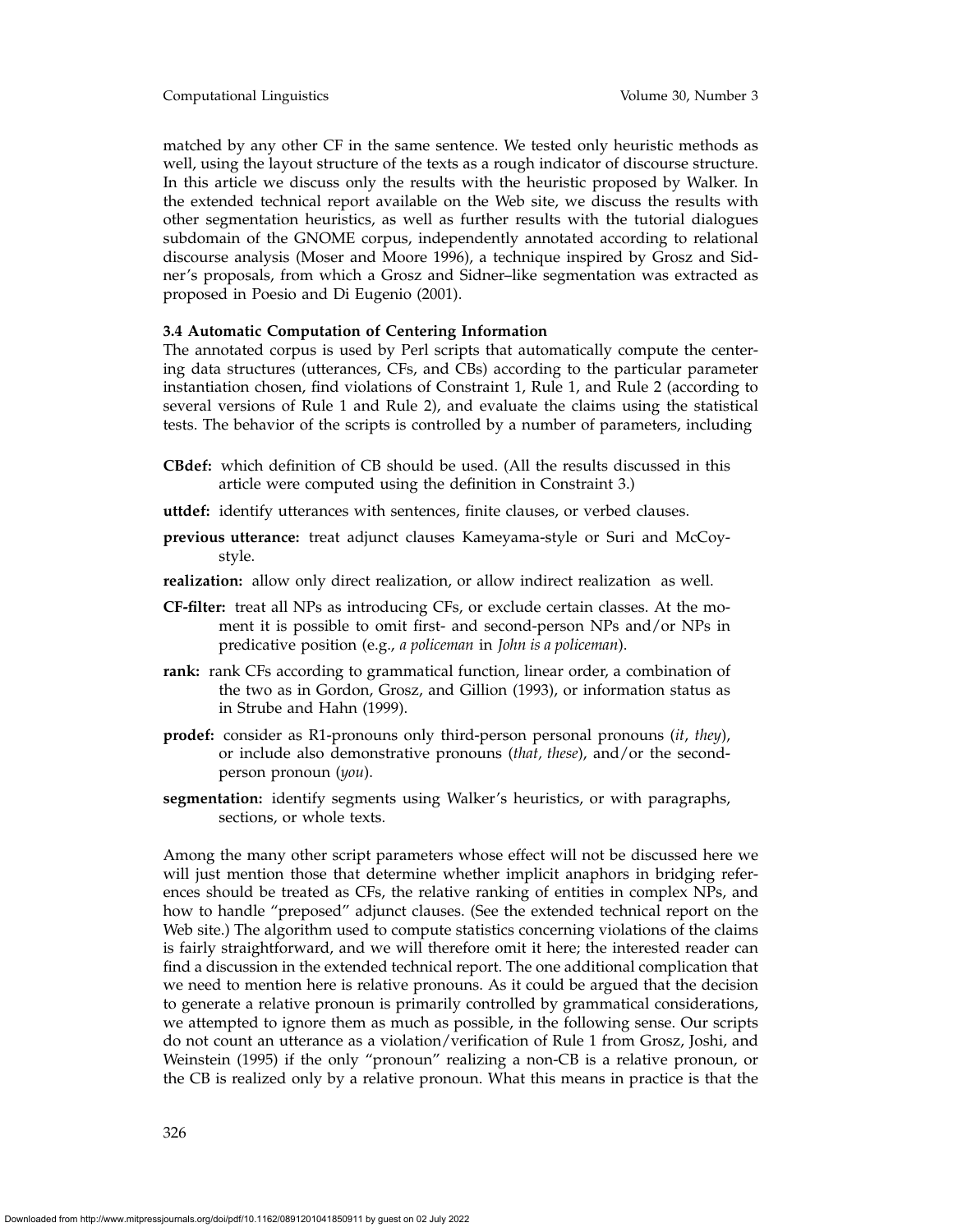Number of utterances and CFs with the vanilla instantiation.

|                                                  | Museum | Pharmaceutical | Total |
|--------------------------------------------------|--------|----------------|-------|
| Number of utterances                             | 430    | 577            | 1.007 |
| Number of utterances that are segment boundaries | 91     | 134            | 225   |
| Number of CFs                                    | 1.731  | 1,308          | 3,039 |

number of utterances examined to evaluate Rule 1 is generally less than the number of utterances with a CB, as we will see shortly.

## **4. Main Results**

Given the number of parameters, it is difficult, if not impossible, to discuss the results with all instantiations. Instead, we begin by discussing the results with what we call the "vanilla instantiation," based on the settings for the parameters most often used in discussions of the theory. We then examine the results obtained by varying the definitions of utterance and realization. After establishing the "best" values for these parameters, we consider the effect of alternative ranking functions. Additional results are discussed in the extended technical report available on the companion Web site. Readers who want to try out instantiations not discussed here should visit the Web site.

# **4.1 The Vanilla Instantiation**

What we call the "vanilla instantiation" is not an instantiation actually proposed in the literature, but an attempt to come as close as possible to a "mainstream" instantiation of centering by blending proposals from Grosz, Joshi, and Weinstein (1995) and Brennan, Friedman, and Pollard (1987) and incorporating additional suggestions from Kameyama (1998) and Walker, Joshi, and Prince (1998a). The vanilla instantiation is based on the definition of CB from Grosz, Joshi, and Weinstein (1995) and uses grammatical function for ranking, as proposed there and in Brennan, Friedman, Pollard (1987). Because Grosz et al. do not provide a definition of utterance, the vanilla instantiation incorporates the hypothesis from Kameyama (1998) that utterances are finite clauses and the characterization of "previous utterance" proposed there.<sup>19</sup> Concerning realization, in the vanilla instantiation only third-person NPs introduce CFs, and a discourse entity counts as "realized" in an utterance only if it is explicitly mentioned. For the purposes of Rule 1, we mainly studied a "strict" definition of R1-pronoun including only personal (and possessive) pronouns and relative pronouns and traces (see Walker, Joshi, and Prince [1998a], page 4), but we also considered a "broader" definition including the demonstrative pronouns *this*, *that*, *these*, and *those*. Relative clauses are assumed to include a link to the NP they modify, possibly not explicitly realized. The segmentation heuristic proposed by Walker (1989) is adopted. With the parameters set in this way, the number of utterances and CFs in our corpus is as shown in Table 1.

19 We simplified Kameyama's hypothesis about relative clauses by considering only instantiations in which they were treated as utterances both "locally" and "globally", and ones in which they weren't.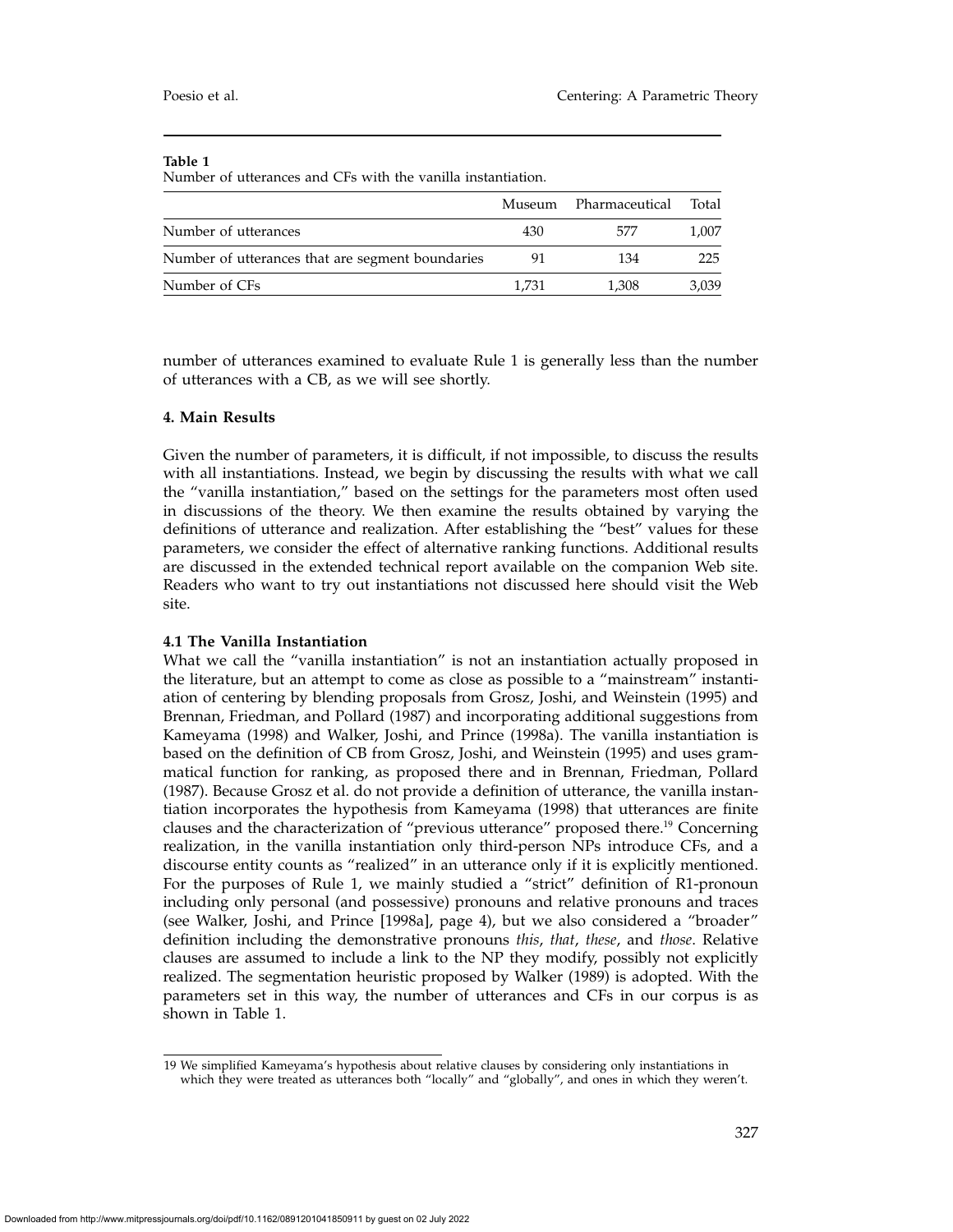Utterances and CBs with the vanilla instantiation.

|                                                                                  | Museum | Pharmaceutical | <b>Total Percentage</b> |
|----------------------------------------------------------------------------------|--------|----------------|-------------------------|
| Number of times at least one CF(U <sub>n</sub> ) is realized in U <sub>n+1</sub> | 195    | 162            | 357 (35.4%)             |
| Utterances that satisfy Constraint 1 (have exactly one CB)                       | 189    | 157            | 346 (34.4%)             |
| Utterances with more than one CB                                                 | h      | 5              | $11(1.1\%)$             |
| Utterances without a CB but are segment boundary                                 | 67     | 96             | $163(16.2\%)$           |
| Utterances without a CB                                                          | 168    | 319            | 487 (48.4%)             |

**4.1.1 Constraint 1.** The statistics relevant to Constraint 1 (that utterances have exactly one/at most one CB) are shown in Table 2. This table clearly indicates that the weak version of Constraint 1 (Weak C1) is likely to be verified with the vanilla instantiation. Even without counting segment boundaries, Weak C1 is verified by 833 utterances out of 1,007 (82.7%) and violated by only 11 (1.1%): The chance that Weak C1 will not hold with a different sample is  $p \leq 0.001$  by the sign test. (We will henceforth write +833, −11 to indicate numbers of verifiers and violators.) On the other hand, the strong version of C1—that every utterance has exactly one CB—is not likely to hold with this instantiation: In our corpus, only 346 utterances (34.4%) have exactly one CB, whereas 498 utterances (49.4%) have zero or more than one CB. With +346, −498, the chance of error in rejecting the null hypothesis that Strong C1 doesn't hold is obviously much higher than 10%. The chance of error doesn't go below 10% even if we count the 163 utterances that do not contain references to CFs introduced in the previous utterance but are segment boundaries and therefore are not governed by the constraint. In other words, if the vanilla instantiation were the "right" way of setting the parameters, we would have to conclude that in the genres contained in our corpus, utterances are very likely to have a unique CB, but entity coherence does not play a major role in ensuring that a text is coherent: only 35.4% of utterances in our corpus would be "entity-coherent," that is, would contain an explicit mention to an entity realized in the previous finite clause.

The following example illustrates why there are so many violations of Strong C1 with the vanilla instantiation. If we identify utterances with finite clauses, the two sentences in (9) break up into five utterances, and only the last of these can be considered in any sense to directly refer to the set of egg vases introduced in  $(u1).^{20}$ 

(9) (u1) These "egg vases" are of exceptional quality: (u2) basketwork bases support egg-shaped bodies (u3) and bundles of straw form the handles, (u4) while small eggs resting in straw nests serve as the finial for each lid. (u5) Each vase is decorated with inlaid decoration: ...

Clearly, there are two ways of "fixing" this problem. One is to claim that utterances are best identified with sentences, in which case we would have only two utterances in this example, one for each sentence. The other is to allow for indirect realization:

<sup>20</sup> In fact, the anaphoric relation here is not identity; rather, the set of egg vases serves as domain restriction for the quantifier in (u5). We were not able to mark this distinction reliably.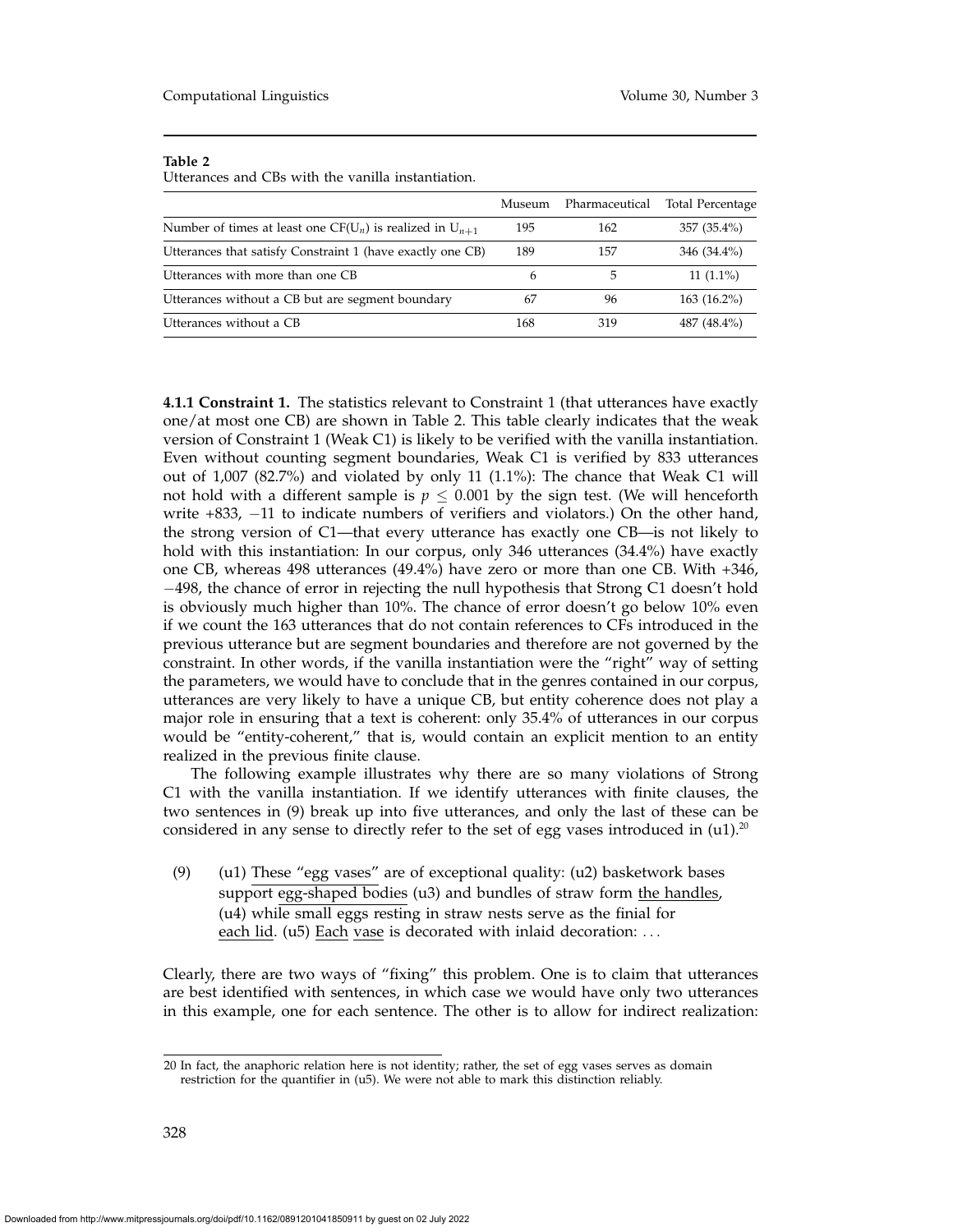(u2)–(u4) all contain implicit references to the egg vases, and therefore all will have a CB if indirect realization is allowed. Both possibilities are considered below.

The fact that 11 utterances (1.1%) in the corpus have *more than one* CB (i.e., they violate Weak C1 as well) is also worth noticing. The reason for the violation is that in "classic" centering, ranking is only required to be a partial order (see, e.g., Walker, Joshi, and Prince 1998a page 3), $21$  so when two CFs with the same rank in  $U_i$  are both realized in  $U_{i+1}$ , both become the CB. This is illustrated in (10), where we show the XML markup so that the attributes of elements are visible:

```
(10) <unit finite='finite-yes' id='u227'>
          <ne id='ne546' gf='subj'>The drawing of
             <ne id='ne547' gf='np-compl'>the corner cupboard</ne></ne>
          <unit finite='no-finite' id='u228'>, or more probably
             <ne id='ne548' gf='no-gf'> an engraving of
                <ne id='ne549' gf='np-compl'> it </ne></ne>
         </unit>,
         must have caught
          \text{the id} = \text{`ne}550' \text{ gf} = \text{`obj'}<ne id='ne551' gf='gen'>Branicki's </ne> attention</ne>
      </unit>
      <unit id="u229" finite="finite-yes">
          <ne gf="subj" id="ne552">Dubois</ne> was commissioned through
             <ne gf="adjunct" id="ne553"> a Warsaw dealer </ne>
             <unit id="u230" finite="finite-no"> to construct
                <ne gf="obj" id="ne554"> the cabinet </ne>
               for<ne gf="adjunct" id="ne555">the Polish aristocrat</ne>
             </unit>
       </unit>
       <ante current='ne554' rel='ident'><anchor antecedent='ne549'>
       </anchor></ante>
      <ante current='ne555' rel='ident'><anchor antecedent='ne551'>
       </anchor></ante>
```
In this example, two discourse entities introduced in utterance (u227) are realized in utterance (u229):<sup>22</sup> *the corner cupboard* (realized in (u227) by (ne547) and (ne549) and in (u229) by (ne554)) and *Branicki* (realized in (u227) by (ne551), and in (u229) by (ne555)). As their grammatical functions are equivalent under the ranking proposed by Grosz et al., (np-compl, for np-complement, and gen, for genitive—see the annotation manual available on the Web site), these two CFs have the same rank in (u227), so they are both CBs of (u229). The same problem occurs with coordinated NPs, both of which have the same grammatical function. This problem with the vanilla instantiation can also be "fixed" by requiring the ranking function to be a total order, which is easily done by adding a disambiguation factor such as linear order, as done by Strube and Hahn. On the other hand, the requirement that ranking be total has not been previously discussed in the centering literature, and one might argue conversely that examples such as the one above are arguments againts centering's claim that utterances have only one CB. We return to this issue in Section 5.

<sup>21</sup> It's not clear to us why ranking is required only to be partial, yet the CB is clearly claimed to be unique. 22 Neither (u228) nor (u230) is treated as an utterance as they are not finite.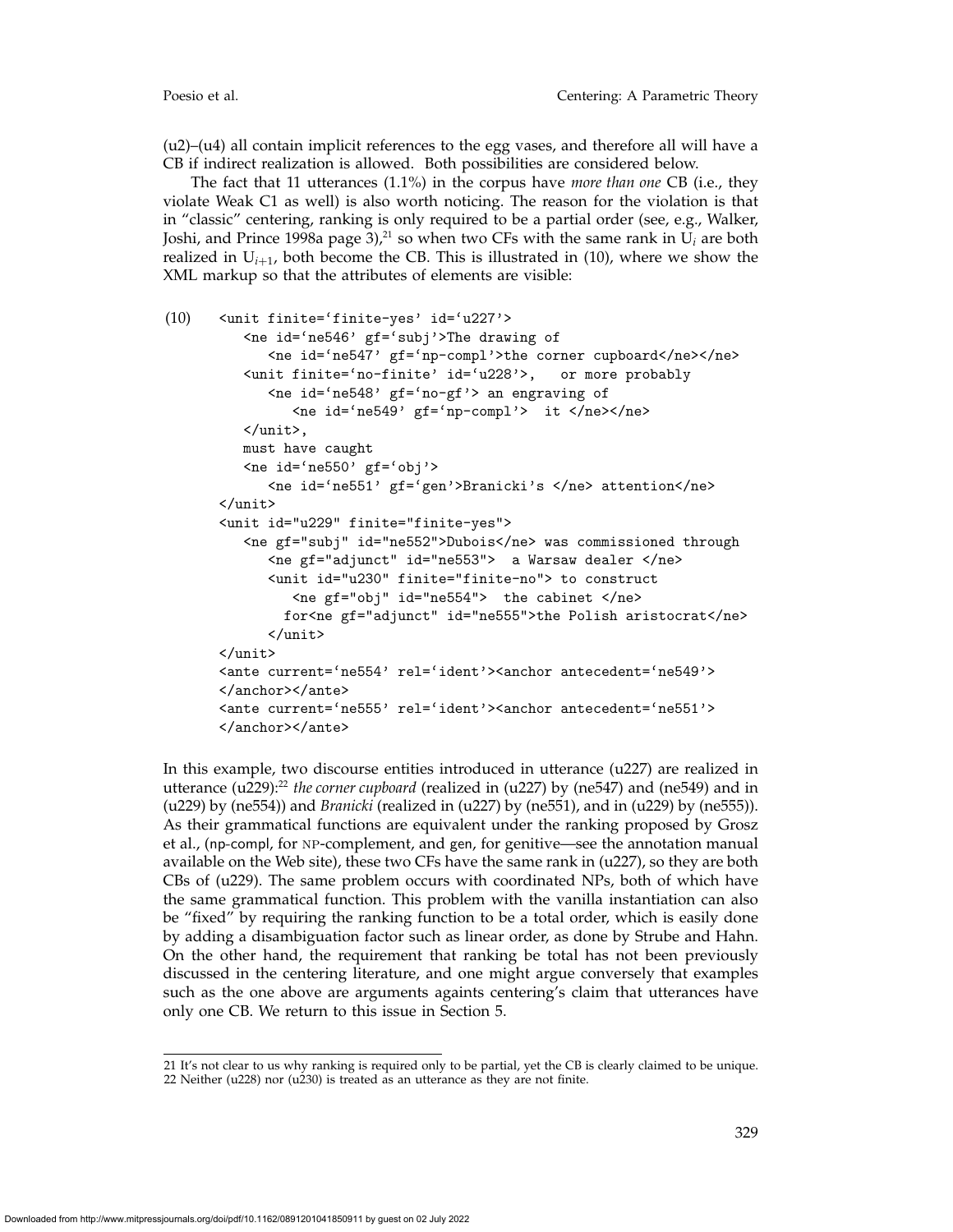| Transhion statistics for the Diemail et al. version of Kuie 2. |        |                |                     |  |  |
|----------------------------------------------------------------|--------|----------------|---------------------|--|--|
|                                                                | Museum | Pharmaceutical | Total (Percentages) |  |  |
| Establishment                                                  | 96     | 93             | 189 (18.8%)         |  |  |
| Continuation                                                   | 37     | 33             | 70 (7.0%)           |  |  |
| Retain                                                         | 22     | 16             | $38(3.8\%)$         |  |  |
| Smooth Shift                                                   | 22     | 15             | $37(3.7\%)$         |  |  |
| Rough Shift                                                    | 18     | 5              | $23(2.3\%)$         |  |  |
| <b>ZERO</b>                                                    | 87     | 81             | 168 (16.7%)         |  |  |
| NULL                                                           | 148    | 334            | 482 (47.9%)         |  |  |
| Total                                                          | 430    | 577            | 1,007               |  |  |

| - таріе э                                                       |  |  |  |  |  |
|-----------------------------------------------------------------|--|--|--|--|--|
| Transition statistics for the Brennan et al. version of Rule 2. |  |  |  |  |  |

**4.1.2 Rule 2.** The statistics relevant for Brennan et al.'s version of Rule 2 are shown in Table 3. The most obvious consideration suggested by this table is that the three most frequent transitions in our corpus are ones that either have not been previously discussed in the Centering literature or have been discussed only in a limited way. By far the most frequent transition (47.9% of the total) is NULL: following up an utterance without a CB with a second one, also without a CB. (Examples include (u3), (u4), and (u5) in (9).) We found this transition discussed only in Passonneau (1998). The second most common transition (18.8%) is Kameyama's Establishment (the transition between an utterance without a CB and one with a CB), followed by its reverse, the ZERO transition (between an utterance with a CB and one without), never mentioned in the literature. (An example of ZERO is (u2) in (9).) If we ignore NULL, Establishments, and ZEROs, the preferences are roughly as predicted by Brennan et al.: The Page test for ordered alternatives (Siegal and Castellan 1988, pages 184–188) indicates a chance of less than .001 that the four transitions are equally likely. But only the differences between CON and RET/SSH, and between SSH and RSH, are significant; and there are more Shifts (SSH  $+$  RSH) than Retains.<sup>23</sup>

Grosz et al.'s formulation of Rule 2 in terms of sequences also roughly holds, except that there are too few sequences for the results to be considered significant, as shown in Table 4. As we'll see again in Section 5, in our corpus there seems to be a preference for avoiding repetition; this tendency is confirmed by the numbers in the table, which indicate a dispreference for maintaining the same CB for too long or for maintaining it in the most salient position, at least at the level of finite clauses: EST/CON sequences are twice as common as sequences of Continuations. As for the claim that Retaining transitions prepare for Shifts, the figures do not lend much support to the idea: Retains are more frequently followed by Continuations than by Shifts, and almost as frequently by other Retains.

Of the other formulations of Rule 2, the version based on a preference for cheap transition pairs over expensive ones proposed by Strube and Hahn is not verified with the ranking function used in the vanilla instantiation—which is not, we should em-

<sup>23</sup> Similar results were obtained by Passonneau (1998).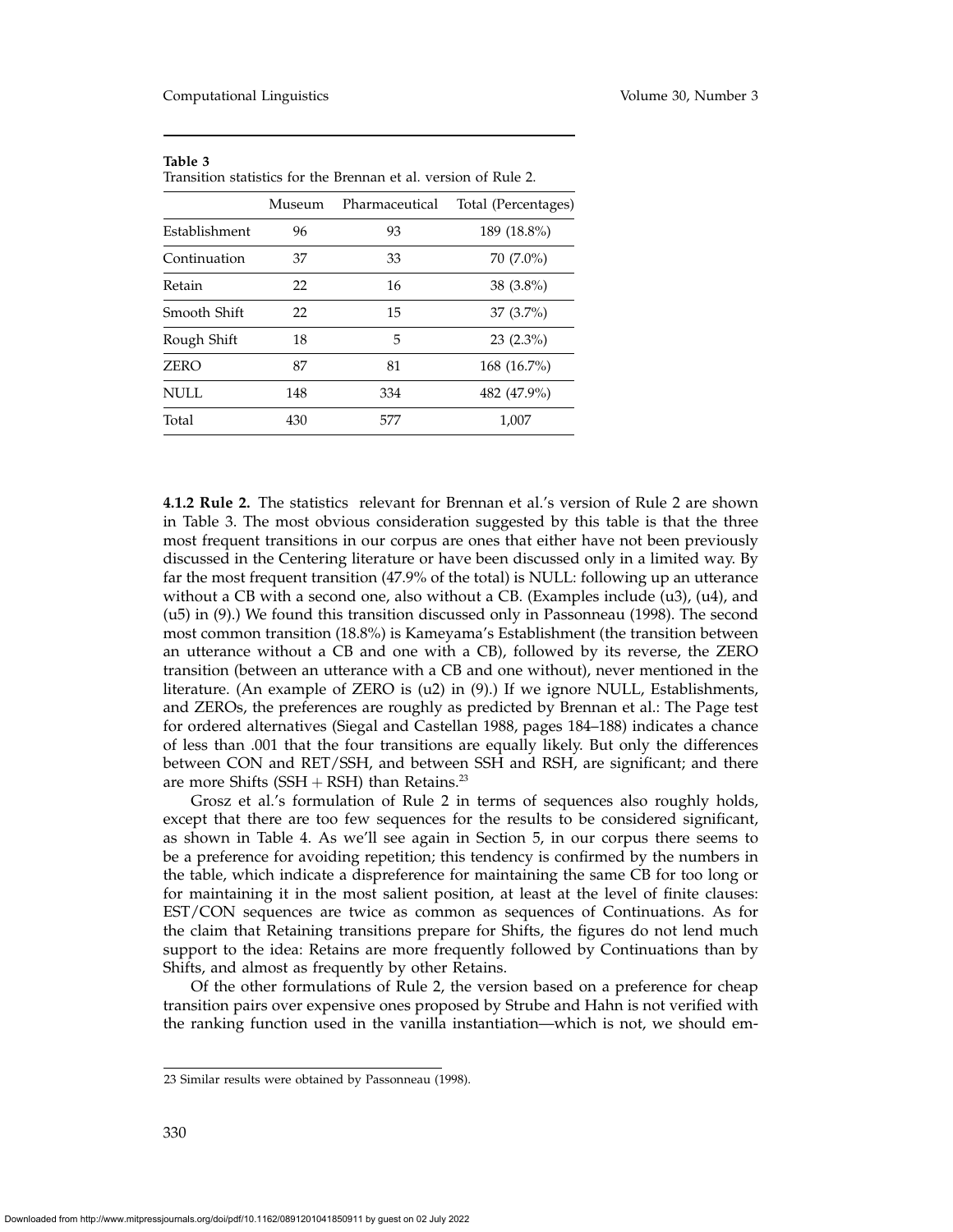Rule 2 statistics considering sequences of transitions.

|                               | Museum         | Pharmaceutical | Total |
|-------------------------------|----------------|----------------|-------|
| Continuation Sequences        | 10             | 6              | 16    |
| Continuation/Retain           | 9              | 3              | 12    |
| Establishment/Continuation    | 17             | 18             | 35    |
| Retain Sequences              | 15             | 3              | 8     |
| Retain/Continuation           | 7              | 7              | 14    |
| Retain/Smooth Shift           | 3              | 2              | 5     |
| Retain/Rough Shift            | 4              | 1              | 5     |
| <b>Smooth Shift Sequences</b> | $\overline{2}$ | 1              | 3     |
| Rough Shift Sequences         | $\mathfrak{D}$ | 1              | 3     |
| <b>Null Sequences</b>         | 95             | 228            | 323   |
| Other                         | 290            | 312            | 602   |

#### **Table 5**

Cheap and expensive transitions with the vanilla instantiation.

|                              | Museum | Pharmaceutical | Total |
|------------------------------|--------|----------------|-------|
| Cheap transitions            | 76     | 63             | 139   |
| <b>Expensive transitions</b> | 263    | 380            | 643   |
| Cheap transition pairs       | 21     | 14             | 35    |
| Expensive transition pairs   | 162    | 234            | 396   |

phasize, the one assumed by Strube and Hahn themselves.24 Ignoring the 225 segment boundary utterances, we find 396 pairs of expensive transitions and 35 pairs of cheap transitions, as shown in Table 5. These statistics mean that in only 139 cases out of 357 (the total number of entity-coherent utterances with this instantiation; see Table 2), CB(U*i*) is predicted by CP(U*<sup>i</sup>*−1). We do find that 219 utterances, the majority (61.3%) of entity-coherent ones, are "salient" in the sense of Kibble (2001)—that is, their CB is the same as their CP.

**4.1.3 Salience and Pronominalization.** The statistics for pronominalization are shown in Table 6. As noted above, our corpus contains 217 uses of third-person pronouns, 23 demonstratives, and 78 complementizers.<sup>25</sup> In this instantiation we take R1-pronouns to include only personal pronouns and complementizers, for a total of 295 R1-pronouns. If we identify utterances with finite clauses, 61 personal pronouns (28.1%) have their

<sup>24</sup> Similar results were found for dialogues by Byron and Stent (1998).

<sup>25</sup> We will use the term *complementizer* to indicate relative pronouns and relative traces.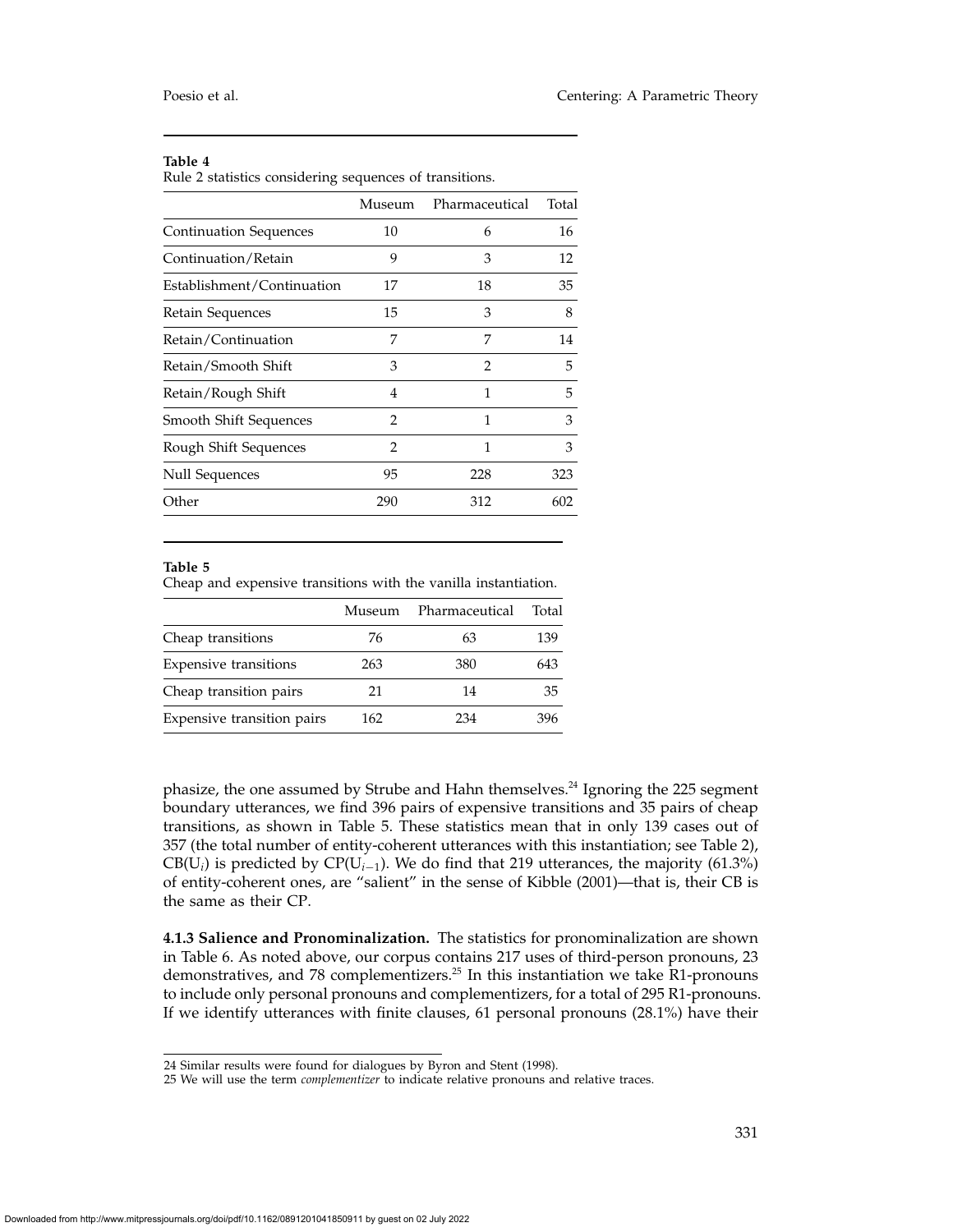R1-pronouns in the corpus with the vanilla instantiation.

|                             | Museum | Pharmaceutical | Total |
|-----------------------------|--------|----------------|-------|
| Total number of R1-pronouns | 200    | 95             | 295   |
| Number of personal pronouns | 144    | 73             | 217   |
| Number of complementizers   | 56     | 22             |       |
|                             |        |                |       |

#### **Table 7**

CBs and pronominalization with the vanilla instantiation.

|                                                     | Museum | Pharmaceuticla | Total (Percentage) |
|-----------------------------------------------------|--------|----------------|--------------------|
| Total number of realizations of CBs                 | 211    | 163            | 374                |
| Total number of CBs realized as R1-pronouns         | 138    | 68             | $206(55.1\%)$      |
| CBs realized as personal pronouns                   | 85     | 48             | 133 (35.6%)        |
| CBs realized as complementizers                     | 53     | 20             | 73 (19.5%)         |
| CBs not realized as R1-pronouns                     | 73     | 95             | 168 (44.9%)        |
| Total number of R1-pronouns that do not realize CBs | 58     | 23             | 81 (27.5%)         |
| Personal pronouns that do not realize CBs           | 55     | 21             | 76 (35.0%)         |
| Complementizers that do not realize CBs             | 3      | 2              | $5(6.4\%)$         |

antecedent in the same utterance, and 28 (13%) are "long-distance pronouns" (Hitzeman and Poesio 1998) whose antecedent is in neither the same nor the previous utterance.

Table 7 shows that the relation between pronominalization and CB with the vanilla instantiation is not straightforward: Only 55.1% of the 374 mentions of  $CBs^{26}$  are pronominalized. And if relative clause complementizers were not included among the R1-pronouns (on the grounds that the decision to use a complementizer is primarily dictated by grammatical, rather than discourse, considerations), more CBs would be realized as non-R1 pronouns (171, 44.9%) than as R1-pronouns (137, 35.9%). On the other hand, 73% of R1-pronouns do refer to the CB.27

Table 8 analyzes pronominalization in terms of the three versions of Rule 1 we are considering.<sup>28</sup> Given the figures in Table 7, it should already be clear that the stronger version of Rule 1 we considered, always pronominalize the CB—generalizing the proposal by Gordon, Grosz, and Gillion (1993) to the less restrictive definition of CB given by Constraint 3—is not verified: In fact, 55% of utterances violate it. The two other versions of Rule 1 we are considering, however—Rule 1 (GJW 83), pronominalize

<sup>26</sup> Even though only 357 utterances have a CB with this instantiation, a CB may be realized more than once in an utterance.

<sup>27</sup> Earlier versions of these findings led to the development of the pronominalization algorithm in Henschel, Cheng, and Poesio (2000).

<sup>28</sup> As discussed in Section 3, what is counted here are utterances that verify or violate Rule 1. Not all utterances are considered: of the 346 utterances that have exactly one CB, 72 are ignored by the script in that the only realization of an R1-pronoun is done via a relative pronoun or trace, so only 274 (27.2% of the total number of utterances) are considered relevant for Rule 1.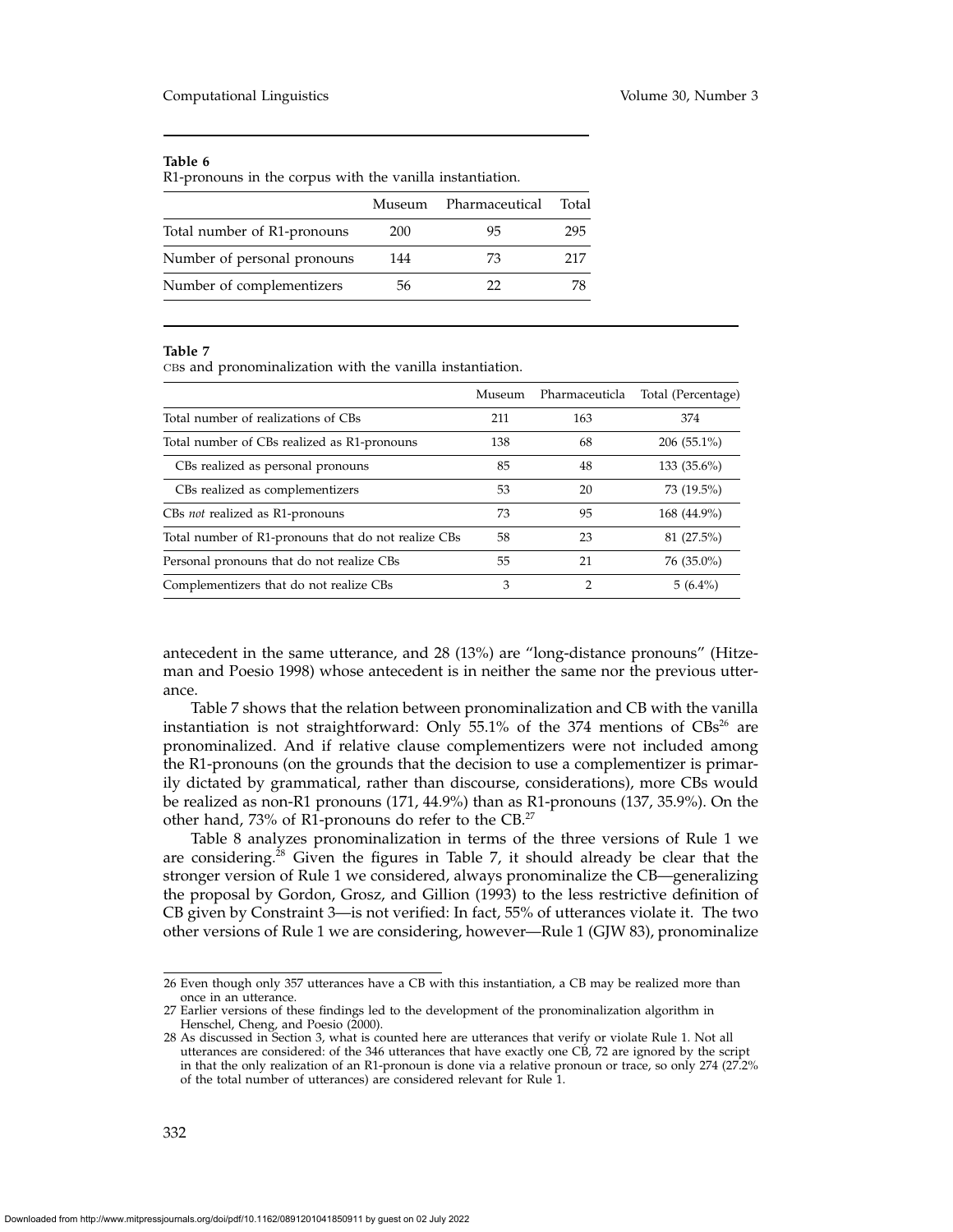|                                | Museum | Pharmaceutical | Total (Percentage) |  |
|--------------------------------|--------|----------------|--------------------|--|
| GJW 95-utterances that satisfy | 130    | 135            | 265 (96.7%)        |  |
| GJW 95—utterances that violate |        |                | $9(3.3\%)$         |  |
| GJW 83—utterances that satisfy | 117    | 105            | $222(81\%)$        |  |
| GJW 83—utterances that violate | 20     | 32             | 52 $(19.0\%)$      |  |
| Gordon—utterances that satisfy | 77     | 45             | 122 (44.5%)        |  |
| Gordon—utterances that violate | 60     | 92             | 152 (55.5%)        |  |

Evaluation of the different versions of Rule 1 with the vanilla instantiation.

the CB if it's the same as the CB of the previous utterance, and especially Rule 1 (GJW 95), pronominalize the CB if anything else is—are verified by most utterances.

There are two classes of violations of Rule 1 (GJW 95): possessive pronouns and pronouns referring to "global topics". In (11), CB(u3), *PRODUCT-X*, is realized as a proper noun, whereas a possessive pronoun is used to refer intrasententially to *the baby*. 29

(11) (u1) Infants and children must not be treated continuously with PRODUCT-X for long periods (u2) because it may reduce the activity of the adrenal glands, and so lower resistance to disease. (u3) Similar effects on a baby may occur after extensive use of PRODUCT-X by its mother during the last weeks of pregnancy (u4) or when she is breastfeeding the baby.

In the pharmaceutical leaflets, several violations of Rule 1 are found toward the end of text, when pronouns are sometimes used to realize the product described by the leaflet. For example, *it* in the following example refers to the cream discussed by the leaflet, not mentioned in the previous two utterances.

(12) (u1) A child of 4 years needs about a third of the adult amount.  $(u2)$  A course of treatment for a child should not normally last more than five days (u3) unless your doctor has told you to use it for longer.

What we seem to observe here is a conflict between the "global" preference to realize the "main character" of a discourse as a pronoun, and the "local" preference to pronominalize the locally most salient entity, as identified by the CB. $^{30}$  By the end of a leaflet, the product discussed in the leaflet has been mentioned a number of times, so that it is salient enough to justify pronominalization even when it is not in CF list.

We saw in Table 7 that although there are only 9 violations of Rule 1 from Grosz, Joshi, and Weinstein (1995), 81 R1-pronouns do not realize CBs. The majority of the

<sup>29</sup> The problem of intrasentential pronouns in Centering is discussed, e.g., in Walker (1989), Tetreault (2001), and Poesio and Stevenson (forthcoming).

<sup>30</sup> See also Giouli (1996) and Byron and Stent (1998).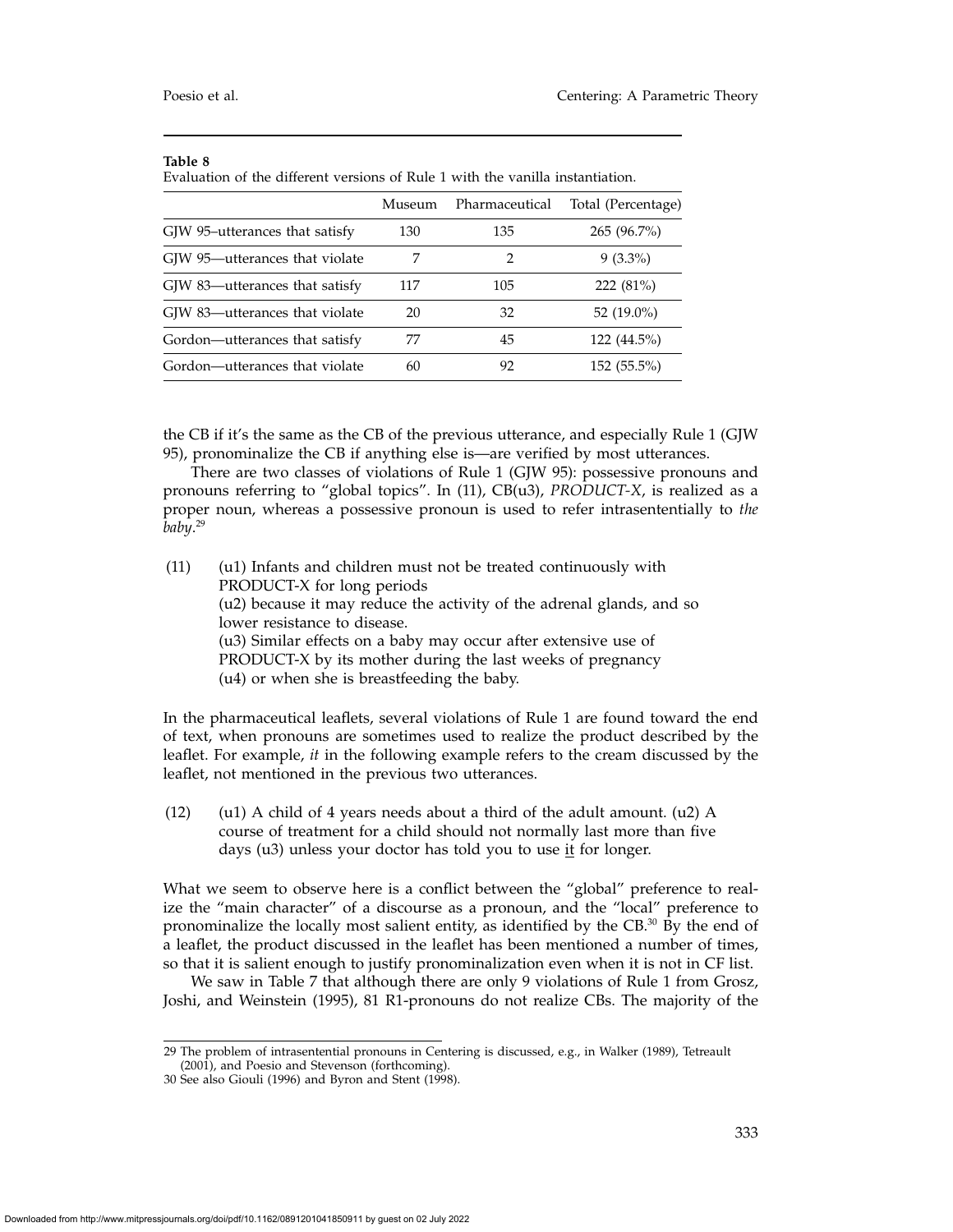Computational Linguistics Volume 30, Number 3

72 cases of pronouns that do not refer to the CB but do not violate Rule 1 fall into two classes: (1) R1-pronouns used in utterances without a CB (the majority) and (2) R1-pronouns used in utterances in which the CB is pronominalized as well—as in the following example, in which both *the microscope* and *the amateur scientist* are realized (by a personal pronoun and a relative trace) in the relative clause (u2):

(13) (u1) This microscope belonged to an amateur scientist, (u2) who would have used it to explore the mysteries of the natural world.

82.6% of demonstrative pronouns in the corpus do not realize the CB, which is what one would expect on the basis of, for example, Gundel, Hedberg, and Zacharski (1993), and Passonneau (1993). This suggests that treating demonstrative pronouns as R1 pronouns would not lead to improvements with respect to Rule 1. On the other hand, because there are only 23 demonstrative pronouns in the corpus, such a change would be unlikely to drastically affect the results. And indeed, with a broader definition of R1-pronoun that includes demonstrative pronouns, we find a few more violations of Rule 1 (GJW 95) (11 instead of 9) and a few less violations of Rule 1 (Gordon et al.) (148 instead of 152) and of Rule 1 (GJW 83) (50 instead of 52), but none of these differences is significant. The results reported in the rest of the article are all obtained with the "narrow" definition of R1-pronoun that does not include demonstratives. $31$ 

**4.1.4 Differences Among the Domains.** The texts in the museum domain seem to be more in agreement with the predictions of the theory than the texts in the pharmaceutical domain. This is especially the case for Rule 1. There are fewer personal pronouns in the texts in the pharmaceutical domain (73 of 1,308 CFs, [5%], as opposed to 144 of 1,731 [8%] for the museum domain), and whereas in the museum domain 40.3% (85/211) of CB realizations are done via personal pronouns (65.4% if we consider all R1-pronouns), in the pharmaceutical domain only 29.4% (48/163) are (41.7% for R1 pronouns). The percentage of utterances satisfying the strong version of Constraint 1 is much higher in the museum domain (44.0%, 189/430) than in the pharmaceutical one (27.2%, 157/577), and the percentage of utterances with no CB that are not segment boundaries is much higher in this second domain (55.3%, 319/577) than in the first (39.1%, 168/430). Finally, almost 72% of utterances in the pharmaceutical domain are NULL or ZERO transitions (415/577), whereas just 54.6% are in the museum domain (235/430); the percentage of EST and CON is also higher in the museum domain (133/430, 31%, versus 126/577 [21.8%]). These differences are in part due to the large number of second-person pronouns *you* in the pharmaceutical domain, so that the statistics for Constraint 1 improve if we treat the entities referred to by these pronouns as CFs, as we will see below. A second reason for these differences is that layout plays a much more important role in the pharmaceutical domain, providing a different way of achieving coherence. (See Section 5.)

## **4.2 Varying the Utterance Parameters**

We now begin to explore alternative parameter settings. As always, space constraints prevent a full discussion of all the instantiations. In this article, we discuss the results with most of the variants quite briefly and analyze at some length only the instantiation

<sup>31</sup> The relation between demonstrative NPs in general and the CB in our corpus is analyzed in detail in Poesio and Nygren-Modjeska (2003).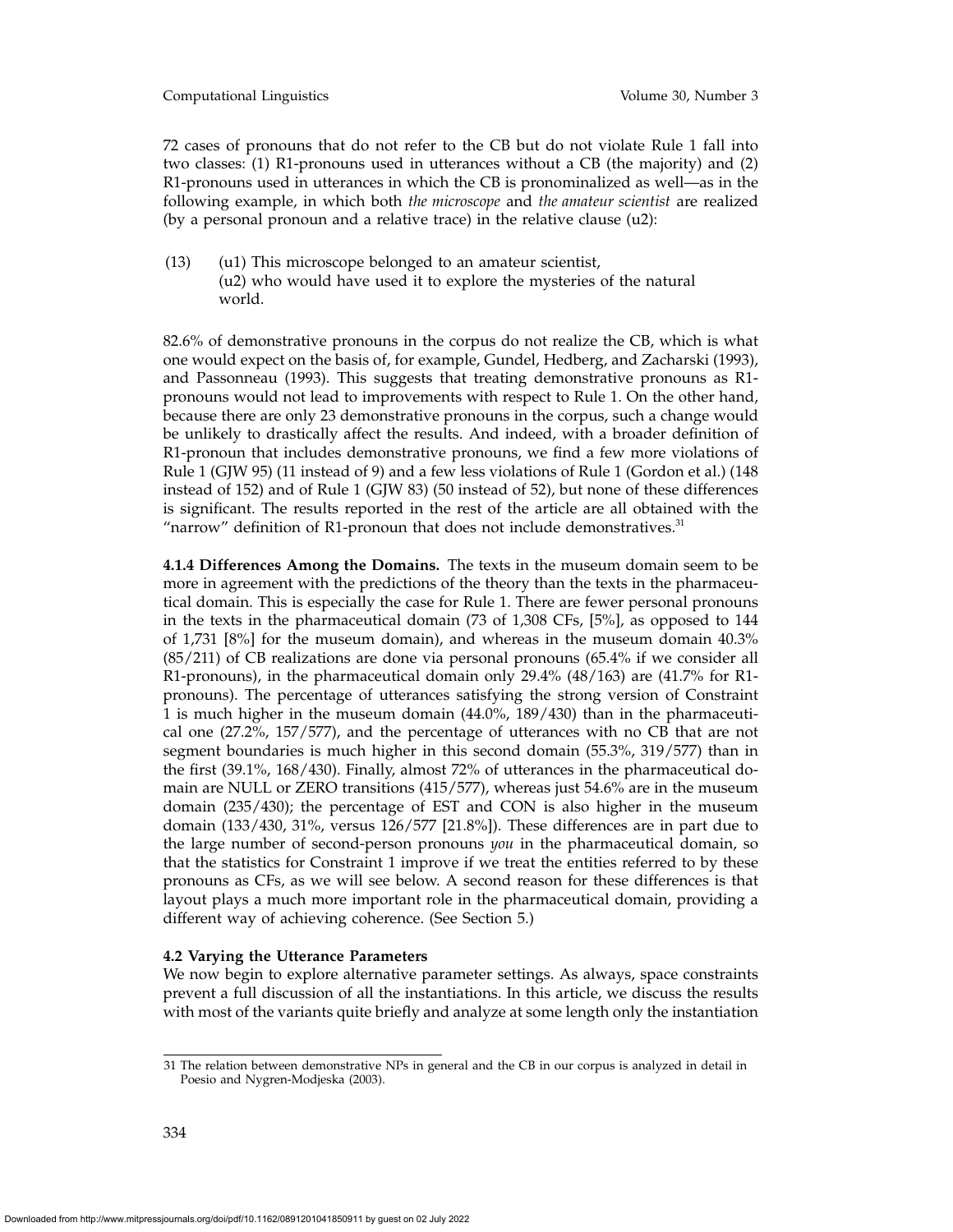that identifies utterances with sentences; the results are summarized with graphs. The extended technical report available on the companion Web site contains a more extensive discussion of some of the variants; interested readers are also encouraged to try further instantiations on the Web site. In this subsection we consider how the definition of utterance (parameter **uttdef**) and the value of the parameter **previous utterance** affect the claims.

**4.2.1 Treating Coordinated Verb Phrases as Utterances.** Many researchers working on spoken dialogues or NLG assume that each element of a coordinated VP counts as a separate utterance: that is, that in *We should send the engine to Avon and hook it to the tanker car*, the coordinate VP *hook it to the tanker car* is actually a separate utterance. Treating coordinated VPs as separate utterances in our corpus would of course result in more utterances (1,041 vs. 1,007), which of course would lead to worse results unless these utterances were treated as containing an implicit trace. If we do so, we obtain slightly (but significantly) better results for Strong C1 (48% violations instead of 49%), and nonsignificant differences for Rule 1 and Rule 2 (with slightly higher numbers of Continuations and slightly lower number of Retains).

**4.2.2 Using All Verbed Clauses Instead of Just the Finite Ones.** A second extension of the definition of utterance is to treat as utterances *all* clauses with a verb, including, for example, the infinitival *to*-clause in *John wants to visit Bill*. The results with such an instantiation, as well, crucially depend on our grammatical assumptions. With such a definition, we get of course many more utterances (1,267 instead of 1,007), most of which, like the example infinitival clause just given, do not contain explicit mentions of the argument in subject position; so again, if we didn't assume that traces are present in such clauses, we would find significantly more violations of Strong C1 (685 instead of 498). Using a crude mechanism for tracking traces (adding a trace referring to the subject of the matrix clause to all nonfinite complement clauses), we still find a larger number of violations (598) than with the vanilla instantiation, but because the number of utterances is much greater, these violations represent a significantly lower percentage of the total (47% instead of 49%). We find no significant differences in the number of violations of Rule 1. As for Rule 2, this change results in significantly fewer NULL transitions (45.0% instead of 47.9%) and significantly more EST (22.1% instead of 18.8%) and SSH (5.6% instead of 3.7%).

**4.2.3 Restricting Finite Clauses.** In general, the best results for C1 are obtained by considering larger chunks of text as a single utterance, thus reducing the number of utterances. In particular, fewer violations are obtained by not considering as utterances finite clauses that occur as parentheticals, as subjects (as in *That John could do this to Mary was a big surprise to me*), and as matrix clauses with an empty subject (as in *It is likely that John will arrive tomorrow*). This merging only reduces the overall number of utterances from 1,007 to 972, but the result is a simultaneous reduction in the violations of Strong C1 from 498 to 469 (48.2%) (which is significant by the binomialproportions test, though still not enough for Strong C1 to be verified) and an increase in the number of utterances that satisfy Rule 1 (GJW 95) to 281. The violations of Rule 1 are also reduced to 8 (2.8%) (not significant). (There are virtually no changes for Rule 2.) Because of these small improvements, in the rest of the article we always exclude these occurrences when discussing the results with finite clauses as utterances; we refer to this instantiation as "vanilla−".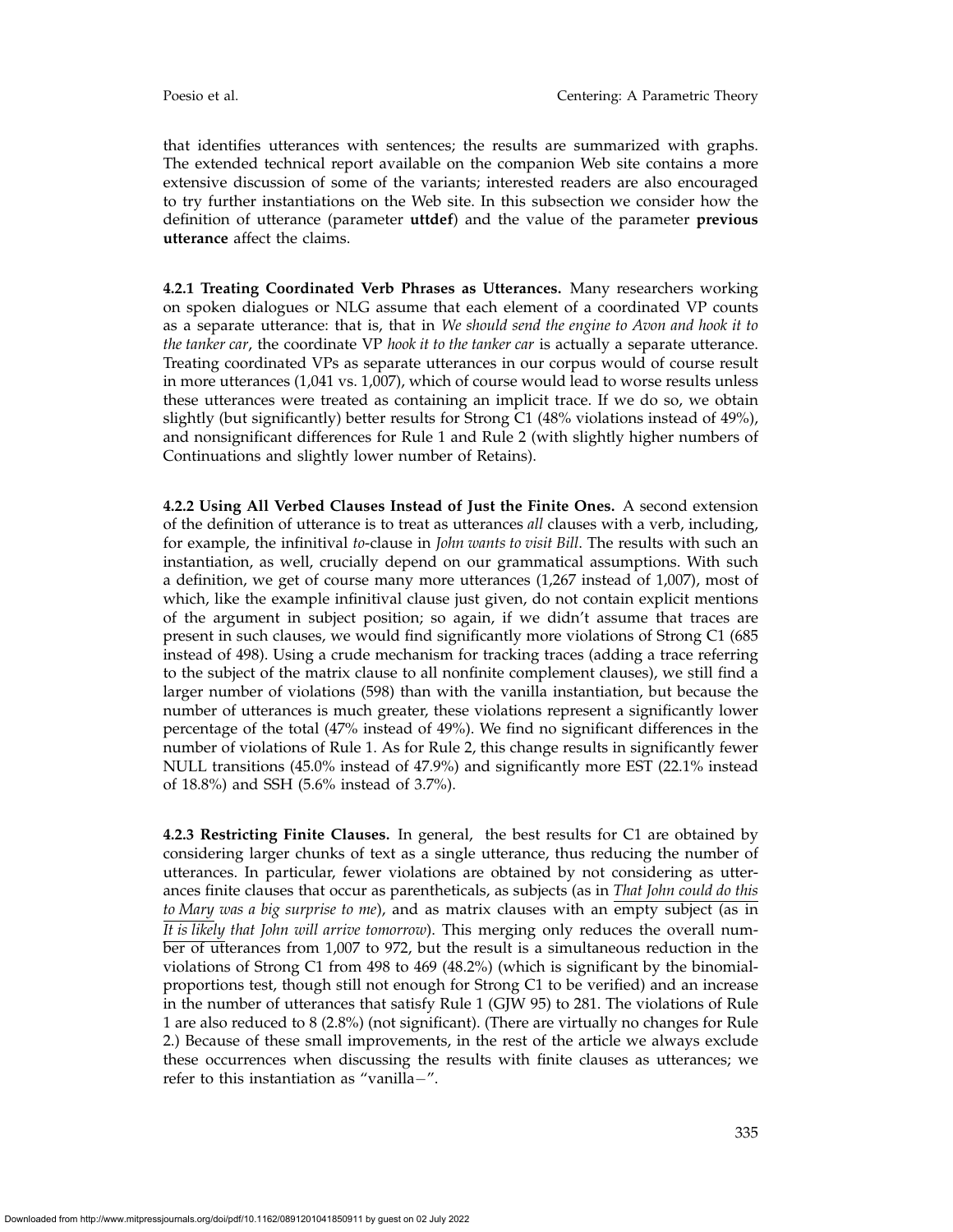Computational Linguistics Volume 30, Number 3

**4.2.4 Relative Clauses.** Relative clauses turned out to be one of the most complex problems we had to face. The reader may recall that Kameyama tentatively proposes (without empirical support) that relative clauses have a "mixed" status: They should be locally treated as updating the local focus, but at the global level they should be merged with the embedding utterance. This proposal, however, seems to assume that the local focus may be updated with the content of certain utterances some time after they have been first processed, which is a rather radical change to the basic assumptions of the framework. In this study, we simply compared an instantiation in which relative clauses are treated as utterances with one in which they are not. In addition, we considered treating relative clauses as adjuncts (i.e., as not embedded) and treating them as complements (embedded). $32$  The figures reported so far were obtained by treating relative clauses as utterances and as akin to adjuncts.<sup>33</sup> Not treating relative clauses as separate utterances results in a 6.5% reduction in the number of utterances with respect to vanilla− (908 instead of 972) and in fewer violations of Strong C1 (452 [439 utterances without a CB, 13 with two CBs] instead of 469 [457 and 12]); however, the percentage of violations is higher (49.7% vs. 48.2%). The number of violations of Rule 1 also stays the same (8 [2.7%]). From the point of view of Rule 2, a lot of relative clauses seem to function as EST, since their number goes down by almost 15%, to 17.3% (from 190 to 157); we also see a 30% reduction in SSH and an increase in NULL, to 50.6% of the total. Everything else stays the same.

In purely numerical terms, then, not treating relative clauses as separate utterances would not improve the results. Furthermore, and most important, we feel that not treating finite relative clauses as separate utterances would make it very difficult to maintain the principle that utterances are identified with finite clauses. For these reasons, in the rest of the article we will continue to count relative clauses as finite clauses.

**4.2.5 Suri and McCoy's Definition of Previous Utterance.** As discussed in Section 2, Suri and McCoy (1994) suggested that *after*- and *before*-clauses behave more like embedding elements (i.e., like complements) than like coordinating ones, and Cooreman and Sanford (1996) found evidence supporting this treatment for *when* clauses, as well. The **previous utterance** parameter of our script can be used to compare this proposal with Kameyama's. When this parameter is set "Kameyama-style," adjunct clauses are treated as not embedded, so that, in  $(14)$ , the previous utterance for  $(u3)$  is  $(u2)$ . (This was the setting used for the results discussed so far.) When the parameter is set to (generalized) Suri and McCoy, adjunct clauses are treated as embedded, so that the previous utterance for (u3) is (u1):

 $(14)$  (u1) John woke up (u2) when Bill rang the door. (u3) He had forgotten the appointment.

Using Suri and McCoy's definition of previous utterance results in a small but significant reduction in the number of violations of Strong C1, in small improvements concerning R1 (GJW 95), and in small, but not significant, improvements for Rule 2. As far as Strong C1 is concerned, 20 utterances that violate Strong C1 with Kameyama's

<sup>32</sup> The difference matters when the relative clause occurs at the end of an embedding clause, as in *John wanted a photograph of the man that Bill had seen entering the building at night.* He

<sup>33</sup> We also remind the reader that our script treats all relative clauses as containing a link referring to the entity modified by the relative, even when the clause does not contain an explicit relative pronoun or complementizer, so that they never violate C1.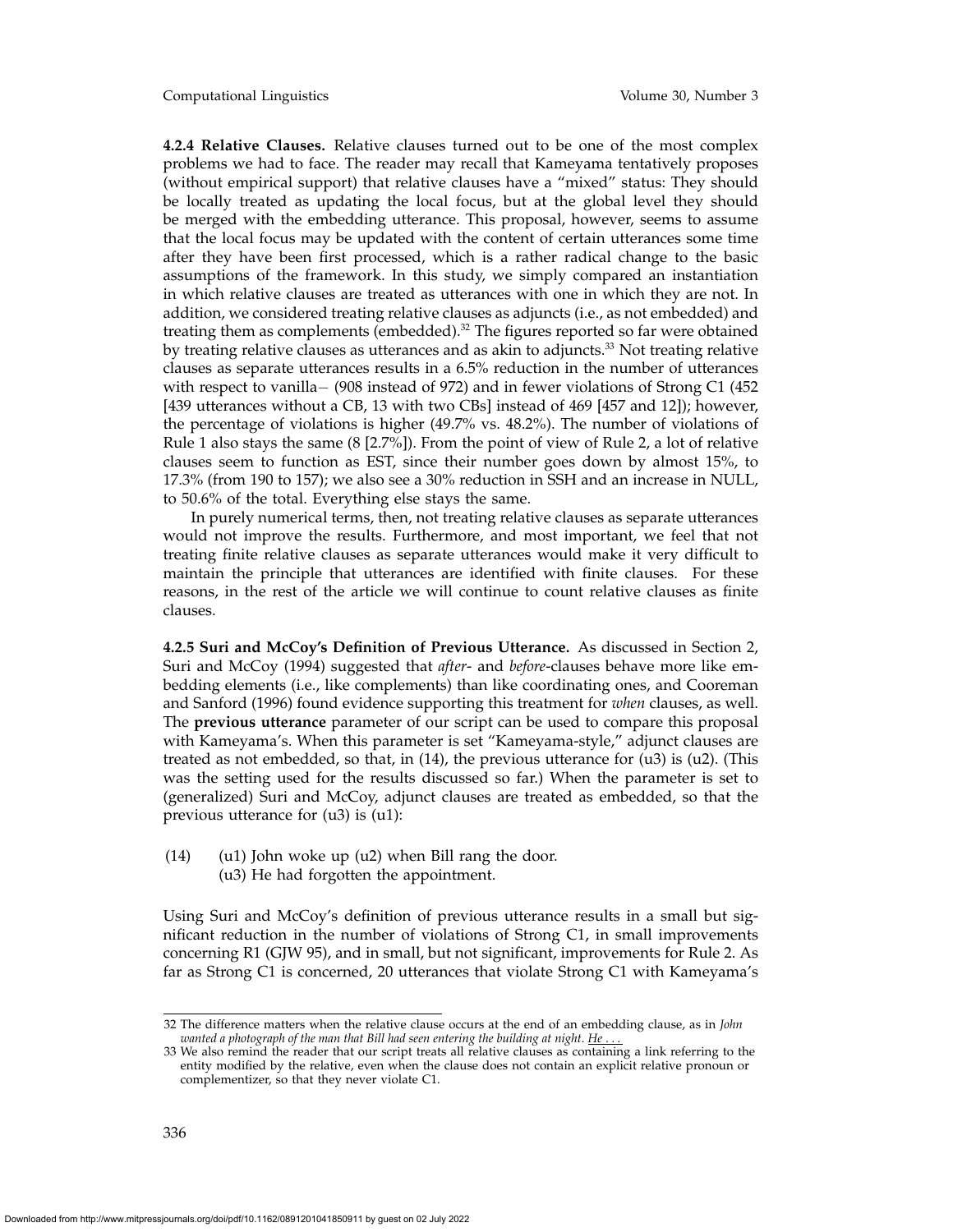definition satisfy it under Suri and McCoy's, but 9 utterances become violations (by the sign test,  $+20$ ,  $-9$ ,  $p < .03$ ). The reduction is not, however, sufficient for Strong C1 to be verified (+355, −458). With Rule 1, we find that the number of utterances that verify the GJW 95 version increases (+287), but the number and percentage of violations stays the same (8 [about 2%]).

We should note, however, that the differences between Kameyama's and Suri's definition of previous utterance have mostly to do with a type of clause that was discussed only briefly by Kameyama and not at all by Suri and McCoy: relative clauses, as in (15):

- (15) (u1) This brooch is made of titanium,
	- (u2) which is one of the refractory metals.
	- (u3) It was made by Anne-Marie Shillitoe, an Edinburgh jeweller, in 1991.

If the "generalized Kameyama" definition of previous utterance is adopted, the previous utterance for  $(u3)$  is the relative clause,  $(u2)$ ; this causes a violation of Strong C1. In the 'generalized Suri and McCoy' instantiation, by contrast, the relative clause is treated as embedded; this seems to be the better approach. If relative clauses were not treated as separate utterances or were treated as embedded in both instantiations, we would find an equal number of violations, although about 20 violations would be different in each instantiation. One example in which the difference does have to do with the way adjuncts are handled is (7). PRODUCT-Z is not mentioned in the adjunct *if*-clause, and therefore Strong C1 is violated if (u2) is taken as previous utterance for (u3). In this case, Suri and McCoy's proposal works better than Kameyama's.

- (7) (u1) You should not use PRODUCT-Z
	- (u2) if you are pregnant or breast-feeding.
	- (u3) Whilst you are receiving PRODUCT-Z ....

Conversely, in the following example, the adjunct clause, *as you may damage the patch inside*, introduces the entity *the patch*, which is then referred to in (u3), so treating the adjunct (u2) as embedded leads to a violation of C1. In this case, Kameyama's definition of previous utterance gives the right result:

- (16) (u1) Do not use scissors
	- (u2) as you may damage the patch inside.
	- (u3) Take out the patch.

Given that these improvements are significant, if small, in the rest of the article, we will use Suri and McCoy's definition when **uttdef** is set to *finite clause*. However, our discussion, and especially the contrast between (7) and (16), gives further support to the idea that utterances may be best identified with sentences. We consider this setting next.

**4.2.6 Sentences.** The setting of **uttdef** with the most dramatic impact on Strong C1 is that which identifies utterances with sentences. The reasons for this have already been illustrated with (9): If utterances are identified with sentences, there are only two utterances in that example, both containing references to the egg vases. The reduction in violations is such that with this instantiation more utterances verify Strong C1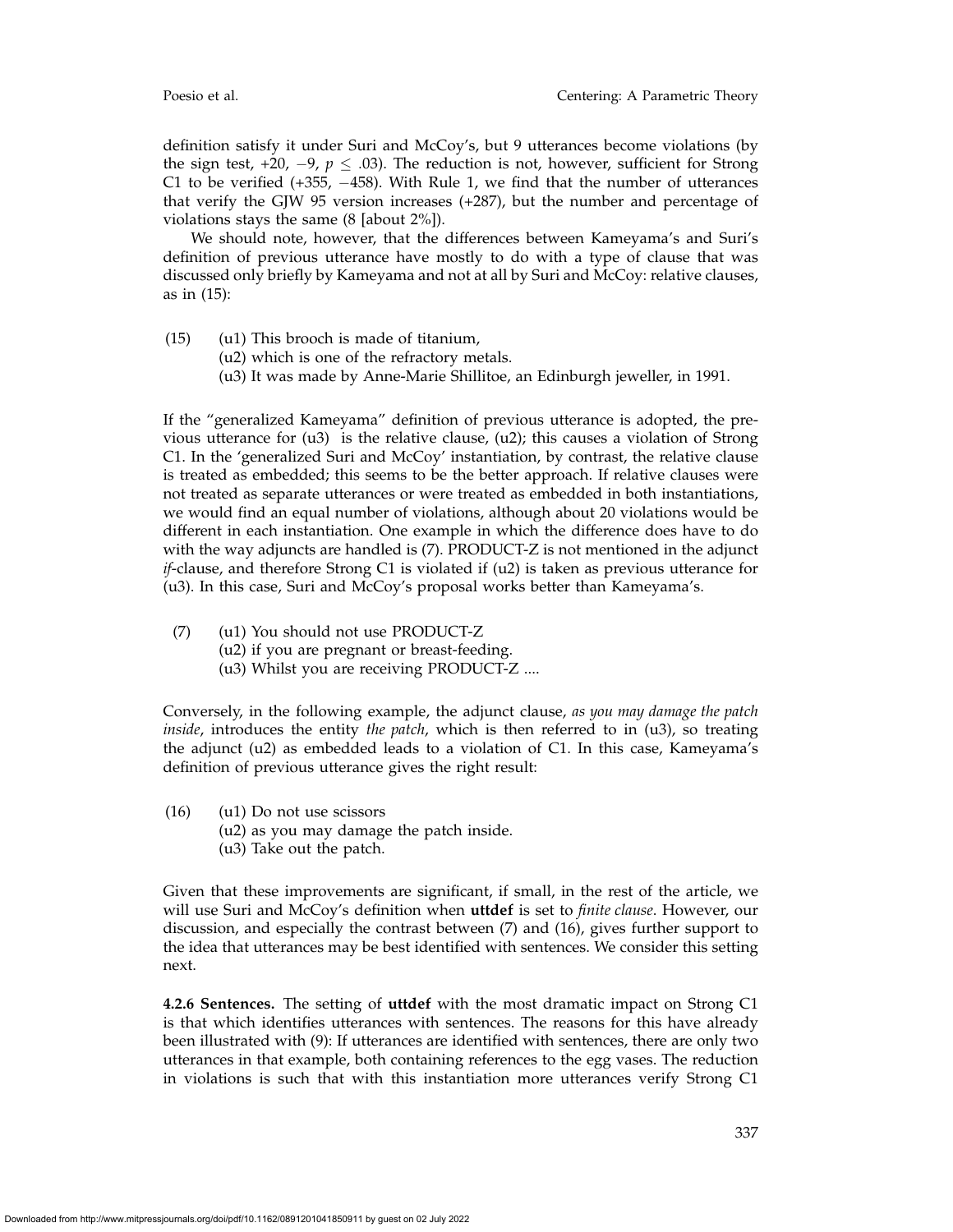Statistics relevant to Constraint 1 when utterances are identified with sentences.

|                                                             |     |     | Museum Pharmaceutical Total (Percentage) |
|-------------------------------------------------------------|-----|-----|------------------------------------------|
| Number of times at least one $CF(Un)$ is realized in $Un+1$ | 131 | 147 | 278 (41.6%)                              |
| Utterances that satisfy Constraint 1 (have exactly one CB)  | 126 | 138 | 264 (39.5%)                              |
| Utterances with more than one CB                            | 5   |     | $14(2.1\%)$                              |
| Utterances without a CB but segment boundary                | 65  | 80  | 145 (21.7%)                              |
| Utterances without a CB                                     | 75  | 171 | 246 (36.8%)                              |

than violate it, although not so many as to ensure verification at the  $5\%$  level.<sup>34</sup> The statistics relevant to Constraint 1 with this definition of utterance are shown in Table 9. Although Strong C1 is still not verified if we consider all 669 segments of text that contain NPs, the number of utterances that satisfy Strong C1 (264) is slightly larger than the number of those that don't (260).

However, identifying utterances with sentences also has several negative (if small) effects. The main among these is that the number of violations of Rule 1 goes up: In the case of Rule 1 (GJW 95), by 50%, from 8 to 12. The reason for this increase is in part simply that more utterances have a CB; but in some cases, the problem could be viewed as the CB's not being updated quickly enough. Consider the following example:

(17) (s1) The engravings for these rooms, showing the wall lights in place, were reproduced in Diderot's Encyclopedie, one of the principal works of the Age of Enlightenment. (s2) An inscription on the Getty Museum's drawing for one of these wall lights explains (cl3) that it should hang above the fireplace.

The pronoun *it* in sentence (s2) violates Rule 1 if utterances are viewed as sentences, but not if they are viewed as clauses. This is because in the first case (s2) has a single CB, *the wall lights*, whereas with the vanilla− instantiation clause, (cl3) is a separate utterance, with CB *one of these wall lights*. Because the number of violations is still quite small, both Rule 1 (GJW 95) and Rule 1 (GJW 83) are still verified  $(+252, -12)$ ; and +209,  $-55$ , respectively, as opposed to +287,  $-8$  and +243,  $-52$ , with the vanilla– instantiation, Suri setting),<sup>35</sup> although Rule 1 (Gordon et al.) still isn't (+97, -167). Note also that with this instantiation, the number of CBs realized by R1-pronouns (129) is much smaller than the number realized by other types of NPs (209).

<sup>34</sup> There is one complication: Many CFs are introduced not in sentences, but in in titles and other layout elements that do not have a sentential format, such as *Chandelier* or *Side effects*. In order not to leave these CFs "stranded," the scripts also treat as an utterance every unit that contains an NP which is not contained in any sentence, just as we did for the vanilla instantiation. This means, however, that the number of utterances is much larger than the number of sentences (669 instead of 505), and that Strong C1 is not verified, even though it would be if only the 505 sentences were considered (the sign test would then show  $p \leq 0.001$  for Strong C1).

<sup>35</sup> The number of utterances to be tested of course varies depending on whether utterances are identified with finite clauses (295) or sentences (264).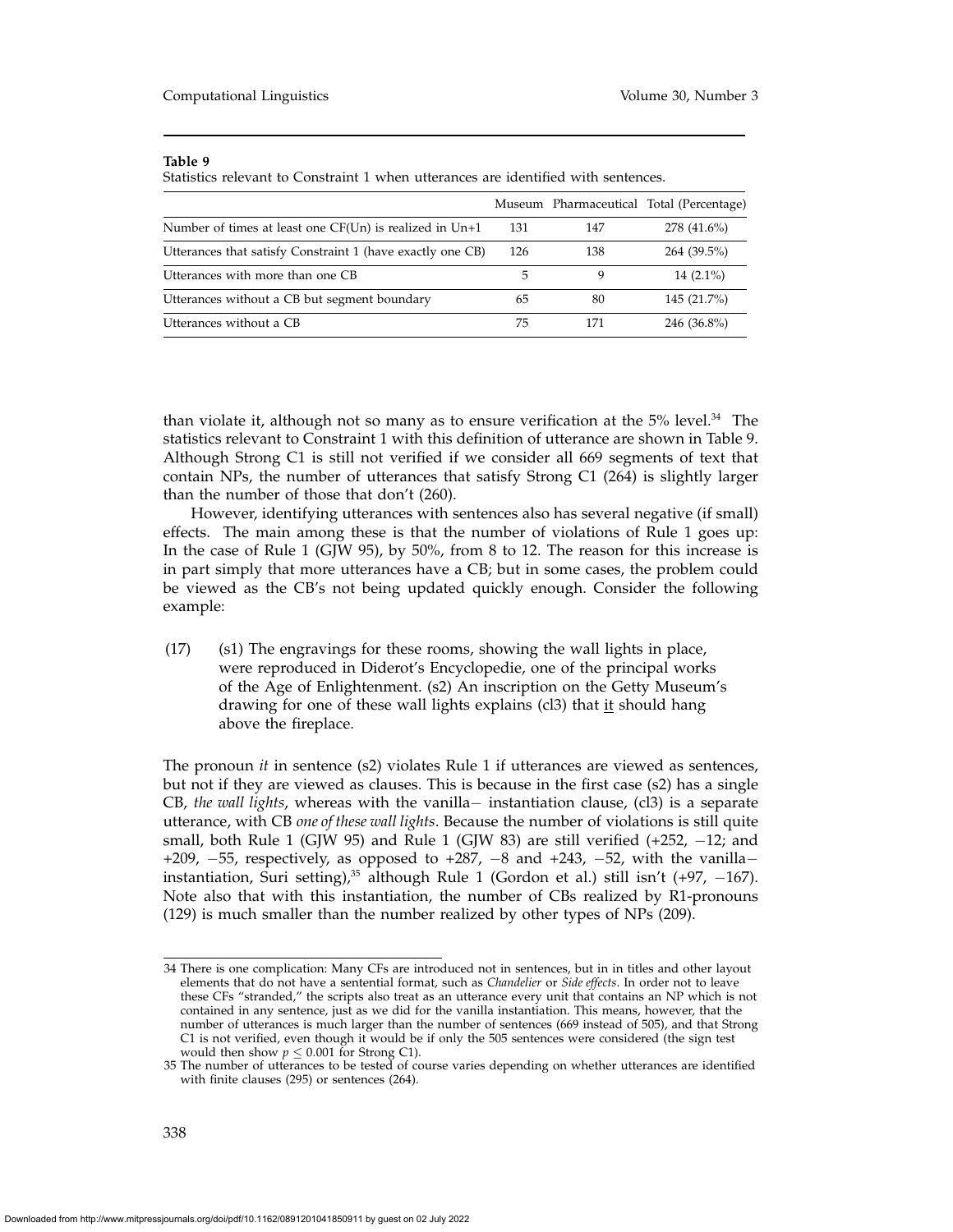| $\kappa$ ule $\angle$ statistics with sentences as utterances. |        |                |                    |  |  |  |
|----------------------------------------------------------------|--------|----------------|--------------------|--|--|--|
|                                                                | Museum | Pharmaceutical | Total (Percentage) |  |  |  |
| Establishments                                                 | 54     | 68             | 122 (18.2%)        |  |  |  |
| Continuations                                                  | 28     | 33             | 61 $(9.1\%)$       |  |  |  |
| Retain                                                         | 22     | 23             | 45 $(6.7\%)$       |  |  |  |
| Smooth Shift                                                   | 7      | 12             | $19(2.8\%)$        |  |  |  |
| Rough Shift                                                    | 20     | 11             | 31 $(4.6\%)$       |  |  |  |
| <b>ZERO</b>                                                    | 52     | 66             | 118 (17.6%)        |  |  |  |
| <b>NULL</b>                                                    | 88     | 185            | 273 (40.8%)        |  |  |  |

**Table 10** Rule 2 statistics with sentences as utterances.

The results for Rule 2 are not that different from those obtained with finite clauses, but we do observe more Continuations and fewer NULLs. The statistics are shown in Table 10. Note the much greater number of Rough Shifts than of Smooth Shifts, although the ranking suggested by Brennan et al. is still verified by the Page test.

There are still too few sequences to truly test the version of Rule 2 proposed by Grosz et al., but the preferences are roughly verified. As for the version of Rule 2 proposed by Strube and Hahn, there still 10 times as many expensive-expensive sequences (191) as cheap-cheap ones (18).

**4.2.7 Interim Summary.** The effect of the changes in the definition of utterance and previous utterance on Strong C1 and Rule 1 are summarized in Figure 1 and Figure 2, respectively. As the figures show, most such changes have fairly small effects, even though the effects are often significant. The one exception is identifying utterances with sentences; treating all clauses as utterances also has a positive impact, provided that we assume nonfinite clauses contain an implicit realization of the subject of the matrix clause.

Even though identifying utterances with sentences leads to much better results for Strong C1, we will not simply abandon the hypothesis that utterances may coincide with finite clauses. This is in part for theoretical reasons, such as the fact that in other theories of discourse in which "units" are assumed, such as RST, these units are generally finite clauses. Also, identifying utterances with sentences leads to small, but significant, increases in the number of violations of Rule 1 (from 8 in the vanilla instantiation [2.8%] to 12 [4.5%]) and in the number of Rough Shifts (from 2.9% to 4.6%). We will also see in a moment that there are other ways of changing the vanilla instantiation that satisfy Strong C1, so identifying utterances with sentences is not strictly necessary.

In the rest of the article we will, therefore, study the effect of changes to other parameters both on instantiations in which utterances are identified with finite clauses (henceforth,  $u = f$ ) and on instantiations in which they are identified with sentences  $(u = s)$ .

### **4.3 Realization**

In this section we discuss the effect of changes in the values of the realization parameters: **realization** and **CF-filter**.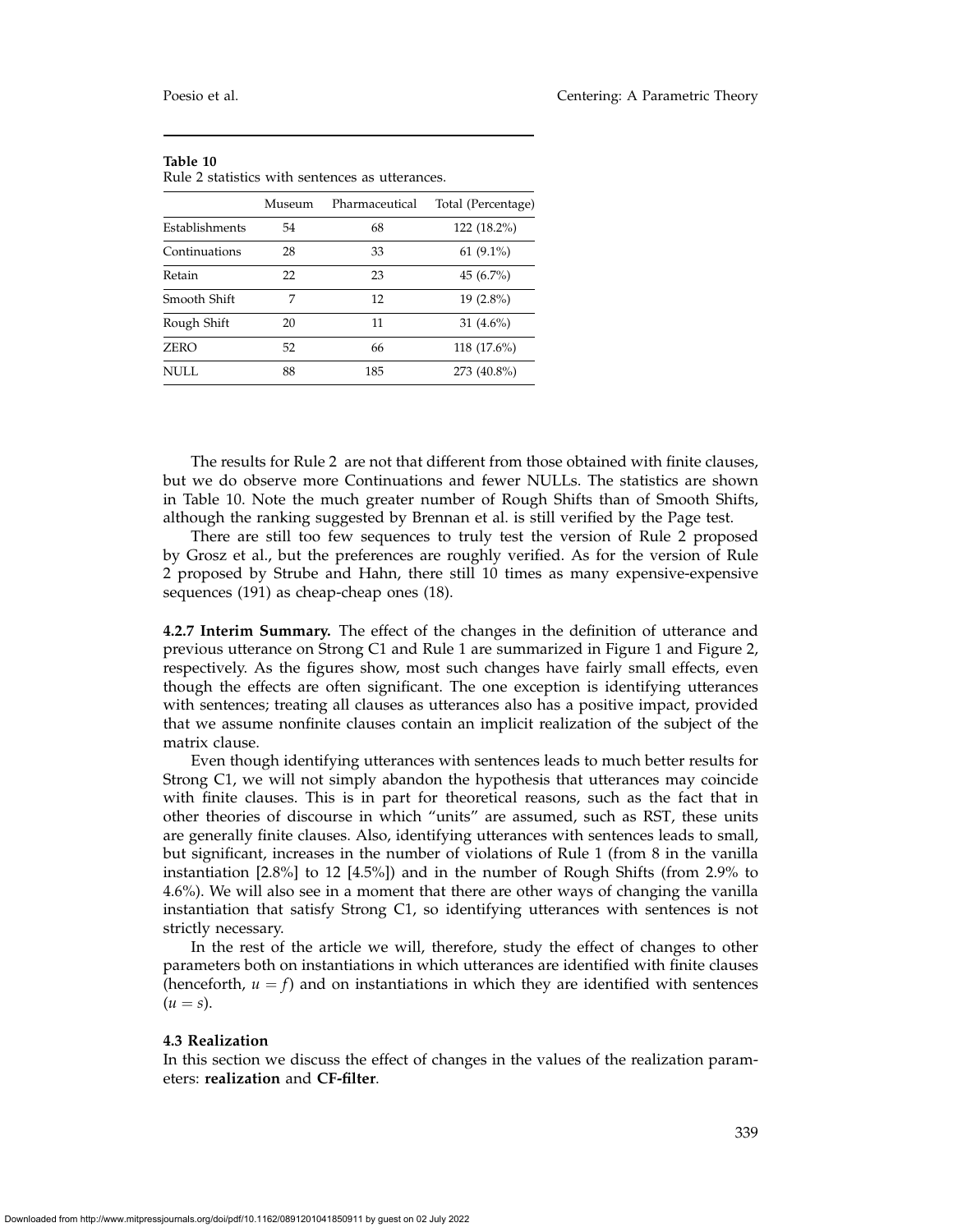

The effect of utterance parameters on Strong C1: A summary.



The effect of utterance parameters on Rule 1 (GJW 95): A summary.

**4.3.1 IF: Indirect Realization +**  $u = f$ . Examples such as (9) indicate that another way to reduce the number of violations of Strong Constraint 1 is to allow for indirect realization: Then the bridging references to the egg vases in (u2), (u3), and (u4) would make them the CB of these utterances. And indeed, if we modify the "best" among the *u* = *f* instantiations (vanilla−, using our generalization of Suri and McCoy's proposal to determine the previous utterance) to allow for indirect realization, the reduction in violations to Strong C1 is such that with 525 utterances (54.0%) having exactly one CB and 325 having zero or more than one (33.4%), Strong C1 is verified by the sign test  $(+525, -325).$ <sup>36</sup>

<sup>36</sup> The number of utterances is obviously not affected by changes in the realization parameters.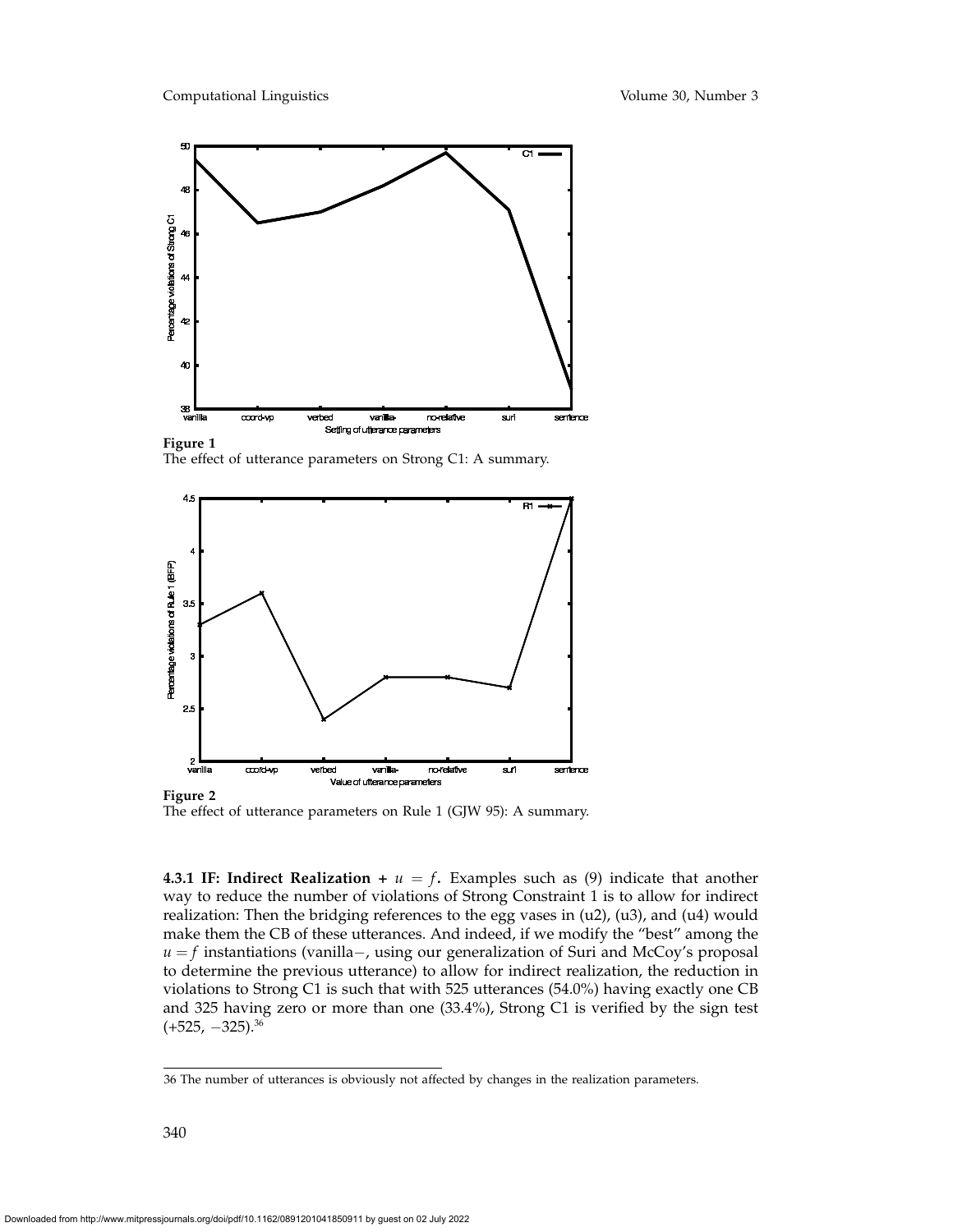| Ruic $\angle$ statistics with financel realization, $\pm u = \sqrt{2}$ . |        |                |                    |
|--------------------------------------------------------------------------|--------|----------------|--------------------|
|                                                                          | Museum | Pharmaceutical | Total (Percentage) |
| Establishments                                                           | 75     | 95             | 170 (17.5%)        |
| Continuations                                                            | 49     | 40             | 89 (9.2%)          |
| Retain                                                                   | 76     | 51             | 127 (13.1%)        |
| Smooth Shift                                                             | 39     | 25             | 64 (6.6%)          |
| Rough Shift                                                              | 60     | 37             | 97 (10%)           |
| <b>ZERO</b>                                                              | 60     | 78             | 138 (14.2%)        |
| NULL                                                                     | 46     | 241            | 287 (29.5%)        |

| TADIE 11                                                |  |  |
|---------------------------------------------------------|--|--|
| Rule 2 statistics with indirect realization, $4u = f$ . |  |  |

However, allowing for indirect realization has a negative effect on other claims, just as the change to u=s does. The first negative effect is that the number of utterances with more than one CB almost doubles, from 13 with the "generalized Suri and McCoy" instantiation (1.3%) to 22 (2.3%). This is because by increasing the number of "persistent entities," we increase the chance of their having an equivalent ranking in the previous utterance. The number of violations of Rule 1 exactly doubles: from 8 with the Suri and McCoy instantiation to 16. But because with indirect realization more utterances have a CB, the number of utterances that matter for the purposes of Rule 1 also increases, from 295 to 467, so that the percentage of violations to Rule 1 does not change that much. With indirect realization, 3.4% of utterances violate Rule 1 (GJW 95), as opposed to 2.7% with generalized Suri and direct realization. As a result, Rule 1 (GJW 95) (+451, −16) and Rule 1 (GJW 83) (+318, −149) are still verified, whereas Rule 1 (Gordon et al.) still isn't (+136, −331). An example of a pronoun that becomes a violation of Rule 1 (GJW 95) if we allow CFs to be indirectly realized is shown in (18). The NP *one stand* in (u42) realizes a bridging reference to the discourse entity introduced by the NP *the two stands* in (u39), which is therefore realized in (u42), and thus becomes its CB, but it is not pronominalized.

(18) (u39) *The two stands* are of the same date as the coffers, but were originally designed to hold rectangular cabinets. (u42) *One stand* was adapted in the late 1700s or early 1800s century to make it the same height as *the other*.

Finally, the change to indirect realization has a big impact on the statistics for Rule 2, shown in Table 11. On the positive side, the number of NULL transitions goes down significantly (to less than 30%), and the percentages of the four "classic" transitions go up. However, the greatest increases are in the number of RET (from 3.8% to 13.1%) and RSH (from 2.6% to 10.0%). The fact that there are many more RET than CON and many more RSH than SSH means that this is the first instantiation for which Rule 2 (BFP) is *not* verified by a Page test. The reason for this can be seen in (18): Because implicit realizations are implicit NP modifiers (i.e., *one stand* is interpreted as *one of the two stands*), they are never CPs of an utterance. (Rule 2 [Strube and Hahn] still isn't verified, although the percentage of cheap transitions increases from 154/747, [20.6%] to 207/747 [27.7%]).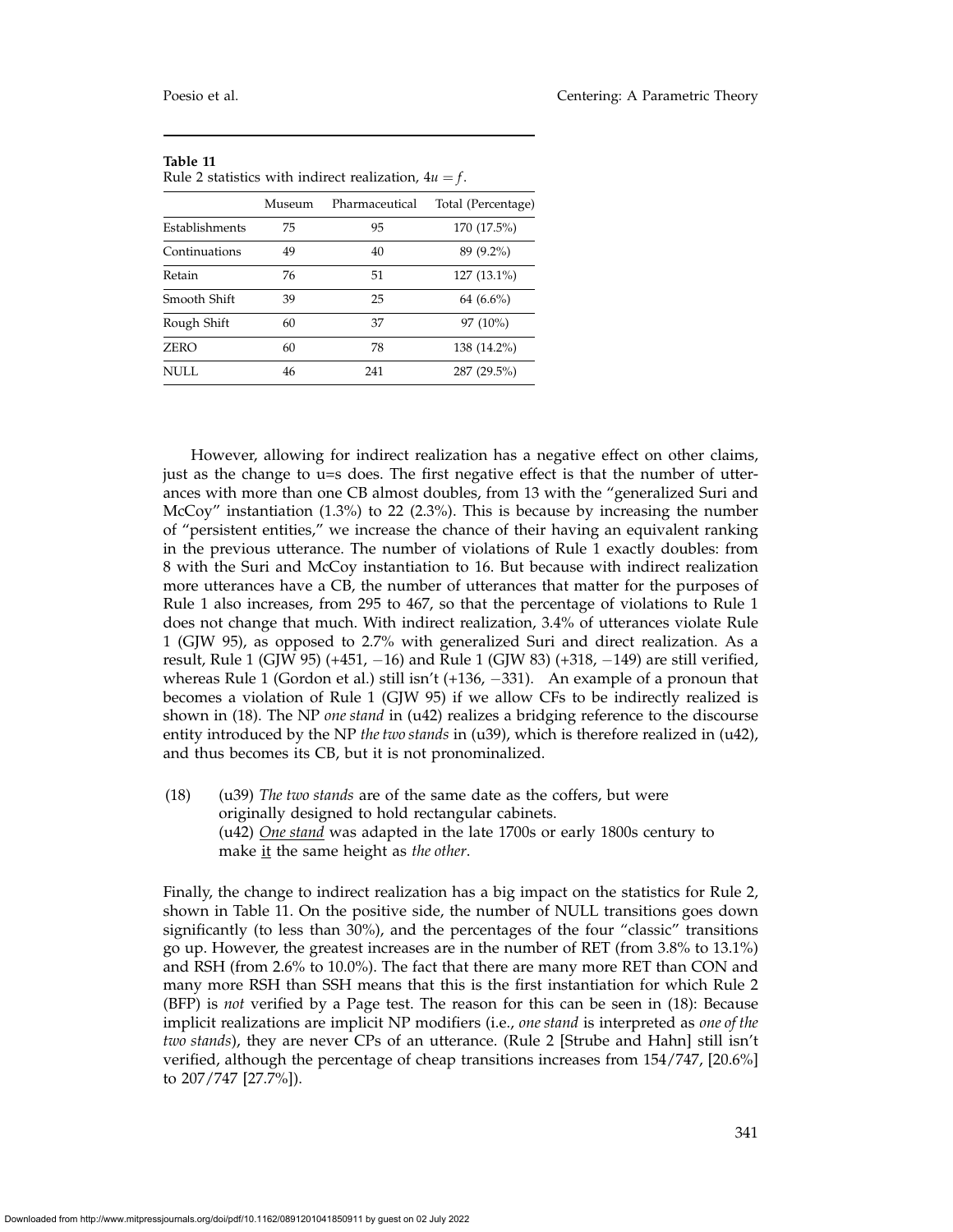Statistics about Strong C1 with  $u = s$  and indirect realization

|                                                                   | <b>MUSEUM</b> | PHARMA | TOTAL         |
|-------------------------------------------------------------------|---------------|--------|---------------|
| Number of times at least one CF( $U_n$ ) is realized in $U_n + 1$ | 194           | 222    | 416 (62.2%)   |
| Utterances that satisfy Constraint 1 (have exactly one CB)        | 184           | 206    | 390 (58.3%)   |
| Utterances with more than one CB                                  | 10            | 16     | $26(3.9\%)$   |
| Utterances without a CB that are segment boundaries               | 47            | 55     | $102(15.2\%)$ |
| Utterances without CB                                             | 30            | 121    | $151(22.6\%)$ |

Below, we indicate the instantiations with  $u=f$ , Suri and McCoy-style treatment of adjuncts, and direct realization as DF and those with the same settings, but indirect realization, as IF.

**4.3.2 IS: Indirect Realization**  $+u = s$ . As one might expect, the results for Constraint 1 get even better if indirect realization is combined with the u=s setting. As shown in Table 12, With this instantiation (henceforth, IS) 390 utterances out of 669 (58.3%) satisfy Strong C1, and 177 (26.5%) violate it—significantly better than the instantiation with u=s and direct realization (henceforth, DS). On the other hand, the number of utterances with more than one CB almost doubles again (and with respect to the DS instantiation), to 26 (3.9%) from 14 (2.1%).

The number of violations of Rule 1 (GJW 95), as well, doubles again with respect to the DS instantiation, from 12 (4.5%) to 26 (6.7% of the 390 utterances with a CB and an R1-pronoun). While this number of violations isn't enough to invalidate Rule 1 (GJW 95) (+364, −26), it is three times the number of violations with the vanilla instantiation. As for what we called Rule 1 (Gordon et al.), even with this instantiation more than 75% of utterances violate it: +97, −293.<sup>37</sup>

The results with Rule 2 are comparable to those obtained with the IF instantiation. Just as in that case, Rule 2 (BFP) is not verified according to a Page test, even though there is a great reduction in the number of NULL transitions (to 23.2%). The percentage of RET is even greater than with IF (114 [17.0%], almost twice the percentage of CON [9.4%]) as is that of Rough Shifts (100 [14.9%], almost three times the percentage of Smooth Shifts [5.2%]). If we ignore segment boundaries, cheap transitions are 136/444, 30.6% of the total (as opposed to 22.0% with DS and 27.7% with IF).

**4.3.3 Second-Person CFs.** Second-person pronouns (henceforth, PRO2s) are generally assumed to be used deictically rather than anaphorically (see, e.g., Di Eugenio 1998).

<sup>37</sup> Some readers might think that the additional violations of Rule 1 obtained with instantiations IF and IS (such as the one in example (18)) shouldn't really count as violations of Rule 1, because bridging references such as *one stand* contain an implicit reference to *the two stands*, that is, are semantically equivalent to *one of the two stands*, and it is these implicit anaphors that satisfy Rule 1. One of the parameters not discussed here, **bridges policy**, controls whether these implicit anaphoric references are treated as R1-pronouns. It turns out that doing this actually results in *more* violations of Rule 1, because most bridging references do not refer either to the CB of the present utterance or the CB of the previous one (see Poesio 2003), and every bridging reference not referring to the CB may cause a violation. In fact, treating these implicit anaphoric references as R1-pronouns (hence, as CFs) also dramatically increases the number of utterances with more than one CB, as well as the number of Rough Shifts. For details, see the extended report and the companion Web site.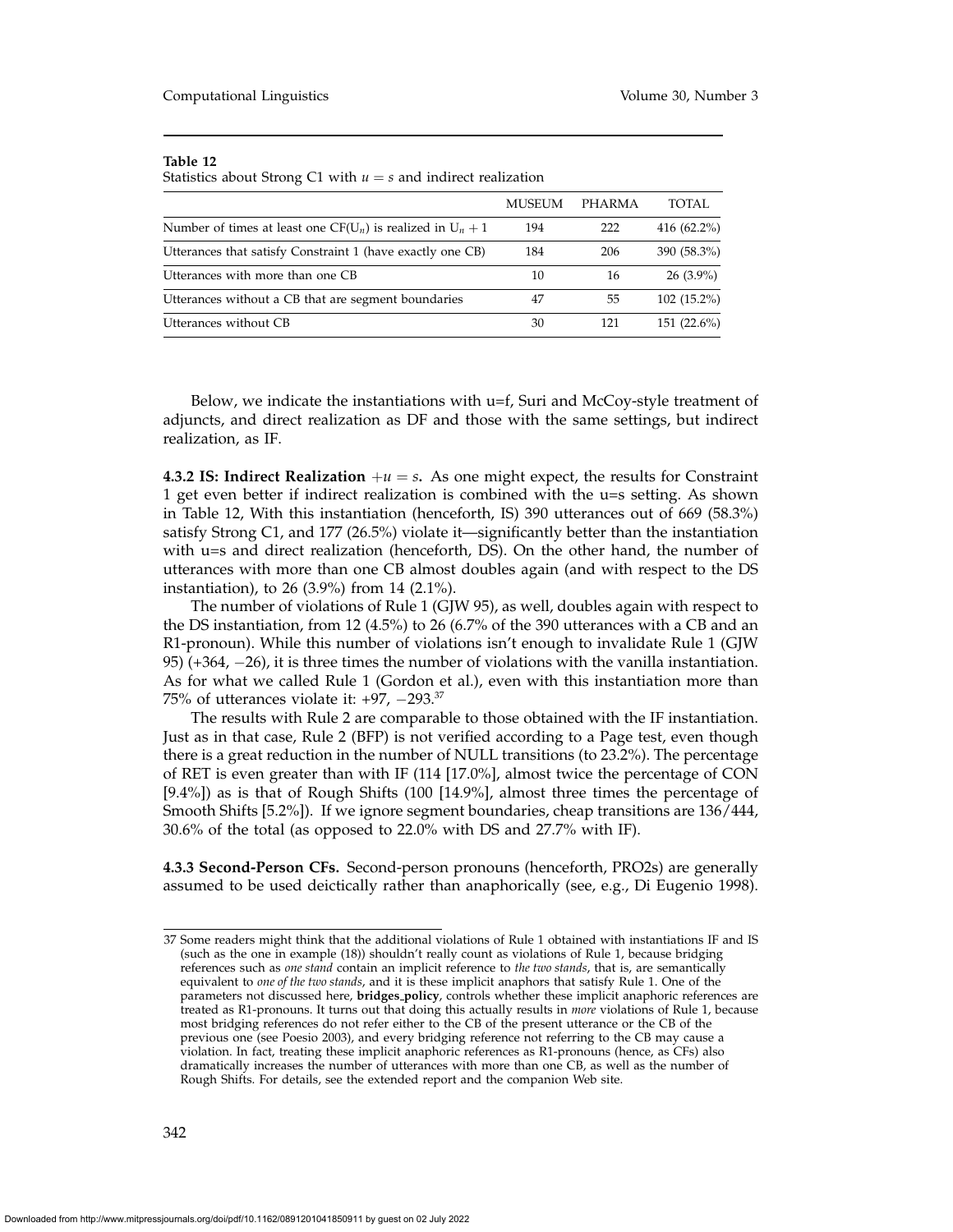However, it has been suggested in recent work that especially in dialogue, they may actually realize CFs (Byron and Stent 1998).<sup>38</sup> In our corpus, and especially in the pharmaceutical domain, PRO2s are very numerous and often seem to play an important role in maintaining the coherence of the discourse. And in fact, allowing PRO2s to count as realizations of CFs does reduce the number of violations of Strong C1 with both the  $u = f$  and the  $u = s$  instantiations of the theory, both with direct and with indirect realization. Even with DF (and the Suri-McCoy setting of the **previous utterance** parameter), allowing PRO2s to count as CFs is sufficient on its own to verify Strong C1: The museum domain is not affected, but in the pharmaceutical domain, the number of utterances that satisfy Strong C1 increases from 164 to 273, so that in total 464 utterances satisfy C1 and 367 violate it, which makes the constraint verified (by the sign test,  $p \leq .03$ ). With DS, if we treat PRO2s as CFs, 332 utterances verify Strong C1, and 214 don't (as opposed to  $+264$ ,  $-260$  when PRO2s are not treated as CFs). Allowing for indirect realization we get even better results: With IF, we get +623, −242, a significant improvement even over the instantiation with direct realization and PRO2s; with IS, we get  $+439$ ,  $-145$ .

The results with Rule 2 are also improved by treating PRO2s as CFs. The percentage of NULL transitions is greatly reduced (for DF, down to 35.0% [from 47.6%]; for DS, to 30.8% [from 40.8%]; for IF, to 18.2% [from 29.5%]; for IS, to 15.1% [from 23.2%]). As a result, the percentage of "continuous" transitions (Kibble 2001)—EST, CON, RET, SSH, and RSH—increases. However, RSH and SSH increase, as well as EST and CON: In the IF instantiation with PRO2s, EST are the most common transition (20.2%), but in the IS instantiation, RSH are (18.4%). Because of these increases, treating PRO2s as realizations of CFs does not fix the problem with rule 2 (BFP) observed above: the Rule still isn't verified with IF and IS. There are no significant changes with Rule 2 (Strube and Hahn).

The results with Rule 1 crucially depend on whether we do or do not consider second-person pronouns as R1-pronouns. In either case, letting PRO2s realize CFs results in more violations of Rule 1 (GJW 95), both in absolute and in relative terms, because more utterances have a CB and therefore count as violations or verifications of the rule. But if we don't consider PRO2s as R1-pronouns, then the increase in violations is small: for DF, from 8 (2.7%) to 12 (2.9%); for DS, from 12 (4.5%) to 17 (5.1%); for IF, from 16 (3.4%) to 20 (3.5%); and for IS, from 26 (6.7%) to 31 (7.1%). If we treat PRO2s as R1-pronouns, however, the percentage of violations of Rule 1 (GJW 95) almost triples for the u=f instantiations and doubles for the u=s ones: 31 violations for DF  $(7.6\%)$ , 38 for DS (11.4%), 51 for IF (9.1%), and 67 for is (15.3%). (Of course, in all of these cases, Rule 1 [GJW 95] remains verified in a statistical sense.) The reason for this increase in violations is that PRO2s do not seem to be very good indicators of the CB: About half of PRO2s are not realizations of CBs, in all instantiations. Given these results, it seems clear to us that it's not a good idea to treat PRO2s as R1-pronouns; it's less clear whether to treat them as realizing CFS. As we find the position that PRO2s play a deictic function convincing, in the rest of the article, we will not include their referents among the CFs, but we will indicate where doing so would result in major differences. The interested reader is advised to try the alternatives on the companion Web site.

**4.3.4 Predicative NPs.** The two alternative views considered so far about which entities to realize both result in an increase in the number of CFs. What if we were to

<sup>38</sup> Walker (personal communication) also observed that in Japanese, zero pronouns—often taken as referring to the CB—are allowed to refer to second-person entities.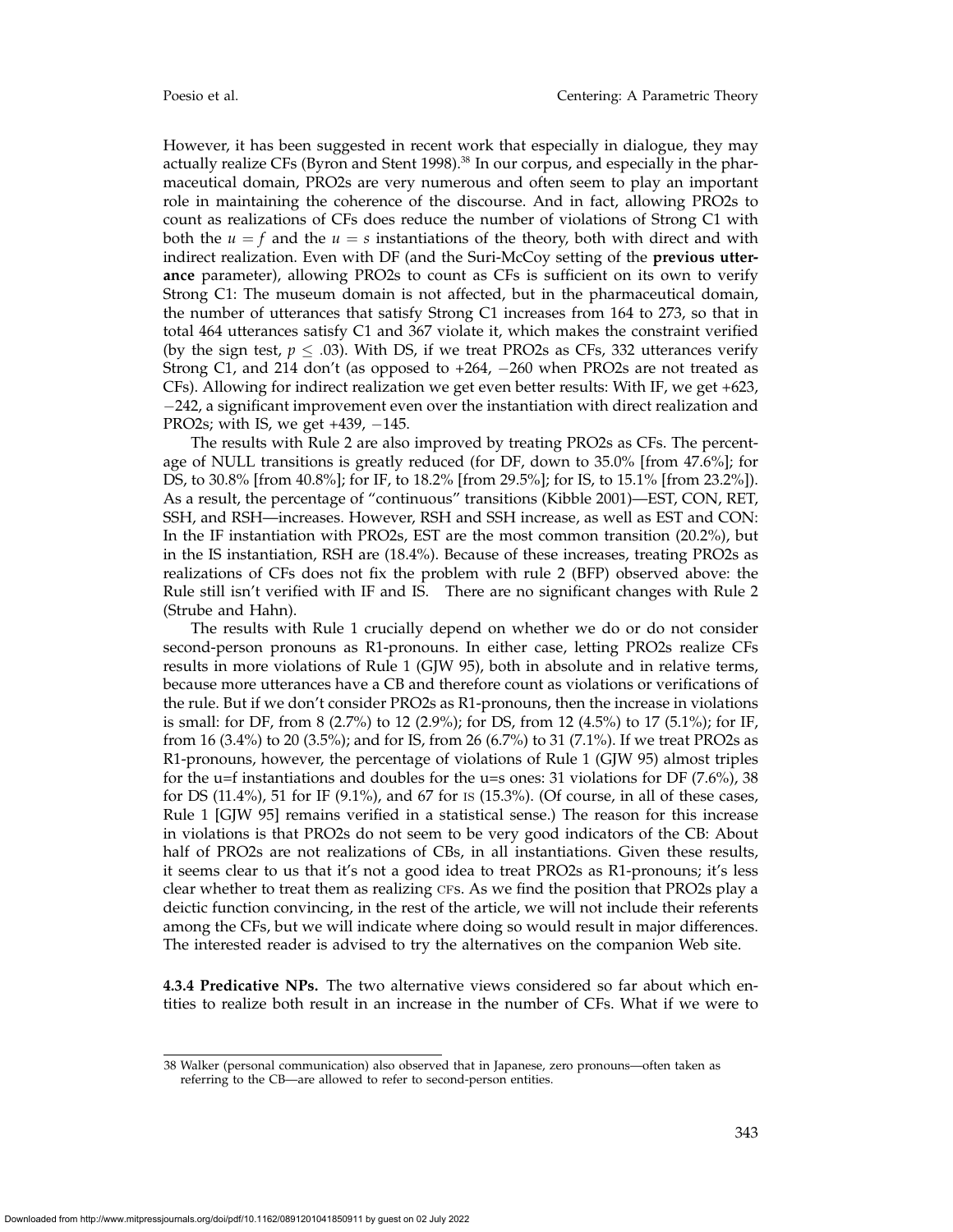Computational Linguistics Volume 30, Number 3

attempt to reduce the number of CFs instead? Prima facie, one would imagine this type of modification to have a negative impact on C1, but perhaps some of the violations of Rule 1 might disappear.

Among the NPs that might be thought not to introduce CFs, an obvious candidate are predicative NPs, that is, NPs like *a policeman* in *John is a policeman* that play the role of predicates in the logical form of an utterance. But in fact, because our annotators were instructed to mark up *John* rather than *a policeman* as antecedent of subsequent anaphoric expression in these examples, filtering away such NPs does not have any positive result at all; on the contrary, it does have a significant (if small) negative impact on Strong  $C1$ , $^{39}$  because in some cases the annotators had been forced to mark up an NP in predicative position as the antecedent of an anaphoric expression against the instructions. Two such examples are given below. Especially in the second case, it is not clear how else the annotators could have marked the antecedent of *Bjorg*:

 $(19)$  a. An important artist in making these links has been Yasuki Hiramatsu. His knowledge of metalcraft allows him to push and play against the boundaries of what the material can physically do. b. Two such jewellers are Toril Bjorg from Norway and Jacqueline Mina from England. It may be unsurprising that Bjorg, as a Scandinavian, should choose silver as her material.

In the following we will continue to treat predicative NPs as not introducing CFs.

**4.3.5 Interim Summary.** The realization parameters have an even greater impact than the utterance parameters, especially on Strong C1 and Rule 2. Either allowing for indirect realization or treating second-person pronouns as introducing CFs, is sufficient for Strong C1 to be verified. When the two settings are combined, a large majority of utterances verifies the constraint. On the other hand, allowing for indirect realization also results in significant increases in the number of violations of Rule 1, although overall the percentage of such violations remains pretty small. In addition, indirect realization leads to such an increase in the number of RET and RSH that there are fewer CON than RET and fewer SSH than RSH, and Rule 2 (BFP) is not verified by any of the instantiations with indirect realization we have discussed. Treating PRO2s as realizations of CFs, while sufficient to cause Strong C1 to be verified, has less of an effect on Rule 2, but when we combine this setting with the IS instantiations, we obtain an instantiation in which RSH is the most common transition. The effects of the realization choices are summarized in Figures 3 and 4.

## **4.4 Ranking**

**4.4.1 Grammatical Function + Linear Disambiguation.** We observed above that because grammatical function does not always specify a unique, most highly ranked CF, when using that ranking function some utterances end up with more than one CB, which causes the violations of the weak version of Constraint 1 seen above (up to 5.7% of the total in the IF instantiation treating PRO2s as CF realizations). We also mentioned, however, that this problem can be fixed by requiring the ranking function to be a total order, which, in turn, is easily done by adding a tie-breaking factor. Given the results in Gernsbacher and Hargreaves (1988) and Gordon, Grosz, and Gillion (1993),

<sup>39</sup> The difference is significantly larger for all the instantiations not treating PRO2s as CFs; larger, but not significantly so, if PRO2s are treated as CFs.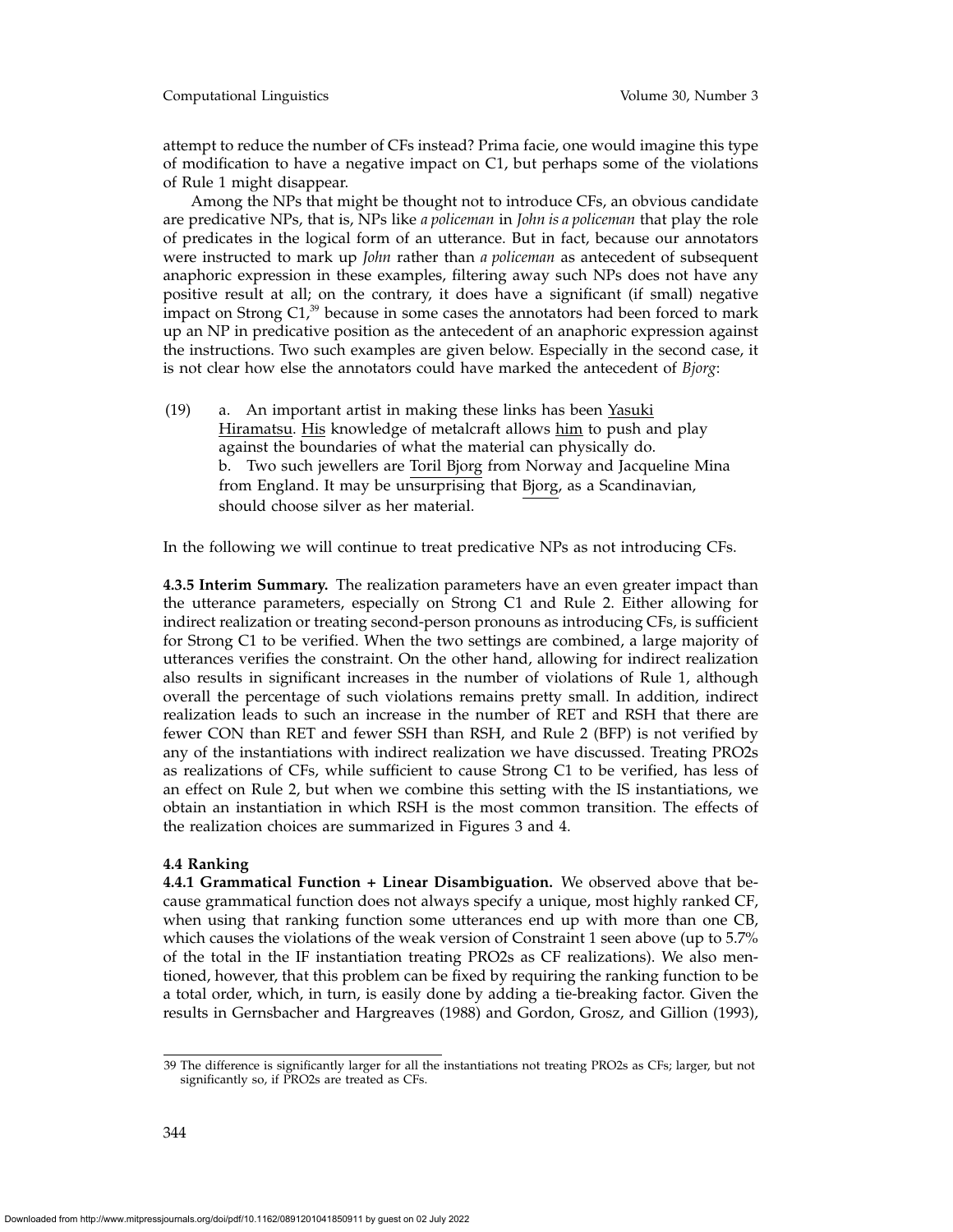

The effect of the realization parameters on the violations of Strong C1.



The effect of the realization parameters on the percentage of violations of Rule 1.

the most obvious disambiguating factor is linear order: Whenever two CFs are equally ranked, assign to, say, the leftmost CF a higher rank. And indeed, we saw in Section 2 that linear order is used by Strube and Hahn (1999) to resolve ties, albeit in conjunction with a ranking function other than grammatical function. In this section we evaluate the ranking function obtained by adding linear order to grammatical function, which we call GFTHERELIN.<sup>40</sup> The results with this ranking function are summarized in Table 13.

<sup>40</sup> The reason for the "there" in the function's name is that the results can be slightly improved by a further small change: ranking postcopular nps in *there*-sentences (e.g., *someone* in *There is someone at the door*) as subjects rather than objects. See, e.g., Sidner (1979).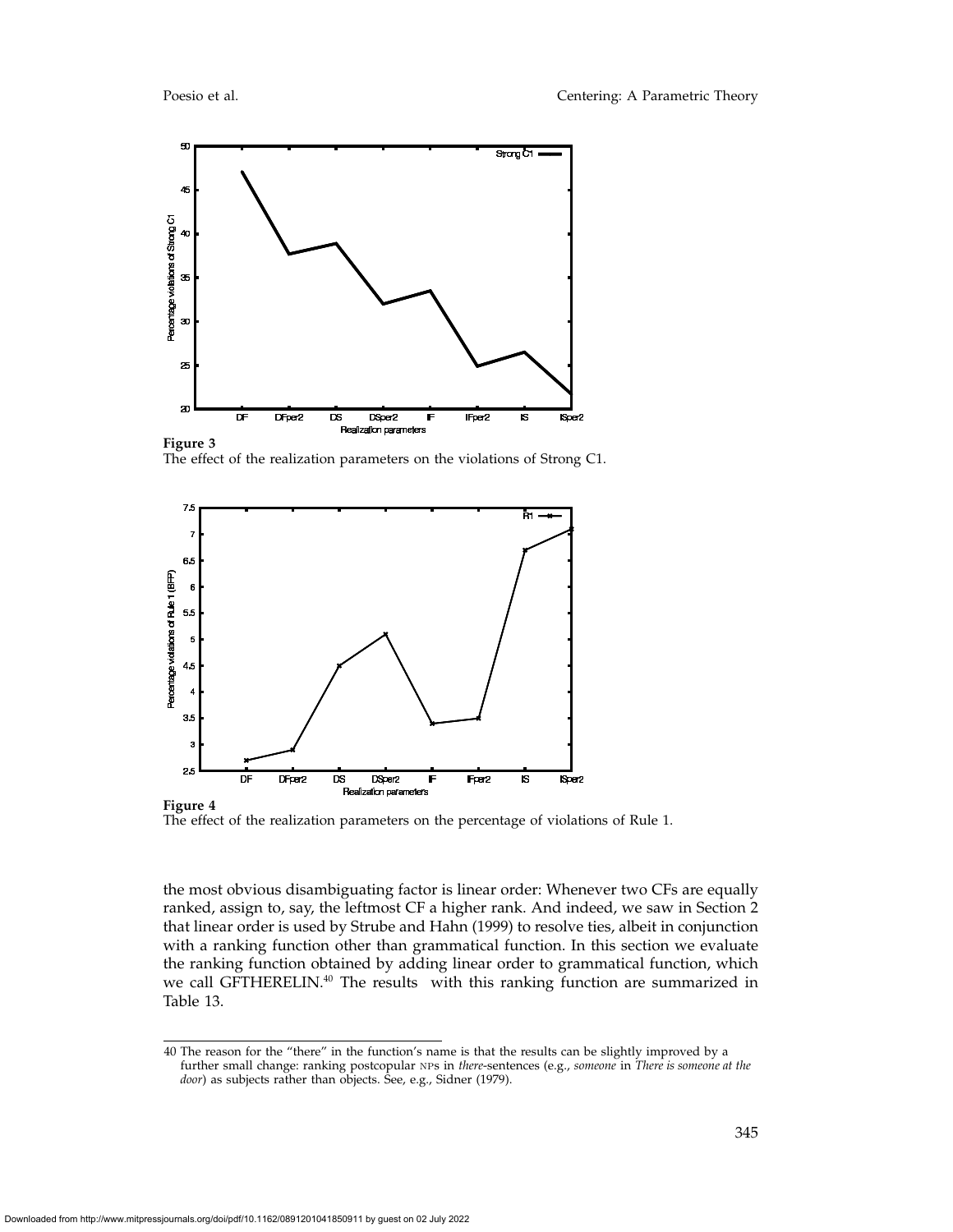| Instantiation     | <b>Strong C1</b>                    | Rule 1 $(GIW 95)$<br>(Percentage violations) (Percentage violations) | Rule 2 (BFP) (Page test,<br>probability of not<br>being verified) |
|-------------------|-------------------------------------|----------------------------------------------------------------------|-------------------------------------------------------------------|
| DF-predicate      | $+352,-450$ (46.3%)                 | $+291,-11(3.6\%)$                                                    | .001                                                              |
|                   | DF-predicate+pro2 +465,-355 (36.5%) | $+403,-15$ (3.6%)                                                    | .001                                                              |
| DS-predicate      | $+273,-249$ (37.2%)                 | $+259,-14(5.1\%)$                                                    | .001                                                              |
|                   | DS-predicate+pro2 +347,-197 (29.4%) | $+325,-22$ (6.3%)                                                    | .001                                                              |
| IF-predicate      | $+529, -310$ (31.9%)                | $+463,-18$ (3.7%)                                                    | $1 \spadesuit$                                                    |
| IF-predicate+pro2 | $+635, -219$ (22.5%)                | $+325,-22$ (3.7%)                                                    | .05 $\diamond$                                                    |
| IS-predicate      | $+408, -157$ (23.5%)                | $+378,-30(7.4\%)$                                                    | $.05\Diamond$                                                     |
| IS-predicate+pro2 | $+469,-113$ (16.9%)                 | $+432,-37(7.4\%)$                                                    | 1 ♠                                                               |

Summary of results for Strong C1, Rule 1 (GJW 95), and Rule 2 (BFP) with GFTHERELIN ranking.  $\spadesuit$  indicates that a claim is not verified at the .05 level;  $\diamondsuit$  that it's not verified at the .01 level.

The table summarizes eight instantiations: DF, DS, IF, and IS, each in two variants (including PRO2s and without them). For each instantiation, the table lists verifiers and violations of Strong C1 and Rule 1 (GJW 95) and the percentage of violations, as well as the results of the Page test for Rule 2.

Adopting GFTHERELIN as a ranking function doesn't lead to major changes as far as Strong C1 is concerned. This is because the only change from the results obtained with simple grammatical function is that the utterances previously classified as having two CBs get reclassified as having one, and with the instantiations that would benefit the most from a reduction in Strong C1 violations—those based on DF—the number of multi-CB sentences is fairly small, typically 1–2%, although this is enough to make the improvement significant by the sign test with all instantiations. The improvements are greater with the u=s instantiations, since with sentences it's more common for more than one CF to be realized in the same grammatical position; for example, in the IS instantiations in which PRO2s are considered as realizations of CFs, we find that 5.7% of utterances (38/669) have more than one CB. However, Strong C1 is already verified with these instantiations, even with simple grammatical function.

As in all previous cases, better results with Strong C1 are counterbalanced by worse results for Rule 1—although, again, not so much worse that Rule 1 ends up not being verified. The results with the DF instantiations aren't significantly worse: For example, we find +291, −11 (3.6%) with the instantiation not including predicative NPs and second-person pronouns, as opposed to +280, −9 for the same instantiation with simple grammatical function ranking. The number of violations of Rule 1 is significantly greater with the DS instantiation if PRO2s are treated as CF realizations: +325, -22 (6.3%) vs. +310, -17 (5.2%). In two of the additional five violations of Rule 1, however, the problem is simply that by adding a disambiguation element, we turn utterances whose CB is undefined (because more than one CF is equally ranked) into utterances with a CB. One such example is (20):

(20) (s7) Intended to hold jewels or small precious items, the interiors of this pair of coffers are lined with tortoiseshell and brass or pewter, with secret compartments in the base.

346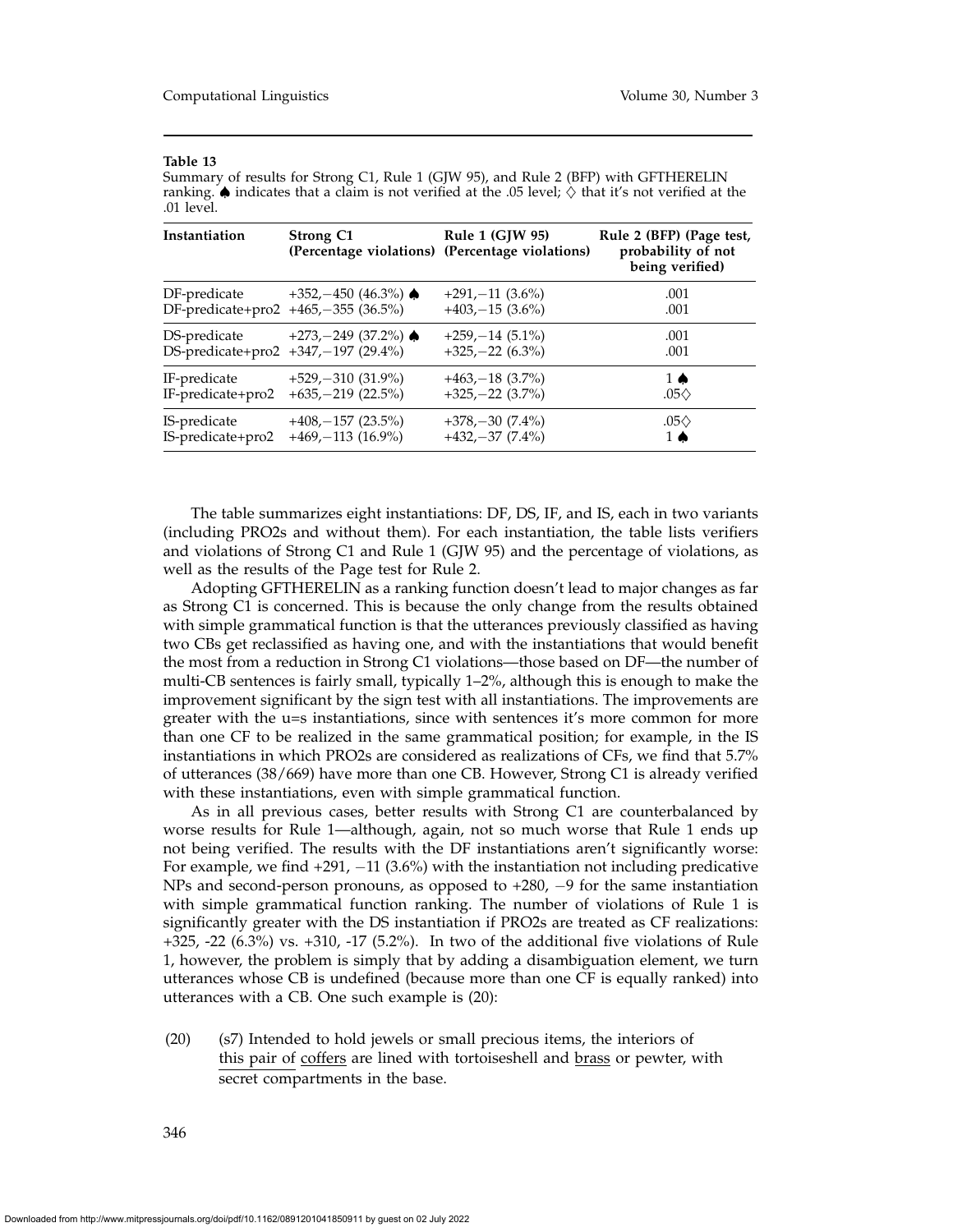| Transition percentages for IS with GFTHERELIN ranking. |        |                |                    |
|--------------------------------------------------------|--------|----------------|--------------------|
|                                                        | Museum | Pharmaceutical | Total (Percentage) |
| Establishments                                         | 47     | 60             | $107(16.0\%)$      |
| Continuations                                          | 28     | 44             | 72 (10.8%)         |
| Retain                                                 | 56     | 65             | $121(18.1\%)$      |
| Smooth Shift                                           | 8      | 24             | 32 $(4.8\%)$       |
| Rough Shift                                            | 48     | 28             | 76 (11.4%)         |
| <b>ZERO</b>                                            | 43     | 58             | 101 (15.1%)        |
| <b>NULL</b>                                            | 41     | 119            | 160 (23.9%)        |

(s8) The coffers are each decorated using techniques known as *premiere partie* marquetry, a pattern of **brass** and pewter on a tortoiseshell ground, and its reverse, *contrepartie*, a tortoiseshell pattern on a background of pewter and brass.

With simple grammatical function, both *the coffers* and *brass* are CBs of (s8), which is therefore treated by our script as not having a well-defined CB. As a result, the pronominalization of a non-CB, *premiere partie marquetry*, is not counted as a violation. (s8), however, becomes a violation with GFTHERELIN, since *the coffers* becomes its only CB.

With the IF instantiation, the percentage of violations of Rule 1 (3.7%) is nonsignificantly greater than the percentage with simple grammatical function (3.5%). The percentage of violations with the two IS instantiations (7.4%) is significantly worse (at the .01 level) than with simple grammatical function (6.7% and 7.1%, respectively).

Table 13 shows that using GFTHERELIN has a positive effect on the number of violations of Rule 2 (BFP). Whereas with simple grammatical function, none of the instantiations with indirect realization verifies Rule 2 (BFP) by the Page rank test, with GFTHERELIN the IS instantiation does (although only at the .05 level), as does IF if PRO2s are treated as CF realizations. (All direct realization instantiations still verify the rule.) The main reason for this change is a significant reduction in the percentage of RSH with GFTHERLIN, especially for the IF and IS instantiations: With IF we see a reduction in RSH from 9.7% to 7.6%; with IS, from 14.6% to 11.4%. With the DS instantiation the percentage of RET and RSH is about twice what we find with the DF instantiation, just as we observed with simple grammatical function ranking, but otherwise the results are pretty similar to those with DF. With the IF and the IS instantiations, we get small but significant increases in CON and RET and a reduction in RSH. In Table 14, we report the complete percentages for this instantiation, for comparison with other ranking functions.

The change to GFTHERELIN hardly affects the relative percentages of cheap and expensive transitions, so the results concerning Rule 2 (Strube and Hahn) do not change.

The IS instantiation with GFTHERELIN ranking is the one in which all three claims are verified without need to treat PRO2s as CF realizations, even though Rule 2 is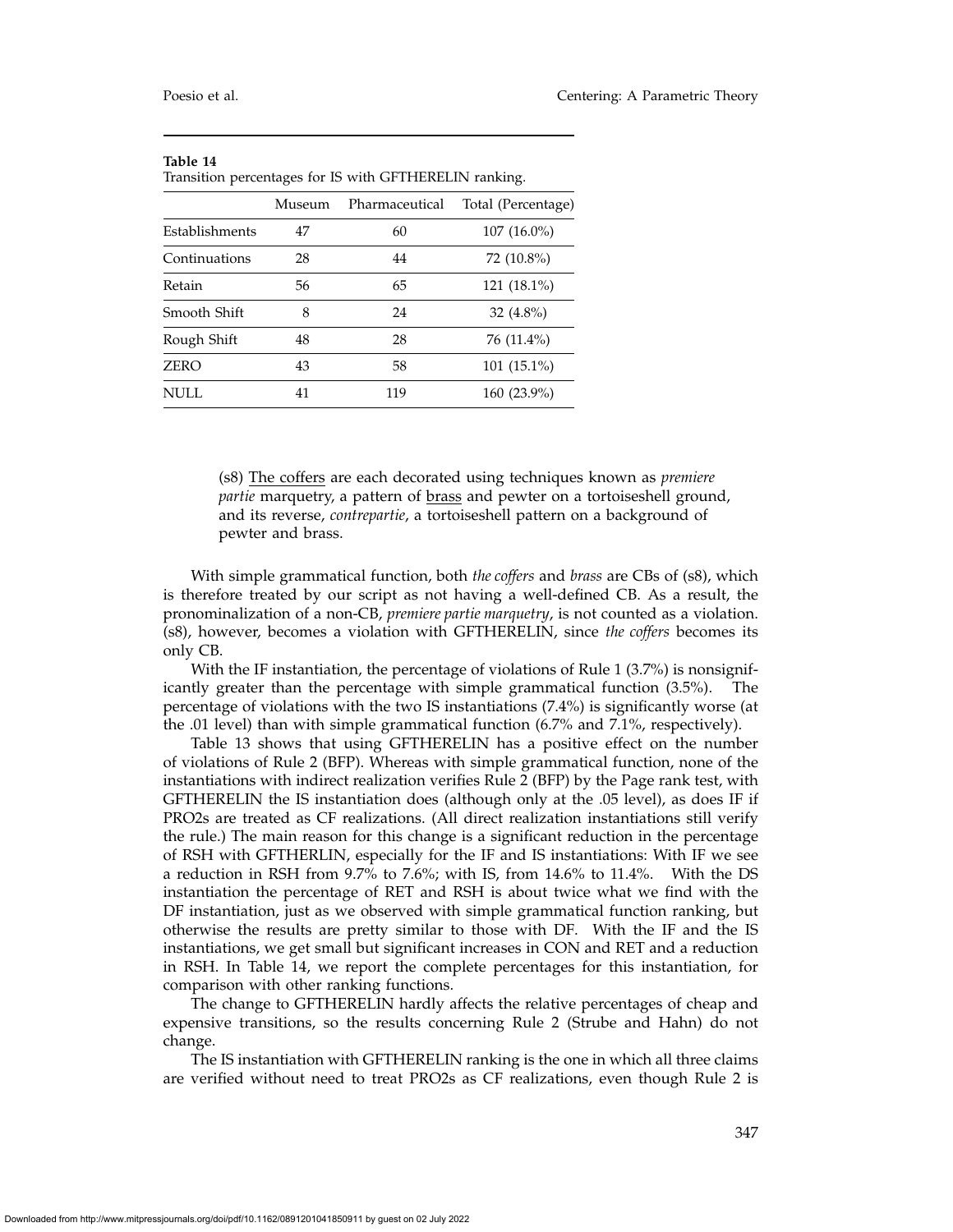verified with this instantiation only at the .05 level. We will therefore concentrate on this instantiation when making comparisons with the other ranking variants.

**4.4.2 Linear Order.** Among the ranking functions alternative to grammatical function, perhaps the simplest is the one that ranks CFs in the order of their occurrence in the utterance, from left to right. This ranking function was explicitly proposed by Rambow (1993) to account for facts about scrambling in German, and effects of order of mention have been observed by, among others, Gernsbacher and Hargreaves (1988), Gordon, Grosz, and Gillion (1993), and Stevenson, Crawley, and Kleinman (1994).

Using linear order instead of GFTHERELIN has no effect at all on Constraint 1, as one would expect, since all that matters for the constraint to be verified is whether discourse entities are mentioned in successive utterances and whether the ranking function is total. However, no significant differences were observed with Rule 1 (GJW 95), either: with IS, we find  $+378$ ,  $-30$ , with linear order, as opposed to  $+377$ ,  $-31$ , with GFTHERELIN. $41$  This is because linear order is a very good approximation of grammatical function in English: Subjects tend to occur in first position, objects in second position, etc. The one claim for which the differences are significant is Rule 2 (BFP): with IS, enough CON become RET and enough SSH become RSH that Rule 2 is no longer verified even at the .05 level. (The rule is still verified in the DF and the DS instantiations.)

All in all, these results are not grounds to argue that linear order is a better ranking function than GFTHERELIN; $^{42}$  however, because the differences are so small, they also suggest that linear order (which is far easier to compute) might be a good approximation of grammatical-function ranking for practical applications working with English.

**4.4.3 Information Structure.** Replacing GFTHERELIN with the ranking function proposed by Strube and Hahn (1999) (henceforth, STRUBE-HAHN): rank hearer-old entities more highly than inferrables, and these higher than hearer-old entities—cannot and did not lead to different results for Strong C1, for the reasons already discussed for linear-order ranking. Less expected was the fact that—again, just as in the case of linear order—we didn't find any significant differences with Rule 1 (GJW 95), either, although with the IF and IS instantiations, we find one more violation than with GFTHERELIN.43 This doesn't mean that the exact same utterances are violations in both cases, rather, that the differences "balance out". We already saw one example in which STRUBE-HAHN ranking results in a violation of Rule 1, whereas GFTHERELIN ranking doesn't: This is the first sentence in (10), illustrating the kind of situations in which a partial ranking may result in two CBs. We repeat that sentence in (21) and include the preceding sentence:

(21) (s67) An inventory of Count Branicki's possessions made at his death describes both the corner cupboard and the objects displayed on its shelves: a collection of mounted Chinese porcelain and clocks, some embellished with porcelain flowers.

<sup>41</sup> With IF the difference goes the other way: +463, −18, for GFTHERELIN, +463, −19, for linear order. There are no differences at all with DF and DS.

<sup>42</sup> This point is reinforced by a number of results from Gordon and collaborators (e.g., Gordon, Grosz, and Gillion 1993; Gordon et al. 1999) suggesting that hierarchical position in the parse tree is a better predictor of salience than linear order, as well as by results suggesting that for a range of languages, linear order is much less effective–see, for example, Prasad and Strube (2000) for Hindi.

<sup>43</sup> We discuss the results only with the version of Rule 1 proposed by Grosz, Joshi, and Weinstein (1995).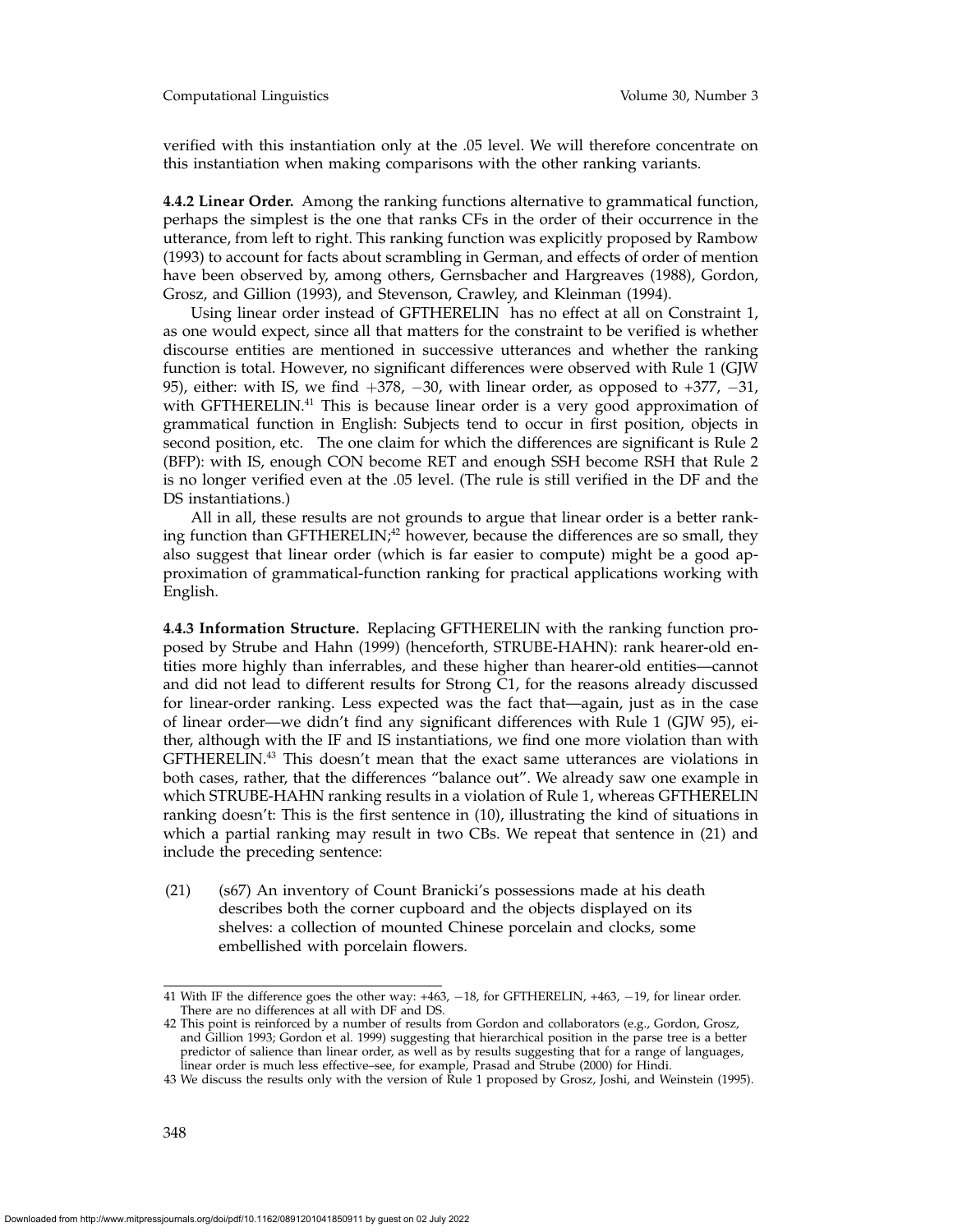| Transition percentages for IS with STRUBE-HAHN ranking. |        |                |                    |
|---------------------------------------------------------|--------|----------------|--------------------|
|                                                         | Museum | Pharmaceutical | Total (Percentage) |
| <b>Establishments</b>                                   | 47     | 60             | $107(16.0\%)$      |
| Continuations                                           | 39     | 55             | 94 (14.1%)         |
| Retain                                                  | 50     | 53             | 103 (15.4%)        |
| Smooth Shift                                            | 18     | 26             | 44 $(6.6\%)$       |
| Rough Shift                                             | 33     | 27             | $60(9.0\%)$        |
| <b>ZERO</b>                                             | 43     | 58             | $101(15.1\%)$      |
| NULL.                                                   | 41     | 119            | 160 (23.9%)        |

(s68) The drawing of the corner cupboard, or more probably an engraving of it, must have caught Branicki's attention.

As *the corner cupboard* is in object position, it gets higher ranking in (s67) than *Count Branicki*, which is in NP-modifier position, which—while not explicitly discussed in the centering literature—will presumably fall among the "other" cases. As a result, the cupboard is the CB of (s68), and its pronominalization is predicted by Rule 1. With STRUBE-HAHN ranking, *Count Branicki* is the highest-ranked entity of (s67), and therefore the CB of (s68); hence the violation. Conversely, (22) is an example in which GFTHERELIN and ranking results in a violation of Rule 1, while STRUBE-HAHN ranking doesn't:

(22) (s88) Christened by his contemporaries as 'the most skillful artisan in Paris,' Andrè-Charles Boulle's name is synonymous with the practice of veneering furniture with marquetry of tortoiseshell, pewter, and brass. (s89) Although he did not invent the technique, Boulle was its greatest practitioner and lent his name to its common name: Boulle work.

In this example, *Andrè-Charles Boulle's name*, the subject of (s88), is ranked higher than *Andr`e-Charles Boulle*, and is therefore the CB of (s89), in which, however, it is not pronominalized, even though both Boulle and the technique he invented are. Notice that (21) and (22) are almost stereotypical instances of the class of examples that led Sidner (1979) to argue that *two* foci are needed, one for animated entities, and one for the entities acted upon; we return to this issue in Section 5.

The one claim where STRUBE-HAHN ranking makes a clear difference is Rule 2 (BFP). About 20% of RET become CON and about 20% of RSH become SSH. Although we still find more RET than CON and more RSH than SSH, these changes are sufficient to cause Rule 2 (BFP) to be verified at the .01 level in all instantiations considered.<sup>44</sup> The transition percentages with IS and STRUBE-HAHN ranking are presented in Table 15.

Even with IS, however—the instantiation closest to the one proposed by Strube and Hahn—we still find many more expensive transitions (272) than cheap ones (172)

<sup>44</sup> With DF and DS the number of RET and RSH goes down drastically, so that we do find more CON than RET and more SSH than RSH, but we still find more SSH than RET.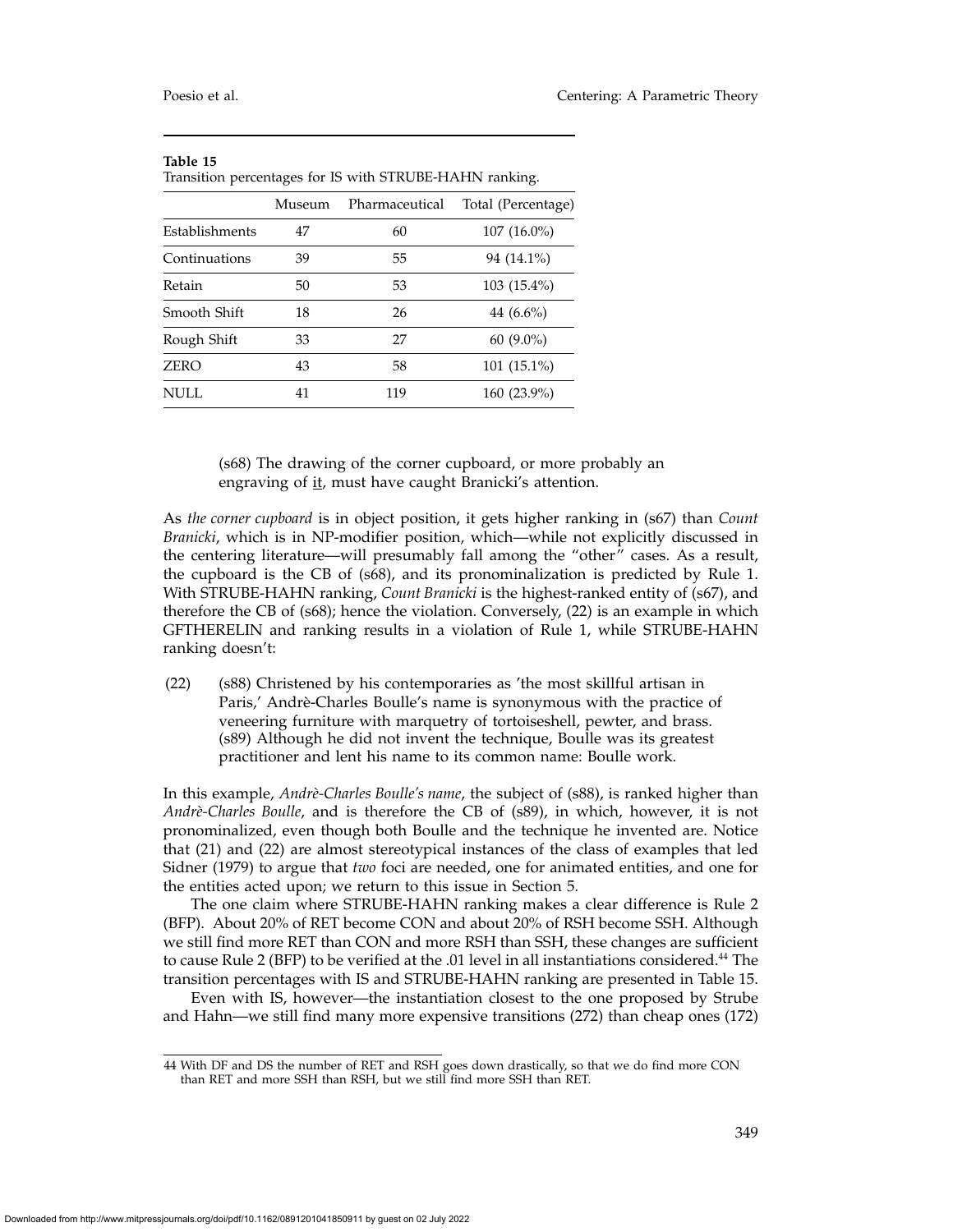and almost three times as many expensive-expensive sequences (137) as cheap-cheap ones (56), so Rule 2 (Strube and Hahn) is not verified.

**4.4.4 Summary.** Because Strong C1 is the most problematic claim, it was to be expected that the most studied parameter of centering, ranking, would have a smaller impact than the utterance and realization parameters. It is nevertheless interesting that the results for Rule 1 (GJW 95) are virtually identical under the three versions of ranking we considered. More differences can be found for Rule 2 (BFP), which is not verified by any instantiation with linear-order ranking and is verified only by a few instantiations with GFTHERELIN. Adopting STRUBE-HAHN ranking does result in a greater percentage of utterances being classified into one of the "continuous" classes and in a lower probability of Rule 2's (BFP) being falsified. Finally, not even these last changes to parameter settings were sufficient to cause either Rule 1 (Gordon et al.) or Rule 2 (Strube and Hahn) to be verified.

## **5. Discussion**

In this section we first discuss the effects of different parameter settings on the results obtained; we then analyze the claims of centering theory, draw a few theoretical conclusions, and make some suggestions for further work (empirical and theoretical).

## **5.1 Setting the Parameters**

**5.1.1 Comparing Instantiations.** A central goal of this study was to compare different ways of instantiating centering's parameters, and different versions of its claims, on a single data set, also examining combinations not previously considered (e.g., whether Brennan et al.'s version of Rule 2 would be verified when the parameters were set as suggested by Strube and Hahn and vice versa. Our first interesting result in this sense is that if the parameters are set in the most "mainstream" way (the "vanilla" instantiation) only Rule 1 (GJW 95) and Rule 1 (GJW 83) are clearly verified. The results concerning Constraint 1 are especially negative. As with this instantiation only 35% of utterances are continuous—that is,  $CF(U_n) ∩ CF(U_{n-1}) \neq \emptyset$  (Kibble 2000; Karamanis 2001)—only the weak version of Constraint 1 is verified. Strong C1, the best-known formulation, and the one that in our view best captures the idea of "entity coherence," clearly doesn't hold. Another interesting observation is that if ranking is required only to be partial, some utterances end up with more than one CB: The percentage of such utterances is only 1% with the vanilla instantiation but can be as high as 6% with some instantiations. This is perhaps obvious, but to our knowledge, it had not been previously discussed.

As for Rule 2, with the vanilla instantiation the version proposed by Brennan et al. is verified by a Page rank test, but arguably, the most striking fact about transitions with this instantiation is the prevalence of NULL transitions (47.9%), Establishments (18.8%), and ZEROs (16.7%). All together, the four types of transitions falling under the remit of Rule 2 account for only 16% of utterances, and if Smooth Shifts and Rough Shifts are counted together, with this instantiation there are more Shifts than Retains. Other classifications and versions of the rule do not correlate much better with the observed frequencies: For example, only 39% of entity-coherent transitions (139 out of 357), and 14% of the total, are cheap in the sense of Strube and Hahn (1999) (i.e., CP(U*<sup>n</sup>*−1) predicts CB(U*n*)).

These findings concerning the vanilla instantiation should not, however, lead us to conclude that the theory in general is not verified. Our second major finding is that parameters do matter: that is, it is possible to set the parameters in such a way as to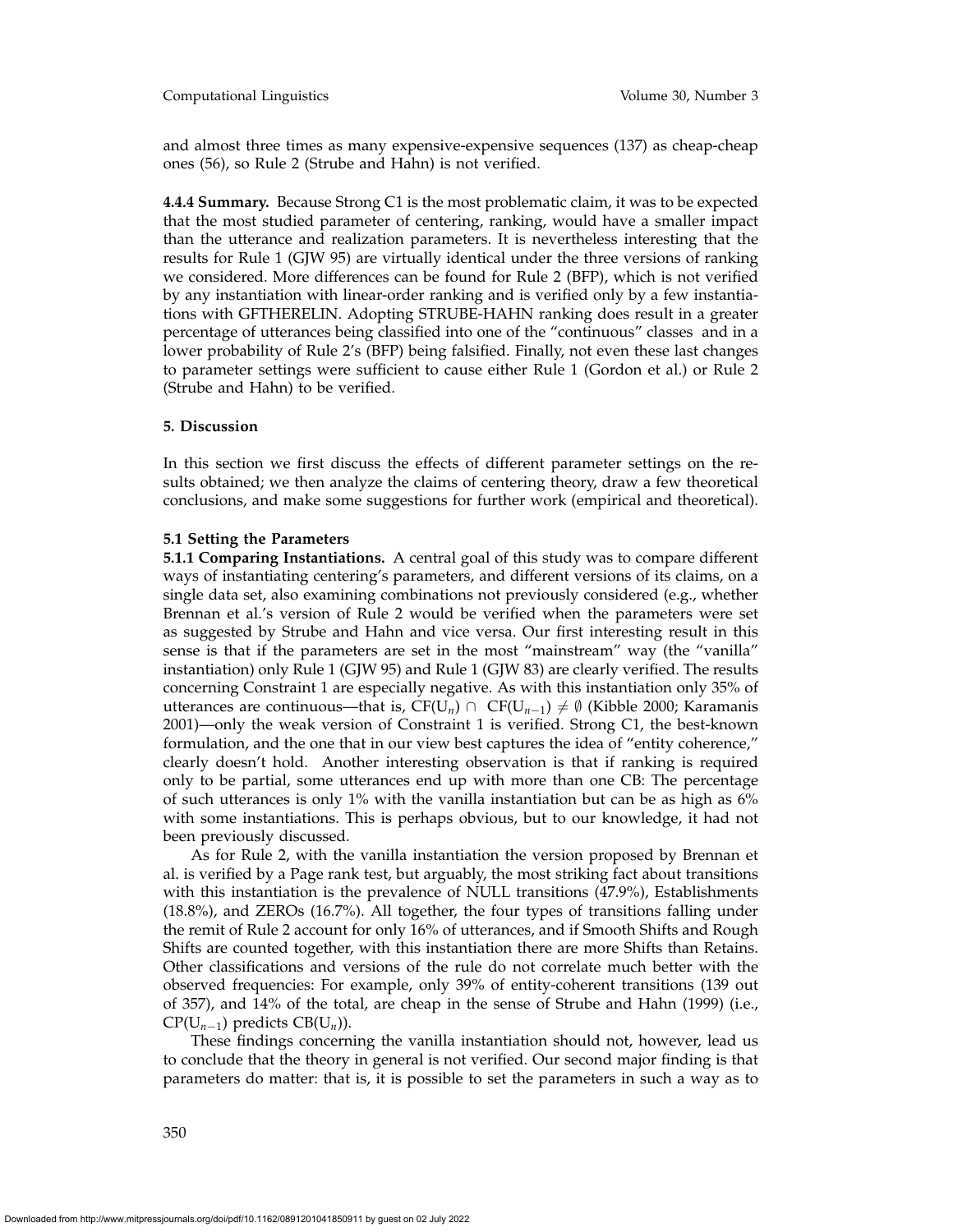make all three claims verified in a statistical sense. However, because Strong C1 is the claim with the largest percentage of violations, the parameters whose setting matters the most when one is trying to find an instantiation in which all claims are satisfied are those controlling utterance definition and CF realization. Considering a center as realized in an utterance which contains an associative reference to that center is sufficient for Strong C1 to be verified; identifying utterances with sentences instead of finite clauses also has a strong positive effect. With the resulting instantiations (IF and IS), Strong C1 is verified, as well as the two "basic" versions of Rule 1.

We also found, however, that there is a trade-off between Strong C1, on one side, and Rule 1 and Rule 2, on the other: The changes to the utterance and realization parameters just mentioned, while reducing the violations of Strong C1, increase those of Rule 1 and Rule 2 (see, e.g., Table 13). Identifying utterances with sentences, or (to a lesser extent) allowing indirect realization, results in statistically significant increases in the number of violations of Rule 1—up to a total of 7.4% in the IS instantiation (see Figures 2 and 4)—although Rule 1 (GJW 95) and Rule 1 (GJW 83) are so robust that they are still verified, even in these instantiations.<sup>45</sup> These changes to the utterance and realization parameters have an even greater impact on Rule 2 (BFP), which is only weakly verified with the vanilla instantiation. With the IF and IS instantiations and grammatical-function ranking, we find many more RSH than SSH and many more RET than "pure" CON (i.e., without counting Establishments); indeed, in the IS instantiation with GFTHERELIN ranking, RET are the second most common transition. As a result, Rule 2 (BFP) is verified with is instantiations only at the .05 level, and with IF instantiations only if second-person pronouns are counted as realizations of CFs. On the positive side, with these instantiations a much greater percentage of utterances (45%) are classified as either CON, RET, SSH, or RSH, and a further 16% as EST.

These results can be further strengthened by making one last change to the parameters: adopting the ranking function proposed by Strube and Hahn (1999) instead of GFTHERELIN. With this instantiation, Rule 2 (BFP) is verified at the .01 level, rather than only at the .05 level. This is because although the STRUBE-HAHN ranking function has no effect on Strong C1 (obviously) or R1 (more surprisingly), it does result in some of the RET becoming CON and some of the SSH becoming RSH. Even though we still find more RET than CON and more RSH than SSH, these changes are enough to cause Rule 2 (BFP) to be verified at the .01 level with the IS instantiation. Strube and Hahn's own version of Rule 2 still isn't verified, but this version of the rule is not verified by any of the instantiations we evaluated. In other words, with the IS or IF instantiation and STRUBE-HAHN ranking, all three claims of the theory are verified at the .01 level.

The final observation concerning parameter settings is that issues not widely discussed in the centering literature had a greater impact on the theory's claims in our experiments than parameters such as the choice of ranking function or the definition of previous utterance. Many of these issues, such as the treatment of second-person pronouns and of empty categories, have to do with the general issue of which entities should be included in the CF list. Considering second-person pronouns to be realizations of discourse entities is enough to make Strong C1 satisfied; we also found that

<sup>45</sup> Perhaps the most spectacular demonstration of the trade-off between Strong C1 and Rule 1 can be seen with the versions of the theory that adopt the definitions of CB proposed by Gordon, Grosz, and Gillion (1993) and Passonneau (1993). (These instantiations are not discussed in this article, but can be examined on the companion Web site.) By adopting a particularly restrictive definition of CB, these versions succeed in reducing (indeed, eliminating, in the case of Passonneau) the violations of Rule 1, but the price is that only a very few utterances have a CB.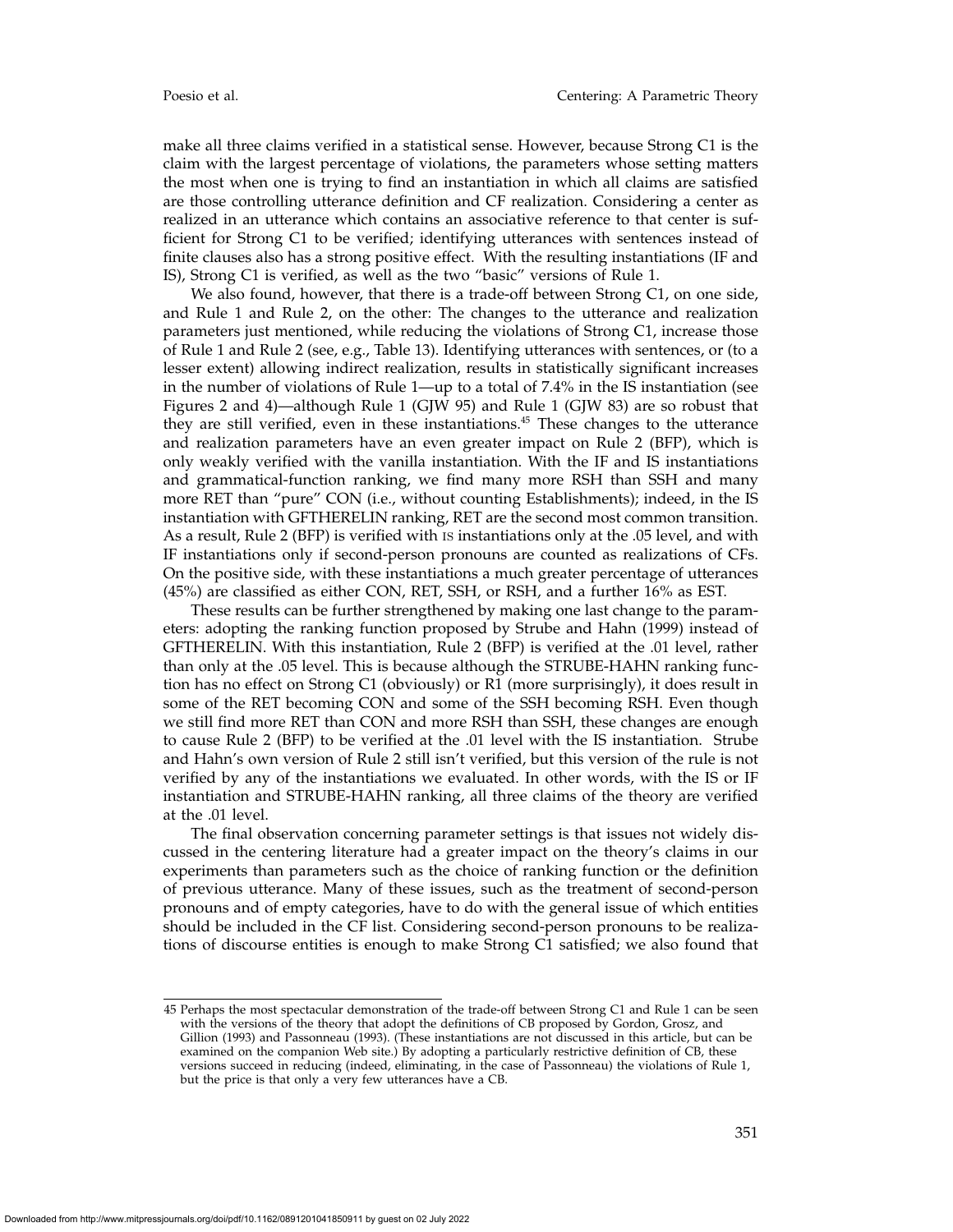a number of extensions to the definition of utterance, such as the inclusion of relative clauses and nonfinite clauses, led to much worse results unless reduced relative clauses and nonfinite clauses were taken to include traces linking these clauses to the clause in which they were embedded.

**5.1.2 Minimizing Violations Should Not Be the Overriding Goal.** We said in Section 3 that we don't think that minimizing violations should be the only factor taken into account in deciding how to set parameters. Some violations are best accepted and explained in terms of the interaction of centering preferences with other preferences. (See below.)

Special care is needed when alternative definitions are supported by cross-linguistic evidence or by the results of psychological studies. In the case of ranking, although we didn't find any significant differences between grammatical-function ranking and linear-order ranking for English, one should keep in mind that such differences have been found for other languages, especially more free-order ones. Prasad and Strube (2000), for example, found that in Hindi the difference between grammatical-function and linear-order ranking is significant, and Strube and Hahn (1999) found significant differences between grammatical function and information structure in German. Conversely, before taking the evidence for a slight advantage of STRUBE-HAHN ranking over grammatical-function ranking as conclusive, one needs to supplement our studies with psychological experiments reconciling these results with numerous results indicating the important role played by grammatical function, especially subjecthood (among others, Hudson, Tanenhaus, and Dell [1986]; Gordon, Grosz, and Gillion [1993]; Brennan [1995]). Information structure has also been found not to be appropriate for languages including Greek, Hindi, and Turkish (Turan 1998; Prasad and Strube 2000; Miltsakaki 2002). Similar considerations apply to the definition of previous utterance, since we saw that a considerable amount of psychological evidence supports treating adjuncts as embedded, at least when the syntactically embedded clause is at the end of the sentence (Cooreman and Sanford 1996; Pearson, Stevenson, and Poesio 2000).

In the case of the definition of utterance, our results indicate that identifying utterances with sentences, rather than finite clauses, leads to results much more consistent with the claimed preference for discourses to be entity-coherent. While this result is likely to be useful for a number of reasons and for different types of applications (e.g., text planners), we believe that further empirical and theoretical work is needed before conclusions can be reached about when the local focus is updated. For one thing, most analyses of discourse structure—for example, rhetorical structures theory (Mann and Thompson 1988)–view clauses as the basic unit of discourse in written text. And in spoken dialogue one can hardly find any complete sentences; in this case, the update unit is much more likely to be a prosodic phrase of some sort.

## **5.2 The Claims of Centering, Revisited**

**5.2.1 Centering, Pronominalization, and Salience.** One clear result of this work is that centering's claims about pronominalization—at least, those expressed by the versions of Rule 1 proposed in Grosz, Joshi, and Weinstein (1995, 1983)–are very robust. Rule 1 (GJW 95) and Rule 1 (GJW 83) are verified with all parameter instantiations, and in a very convincing way: In the instantiations we considered, the percentage of violations of Rule 1 (GJW 95) never exceeds 8% of the total number of utterances.

On the other hand, one should keep in mind that these two versions of Rule 1 make very weak claims about pronominalization. All that Rule 1 (GJW 95) says is that *if* we decide to pronominalize, *then* we should pronominalize the CB. This formulation doesn't address the real problem for a theory of pronominalization or, more generally,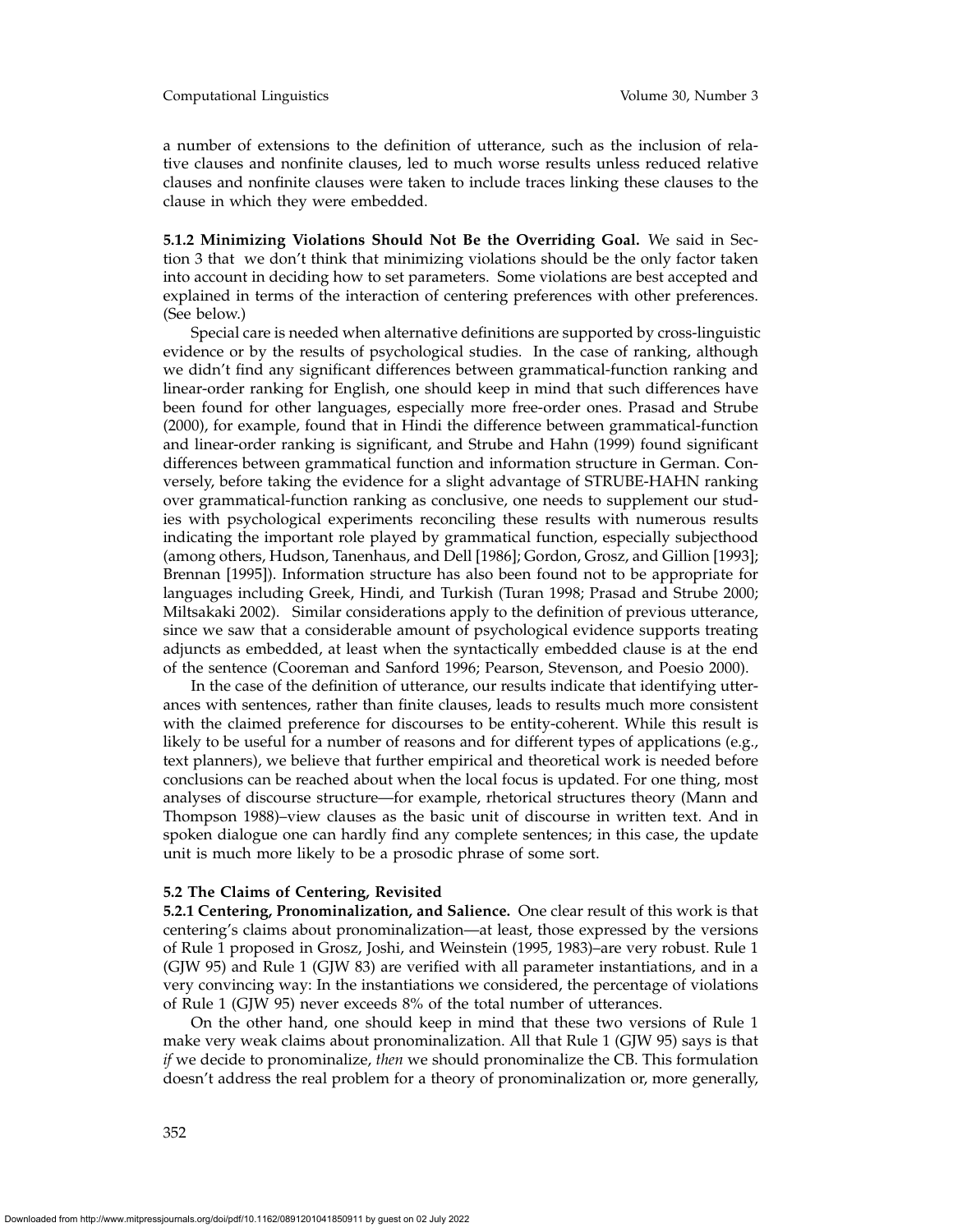of NP form decision, which is to decide when a discourse entity should be realized as a pronoun (Henschel, Cheng, and Poesio 2000). And our results also indicate that simply strengthening Rule 1 to the form "pronominalize the CB," which can be seen as a generalization of the proposals in Gordon, Grosz, and Gillion (1993), would be a very bad idea: Between 50% (with  $u = f$ ) and 60% (with  $u = s$ ) of mentions of the CB are not realized using a pronoun, and conversely, between 30% and 40% of personal pronouns are not realizations of the CB. Examples like (12) illustrate one type of situation in which a mismatch between the CB and pronominalization may occur: By having been mentioned often in a discourse, a discourse entity may become sufficiently salient (at the global level) to justify pronominalization even when it is not the CB.46 These observations suggest that the decision to pronominalize does not depend only on whether a discourse entity is the CB but must involve a number of further constraints and preferences.<sup>47</sup>

**5.2.2 CT as a Theory of Coherence: Constraint 1.** Another result of this work is that the validity of centering's claims about local coherence—Constraint 1 and Rule 2 depends on the choice of the parameters to a much greater extent than is the case for the claims about pronominalization. Strong C1 does not hold for the vanilla instantiation, although it does hold for any instantiation in which the implicit anaphoric component of bridging references is treated as an indirect realization and for many instantiations in which utterances are identified with sentences. But even under the most favorable parameter instantiations, there are many more exceptions to Strong C1 (between 20% and 25% of the total number of utterances) than we find even with the instantiations which are worse for Rule 1 (7–8%). While the weak version of  $C1$ , requiring only that there is at most one most salient entity per utterance, does hold even with the vanilla instantiation and does capture the claim that utterances with a unique CB are easier to process, a central aspect of centering since Joshi and Kuhn (1979) and Joshi and Weinstein (1981), it says nothing about entity coherence's being what ensures local coherence.

Further light on entity coherence is shed by recent work on text planning, particularly by Karamanis (2003), which suggests that when all alternative ways of extracting a text plan from the propositions expressed by texts such as those we are studying are considered, the actual ordering found in the texts tends to be in greater agreement with centering's preferences about entity coherence than with most of its alternatives. After extracting the propositions<sup>48</sup> expressed by texts in the museum subdomain of our corpus, Karamanis determined that although the sequence actually found in such texts is not optimal as far as minimizing the violations to entity coherence (with the instantiation he considers, more than 50% of the utterances violate Strong C1), approximately 70% of the alternative orderings introduce even more violations.

If we accept that the texts in our corpus are coherent, these results suggest that there must be other ways of achieving local coherence, apart from what we have been calling here "entity coherence". An obvious candidate for an additional, or

<sup>46</sup> The role of global focus in the interpretation of pronouns needs further study. A few preliminary observations can be found in Hitzeman and Poesio (1998).

<sup>47</sup> The discrepancy between pronominalization and CB-hood in our corpus is analyzed in more detail by Henschel, Cheng, and Poesio (2000), who propose an algorithm for pronominalization that takes into account factors such as the presence of distractors matching the CB's agreement features that may lead to the decision not to pronominalize, as well as factors that may result in the pronominalization of a non-CB. The algorithm achieves an accuracy of 87.8% in the museum domain.

<sup>48</sup> More precisely, the lists of CF realized by each utterance with a DF instantiation, representing that utterance's arguments.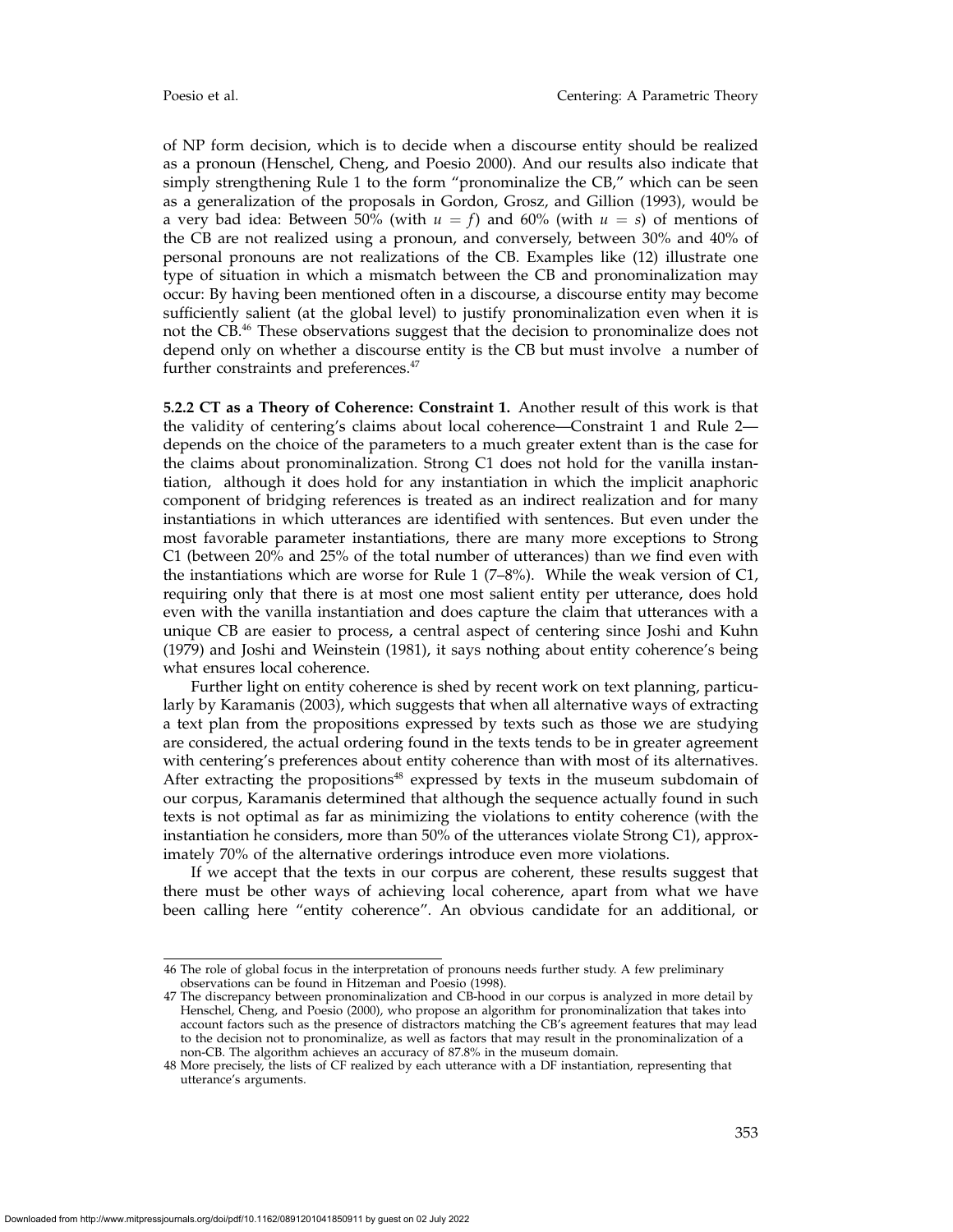Computational Linguistics Volume 30, Number 3

alternative, coherence-inducing device are rhetorical relations. Indeed, the claim that "entity" coherence needs to be supplemented by "relational" coherence can be found as far back as Kintsch and van Dijk (1978) and Hobbs (1979). This view is supported by an analysis of our data. With the u=f instantiations, we find in the pharmaceutical subdomain many examples in which successive utterances do not mention the same entities, but the connection between clauses is explicitly indicated by connectives, as in (23):

(23) (u1) This leaflet is a summary of the important information about Product A. (u2) If you have any questions or are not sure about anything to do with your treatment, (u3) ask your doctor or your pharmacist.

A more complex case are utterances in the museum subdomain that do not refer to any of the previous CFs because they express generic statements about the class of objects of which the object under discussion is an instance, or utterances that make a generic point that will then be illustrated by a specific object. In (24), (u2) gives background concerning the decoration of a cabinet:

(24) (u1) On the drawer above the door, gilt-bronze military trophies flank a medallion portrait of Louis XIV. (u2) In the Dutch Wars of 1672–1678, France fought simultaneously against the Dutch, Spanish, and Imperial armies, defeating them all. (u3) This cabinet celebrates the Treaty of Nijmegen, which concluded the war.

While the analysis of such cases in terms of rhetorical relations is more complex, it seems clear to us that an analysis in terms of underlying semantic connections between events or propositions is more perspicuous than one in terms of entity coherence. While it is true that some of these violations could be fixed by adopting a broader notion of bridging reference–for example, in (24) we might treat *France* as a bridge to *Louis XIV*—this wider notion of bridging reference has proven to be very difficult to identify in a reliable way.

Now, given that in an RST-style analysis, every discourse unit is connected by at least one rhetorical link to at least another discourse unit, one might wonder whether "entity coherence" is still needed once "relational coherence" is introduced. However, Knott et al. (2001) convincingly argue that in RST, complete connectivity is usually achieved by introducing relations such as "Elaboration" that, when looked at closely, turn out really to be attempts to capture a notion of entity coherence. This work on rhetorical relations is coming to a position symmetrical to our own: that a purely relational account is not sufficient, and a separate theory of entity coherence is necessary (Knott et al. 2001). $49$ 

**5.2.3 Topic Continuity: Rule 2.** Rule 2–stating a preference not just to keep talking about the same objects, but to preserve their relative ranking—also seems much less robust than Rule 1, irrespective of its formulation and of the instantiation.

<sup>49</sup> The respective role of entity coherence, relational coherence, and other forms of coherence in the examples in our corpus is studied in more detail in Oberlander and Poesio (2002).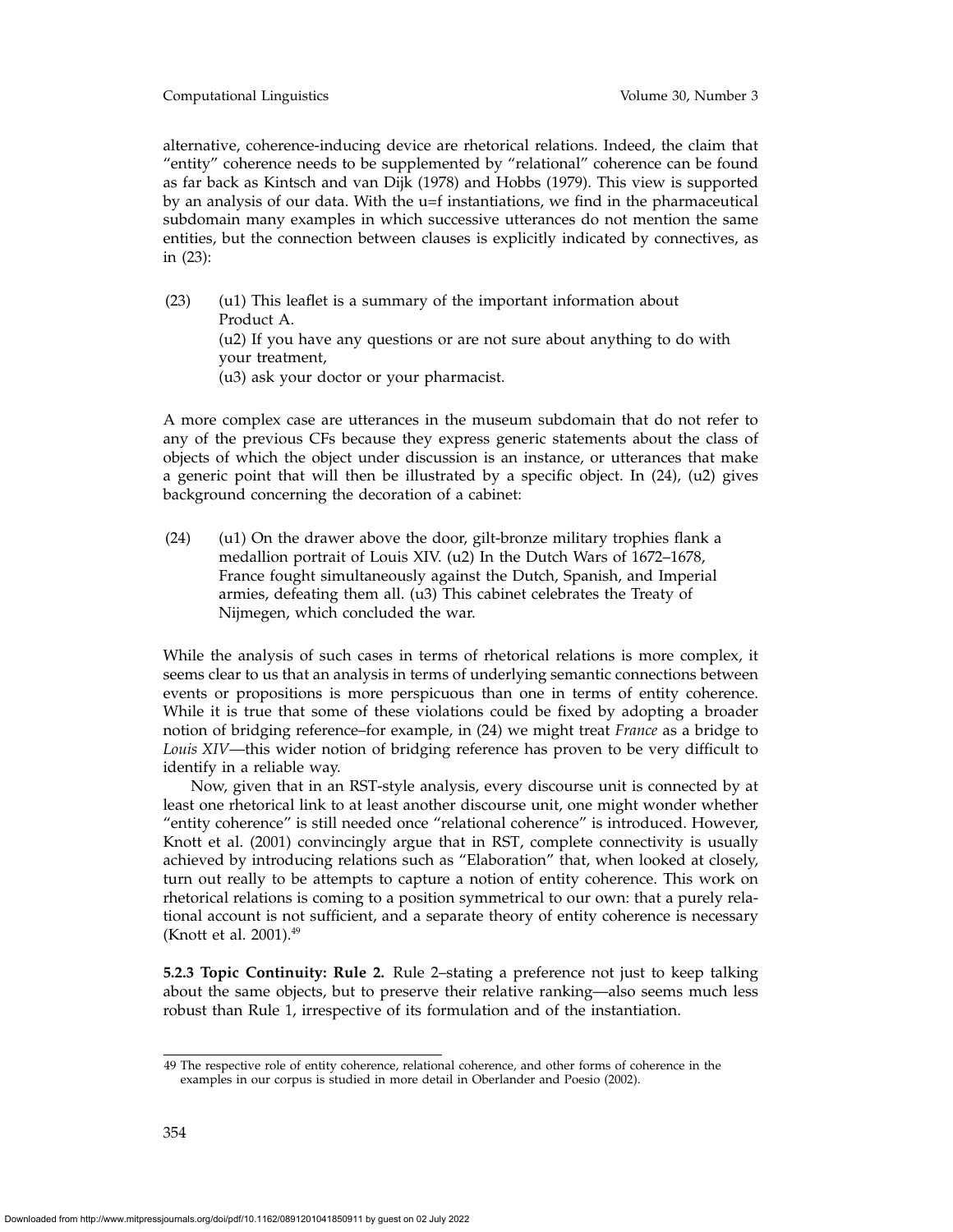As already noted, one of the most interesting observations about this aspect of the theory concerns the classification of utterances used to formalize it (at least in the earlier versions of the theory). With pretty much all parameter instantiations that we tested, two of the most common transitions were the NULL transition (between two utterances neither of which has a CB), previously considered only in Passonneau (1998), and the ZERO transition (from an utterance with a CB to one without), which as far as we can see has never been discussed before. Indeed, with the vanilla instantiation, 84% of all utterances are either NULL, ZERO, or EST and therefore fall outside the scope of Rule 2 in almost all its formulations. The question raised by this finding is whether the theory has to be extended to cover such cases or whether they have to be accounted for by other components of an overall theory of discourse (see below).

Three versions of Rule 2 were tested in some detail.<sup>50</sup> The version of Rule 2 from Grosz, Joshi, and Weinstein (1995), formulated in terms of sequences and stating a preference for sequences of CON over sequences of RET over sequences of SHIFT (which we tested by counting the number of sequence pairs), suffers from the problem that even with the "best" instantiations, fewer than one-third of sequence pairs involve the same transition, and even fewer are sequences of the transitions considered by Grosz et al. Even in the instantiation which yields the best results for Rule 2 (BFP), IS with STRUBE-HAHN ranking, only 13% of sequence pairs are of the form CON-CON/RET-RET/SH-SH, and altogether only 28% of sequence pairs involve only transitions considered by Grosz et al. Keeping in mind that Rule 2 (GJW 95) applies only to a minority of sequence pairs, we do find that with IS and STRUBE-HAHN ranking, the number of CON-CON sequences (37) slightly exceeds the number of RET-RET (35), which in turn exceeds the number of SH-SH (19, of which 16 are RSH-RSH). This doesn't hold with GFTHERELIN ranking, where RET-RET exceeds CON-CON even if we treat EST as a type of CON; we find no significant difference between the IF and the IS setting.

Rule 2 (BFP), formulated in terms of single transitions, accounts for larger percentages of the data (single utterances) and was found to be verified both with the vanilla instantiation and with the "best" instantiations. However, we still observed a large percentage of NULL transitions with most instantiations; we also found more RET than CON and more RSH than SSH in most instantiations in which utterances are identified with sentences or allow for indirect realization.<sup>51</sup>

Finally, Strube and Hahn's preference for sequences of cheap transitions over sequences of expensive ones isn't verified by any of the instantiations we tested; indeed, in all instantiations we studied we found more expensive transitions than cheap ones, meaning that the CP of one utterance generally doesn't predict the CB of the next.

These mixed results are in line with those of psychological experiments, which so far haven't found clear evidence supporting the claim that, say, Continuations are easier to process than Shifts, let alone Retains (Gordon, Grosz, and Gillion 1993)

<sup>50</sup> As noted earlier, an earlier version of Kibble's proposal was also tested; the results can be viewed on the companion Web site.

<sup>51</sup> CON can be made the most frequent transition by merging EST and CON. We found, however, that this merging leads to worse results as far as the correlation between the classification of transitions and two of the linguistic phenomena for which the classification has been used: predicting the form of subject NPs, and predicting segment boundaries. These results are discussed in the technical report.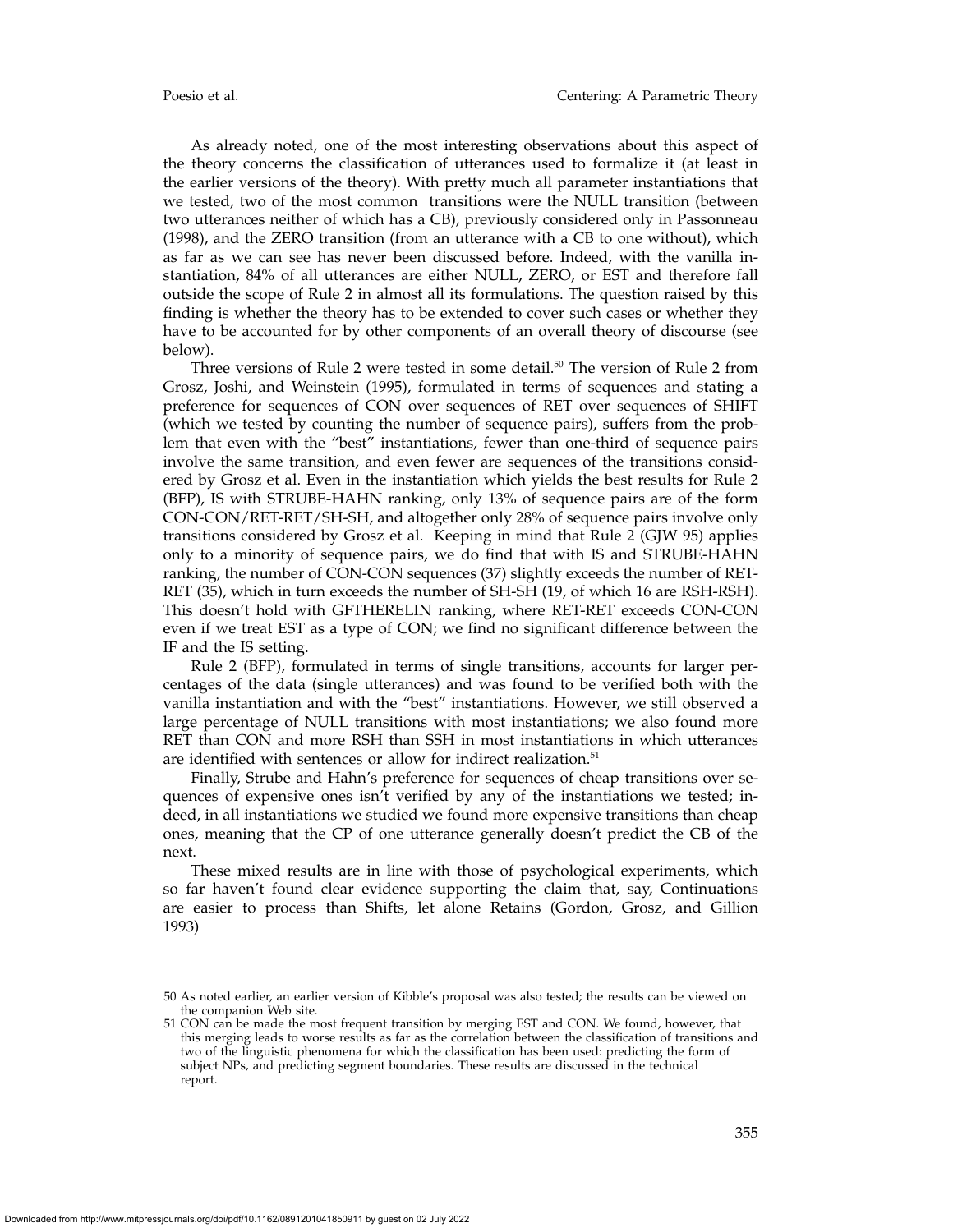# **5.3 Theoretical Consequences**

While proposing modifications of centering is beyond the scope of this article, we believe our results do have broad theoretical consequences worthy of further exploration.

**5.3.1 Clarification of the Claims and Identification of Further Parameters.** Apart from comparing different ways of setting the parameters already discussed in the literature, our work had the more fundamental goal of clarifying the claims of centering theory by identifying aspects that need to be made more precise. Our study raised a number of questions about the definitions of the concepts used in centering not previously examined in the literature or only discussed in passing.

Many of these questions have to do with realization, one of the least studied aspects of the theory. One such question is the status of entities realized as second-person pronouns. Our results indicated that if PRO2s are not considered realizations of CF, or if we treat them as R1-pronouns, we find many more violations of Strong C1 and Rule 1, respectively (although both claims are still verified). We also saw that the results concerning Constraint 1 and Rule 1 depended on whether reduced relative clauses and non-finite VPs were assumed to contain traces and whether or not these traces were assumed to be R1-pronouns. More generally, we identified the need for a clear definition of "R1-pronoun": that is, whether we should include traces in relative clauses, the implicit anaphoric elements of bridging references, and demonstrative pronouns among the "pronouns" to which Rule 1 applies. This question isn't mentioned in the literature we know of, yet our results indicate that, for example, treating the implicit anaphoric elements of bridging references or second-person pronouns as R1-pronouns is a very bad idea.

Some of the issues raised by this study are relevant only for certain parameter instantiations. One example is the specification of grammatical function ranking beyond the simplest cases: for example, whether postcopular NPs in *there*-clauses should be treated as subjects or objects (our results suggest the former) or how nominal modifiers should be ranked (we treated them as adjuncts). An issue for instantiations in which utterances are identified with finite clauses is what the previous utterance is when an embedded finite clause is in the middle of another finite clause, rather than at the end, as in the following example, from the *Guardian*:

(25) But Hutchinson, who appointed Ranieri last season, today said that he spent 30 minutes with the Italian after the Blackburn match and that resignation was never an issue.

**5.3.2 Separating Entity Coherence from CB Uniqueness.** Starting with Brennan, Friedman, and Pollard (1987) and, more recently, Beaver (2004) and Kibble (2001) there have been attempts to "unpack" some of the original preferences proposed by centering. We feel this work has greatly helped our understanding of the theory and believe that it would be similarly useful to unpack Constraint 1 into two separate claims, as well: one about uniqueness of the CB, and one about entity coherence.

The first function of (both versions of) Constraint 1 is to claim that the CB is unique. We will call this claim **CB uniqueness**:

**CB Uniqueness:** Utterances have at most one CB.

We have argued throughout the article that Strong Constraint 1 has a second function as well: to express a preference for utterances that do not occur at the beginning of a

356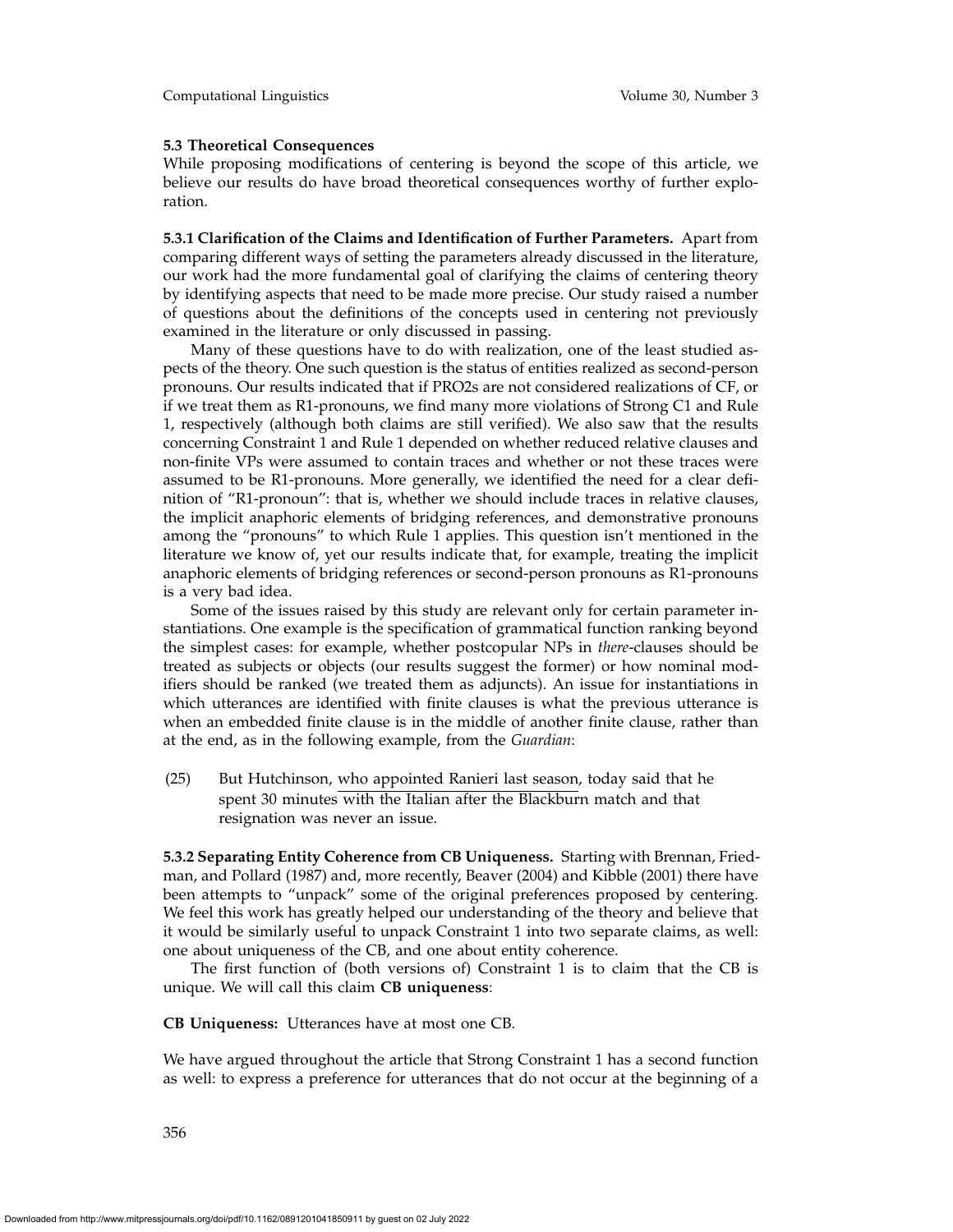segment to mention at least one of the objects included in the previous utterance. Following Kibble (2000) and Karamanis (2001), we will call this second half of Constraint 1 **(entity) continuity**:

**(Entity) Continuity:**  $CF(U_{i-1}) \cap CF(U_i) \neq \emptyset$ 

Weak C1 is CB uniqueness, whereas Strong C1 is CB uniqueness plus continuity.

**5.3.3 A Hybrid View of Coherence.** One clear conclusion suggested by our results is that entity-based accounts of coherence need to be supplemented by accounts of other factors that induce coherence at the local level. The most direct way to do this would be to include in continuity a longer list of factors that may link an utterance to its previous one and claim that in order for an utterance to be "locally coherent," at least one of these factors must be present. The resulting claim would take a form along the following lines:

**Hybrid Continuity** For every utterance U*i*, at least one of the following must hold:

- 1.  $CF(U_{i-1}) \cap CF(U_i) \neq \emptyset;$
- 2. There is a rhetorical relation RR such that RR(U*<sup>i</sup>*−1,U*i*).52
- 3. U*<sup>i</sup>*−<sup>1</sup> and U*<sup>i</sup>* are temporally coherent in the sense, for example, of Kameyama, Passonneau, and Poesio (1993).
- 4. ...(other factors)

A more sensible approach, especially as we don't yet know all the factors affecting coherence, would be to be more explicit about the scope of centering theory, viewing it not as a comprehensive account of "local coherence," but only as an account of the contribution of entity coherence to local coherence. In other words, we could view (Entity) Continuity as only one among the preferences holding at the discourse level. A natural way to formalize this would be to include Entity Continuity among a set of constraints like those proposed by Beaver, which would also have to include further constraints specifying preferences for rhetorical and temporal coherence.

**5.3.4 CB Uniqueness.** We saw in Section 4 that it's fairly easy to fix the problem of utterances' violating Weak C1, or CB uniqueness: All that is needed is to strenghten the requirements on the ranking function and require it to be total, which in turn can be easily done by adding a disambiguation factor to ranking functions that aren't total like grammatical function. Before doing this, however, we should ask whether this is the conclusion we should draw from the finding that CB uniqueness will be violated with partial ranking functions—or if instead we should allow for utterances to have more than one CB.

When multi-CB utterances such as (10) are considered, it is not immediately obvious that one discourse entity (*the corner cupboard*) is more salient than the other (*Branicki*), especially since neither occupies a particularly salient position either in the previous utterance (u227) or in the current one (u229). Notice also that both entities have been mentioned before; and furthermore, one of them is animate (*Branicki*), the

<sup>52</sup> This formulation was intentionally designed in such a way as to finesse the issue of whether RR should be an informational-level relation between the eventualities expressed by the utterances or a genuine rhetorical relation between the speech acts performed by them.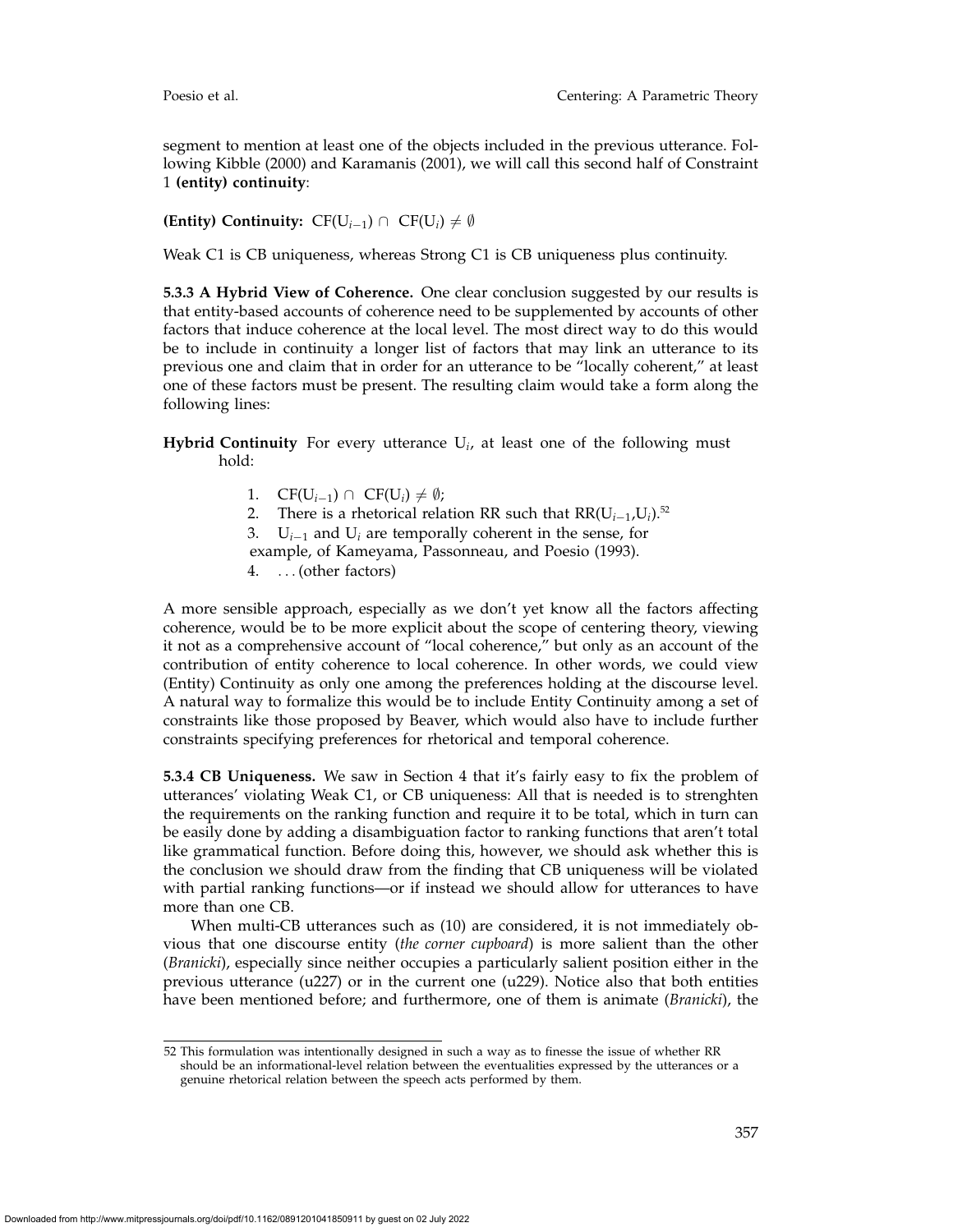#### Computational Linguistics Volume 30, Number 3

other inanimate (*the cupboard*). In these respects, these examples are reminiscent of the examples that led Sidner (1979) to argue for two foci—sentences with one animate entity (typically in agent position) and an inanimate one (typically in theme position), like *Mortimer sold the book for 10 cents* or *Mary took a nickel from her toy bank yesterday*. Although the results from studies such as Gordon, Grosz, and Gillion (1993) suggest that when two animate entities are considered, only one tends to show RNP effects, we are not aware of any experiment testing materials like those discussed by Sidner.

The hypothesis that topicality is not restricted to one entity per utterance has been advanced by a number of researchers, although it is perhaps most clearly associated with the work of Givon (1983). Within the centering literature, abandoning the claim that we call "CB uniqueness" has been suggested by Gundel (1998) and, more radically, in work such as Strube (1998), Gordon and Hendrick (1999), and Tetreault (2001) in which the whole notion of CB is abandoned.

As seen in Section 2, the primary motivation for CB uniqueness is complexitytheoretic arguments: Inference in monadic logics is less expensive than in normal logics (Joshi and Kuhn 1979; Joshi and Weinstein 1981). Grosz and colleagues's linguistic evidence for CB uniqueness is contrasts like those in (3), showing that failing to pronominalize certain entities (*Susan*, in that example) is a more serious problem than failing to pronominalize others (*Betsy*). This claim is further supported by the evidence concerning the Repeated Name Penalty (Gordon, Grosz, and Gillion 1993). However, the RNP is observed only in a subset of the cases that would be considered as CB mentions according to the definition provided by Constraint 3, and in the example we are discussing (10), neither *Branicki* nor *the cupboard* occur in (u229) in a position that would be subject to RNP effects according to Gordon et al. In other words, (some) evidence used by Grosz et al. in support of CB uniqueness cannot be used to argue that (u229) in (10) has a single CB. This evidence is also consistent with a different solution to the problem raised by examples like (10): Instead of attempting to preserve CB uniqueness by requiring the ranking function to be total, one could abandon CB uniqueness, as suggested in Givon (1983) and Gundel (1998). In both cases, we would need a separate theoretical account of RNP effects. More empirical evidence is needed on this issue.<sup>53</sup>

**5.3.5 Variety.** The third conclusion suggested by our results is that ensuring variety seems to be as important a principle in discourse production as maintaining coherence. This is suggested, first of all, by the fact that only slightly over half of CBs are realized as R1-pronouns. It is also the case that CBs are hardly ever continued for more than two or three utterances; that the same discourse entity is very unlikely to be realized using the same type of NP twice in a row (even with pronouns, we only have 58 pronoun-pronoun sequences—26% of the total); and that two-thirds of all transition sequences involve two different transitions. In fact, we wonder whether that the repeated name penalty observed by Gordon et al. might not be an instance of this more general phenomenon.

<sup>53</sup> One way to reconcile the different findings would be to use different conceptual tools to characterize the connection between subsequent utterances. Each utterance satisfying Continuity would have one or more links to the previous utterance, that we might call **centers of coherence**; Entity Continuity would then become a preference for the set of centers of coherence to be nonempty. In particular situations, may be experimentally identified using the RNP as a test, one of the centers of coherence may acquire a particular status, leading to a preference for pronominalization. We may call this center the **center of salience**, say. It would also be interesting to examine the connection between a solution along these lines and Sidner's solution involving two foci.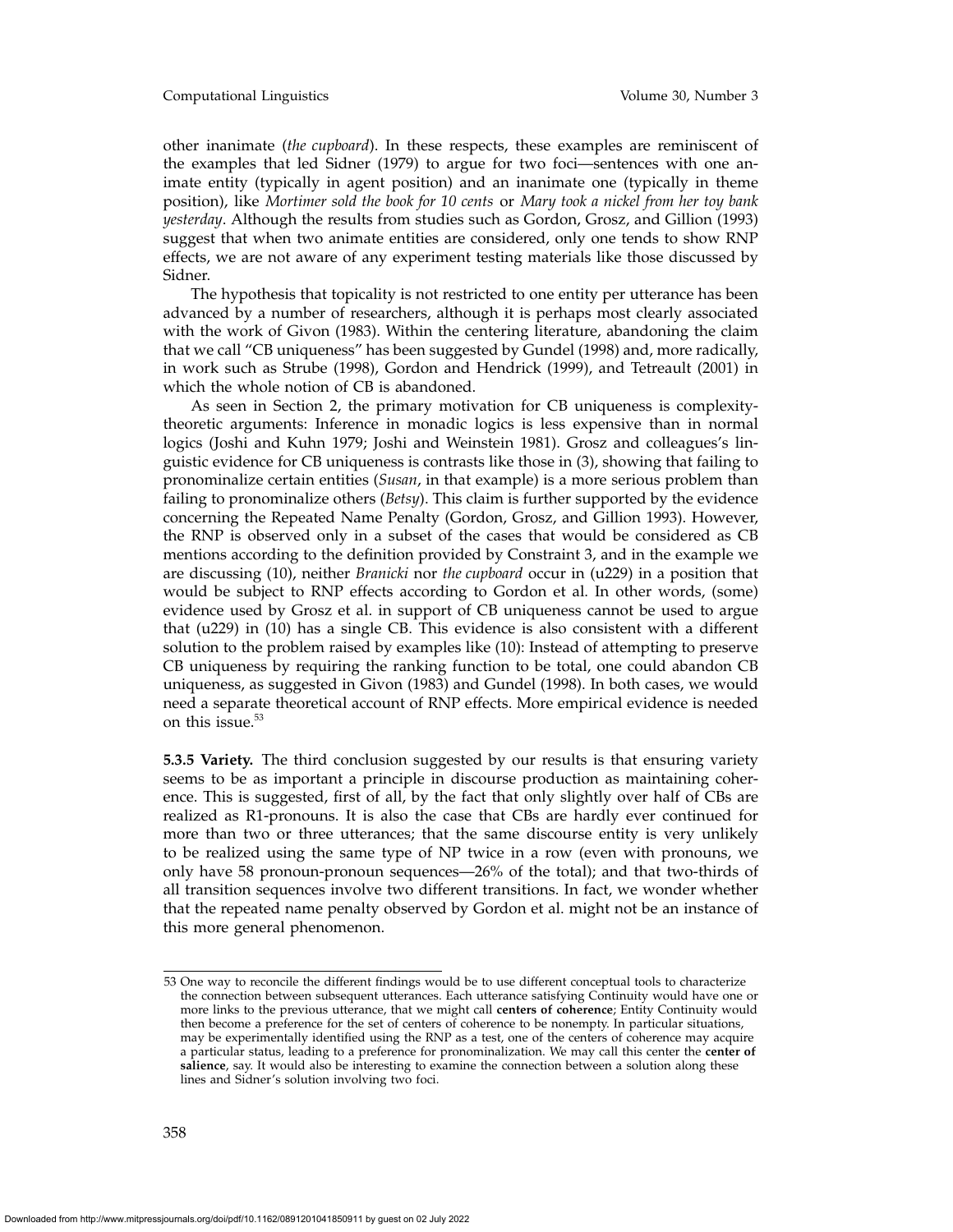#### **Acknowledgments**

Special thanks to Nikiforos Karamanis, Alistair Knott, Mark Liberman, Ruslan Mitkov, Jon Oberlander, Tim Rakow, and the other members of the GNOME project: Kees van Deemter, Renate Henschel, Rodger Kibble, Jamie Pearson, and Donia Scott. We also wish to thank James Allen, Jennifer Arnold, Steve Bird, Susan Brennan, Donna Byron, Herb Clark, George Ferguson, Jeanette Gundel, Aravind Joshi, Eleni Miltsakaki, Rashmi Prasad, Ellen Prince, Len Schubert, Harold Somers, Joel Tetreault, Lyn Walker, and audiences at the ACL 2000, the University of Pennsylvania, the University of Rochester, CLUK, and the University of Wolverhampton for comments and suggestions. The corpus presented here was annotated by Debbie De Jongh, Ben Donaldson, Marisa Flecha-Garcia, Camilla Fraser, Michael Green, Shane Montague, Carol Rennie, and Claire Thomson, together with the authors. A substantial part of this work, including the creation of the corpus, was supported by the EPSRC project GNOME, GR/L51126/01. Massimo Poesio was supported during parts of this project by an EPSRC advanced fellowship. Barbara Di Eugenio was supported in part by NSF grant INT 9996195, in part by NATO grant CRG 9731157. Janet Hitzeman was in part supported by the EPSRC project SOLE, GR/L50341.

#### **References**

- Alshawi, Hiyan. 1987. *Memory and Context for Language Interpretation*. Cambridge University Press, Cambridge.
- Arnold, Jennifer E. 1998. *Reference Form and Discourse Patterns*. Ph.D. thesis, Stanford University, Stanford CA.
- Baker, Collin F., Charles J. Fillmore, and John B. Lowe. 1998. The Berkeley FrameNet project, Montreal, Canada. In *Proceedings of the 36th ACL*, pages 86–90.
- Beaver, David. 2004. The optimization of discourse anaphora. *Linguistics and Philosophy*, 27(1):3–56.
- Brennan, Susan E. 1995. Centering attention in discourse. *Language and Cognitive Processes*, 10:137–167.
- Brennan, Susan E., Marilyn W. Friedman, and Charles J. Pollard. 1987. A centering approach to pronouns. In *Proceedings of the 25th ACL*, Stanford, CA, pages 155–162, June.
- Byron, Donna and Amanda Stent. 1998. A preliminary model of centering in dialog. In *Proceedings of the 36th ACL*, Montreal, Canada.
- Caramazza, Alfonso, Ellen Grober, Catherine Garvey, and Jack Yates. 1977. Comprehension of anaphoric pronouns. *Journal of Verbal Learning and Verbal Behavior*, 16:601–609.
- Carletta, Jean. 1996. Assessing agreement on classification tasks: The kappa statistic. *Computational Linguistics*, 22(2):249–254.
- Chafe, Wallace. 1976. Givenness, contrastiveness, definiteness, subjects, and topics. In C. Li, editor, *Subject and Topic*. Academic Press, New York, pages 25–76.
- Chinchor, Nancy A. and Beth Sundheim. 1995. Message understanding conference (MUC) tests of discourse processing. In *Proceedings of the AAAI Spring Symposium on Empirical Methods in Discourse Interpretation and Generation*, pages 21–26, Stanford, CA.
- Clark, Herbert H. 1977. Bridging. In P. N. Johnson-Laird and P. C. Wason, editors, *Thinking: Readings in Cognitive Science*, pages 411–420, Cambridge University Press, London and New York.
- Cooreman, Ann and Tony Sanford. 1996. Focus and syntactic subordination in discourse. Research Paper no. RP-79, University of Edinburgh, HCRC.
- Cote, Sharon. 1998. Ranking forward-looking centers. In M. A. Walker, A. K. Joshi, and E. F. Prince, editors, *Centering Theory in Discourse*. Oxford, University Press, Oxford, chapter 4, pages 55–70.
- Dale, Robert. 1992. *Generating Referring Expressions*. MIT Press, Cambridge, MA.
- Di Eugenio, Barbara. 1998. Centering in Italian. In M. A. Walker, A. K. Joshi, and E. F. Prince, editors, *Centering Theory in Discourse*. Oxford University Press, Oxford, chapter 7, pages 115–138.
- Di Eugenio, Barbara, Johanna D. Moore, and Massimo Paolucci. 1997. Learning features that predict cue usage. In *Proceedings of the 35th ACL*, Madrid.
- Fox, Barbara A. 1987. *Discourse Structure and Anaphora*. Cambridge University Press, Cambridge.
- Gernsbacher, Morton A. and David Hargreaves. 1988. Accessing sentence participants: The advantage of first mention. *Journal of Memory and Language*, 27:699–717.
- Giouli, Paraskevi. 1996. Topic chaining and discourse structure in task-oriented dialogues. Master's thesis, Linguistics Department, University of Edinburgh.
- Givon, Talmy, editor. 1983. *Topic Continuity in Discourse: A Quantitative Cross-Language Study*. Benjamins, Amsterdam and Philadelphia.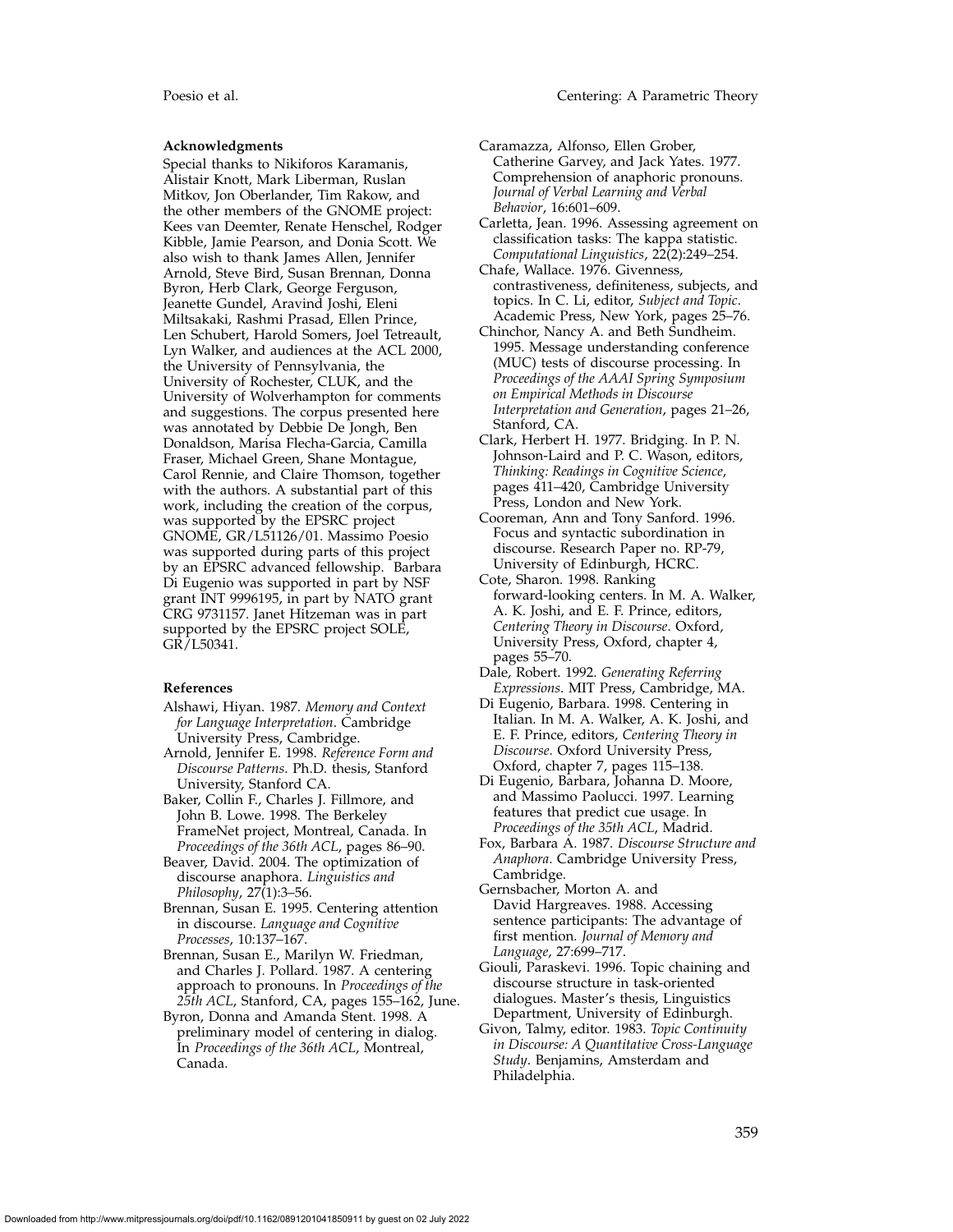- Gordon, Peter C., Barbara J. Grosz, and Laura A. Gillion. 1993. Pronouns, names, and the centering of attention in discourse. *Cognitive Science*, 17:311–348.
- Gordon, Peter C. and Randall Hendrick. 1999. The representation and processing of coreference in discourse. *Cognitive Science*, 22:389–424.
- Gordon, Peter C., Randall Hendrick, Kerry Ledoux, and Chin L. Yang. 1999. Processing of reference and the structure of language: An analysis of complex noun phrases. *Language and Cognitive Processes*, 14(4):353–379.
- Grosz, Barbara J. 1977. *The Representation and Use of Focus in Dialogue Understanding*. Ph.D. thesis, Stanford University, Stanford, CA.
- Grosz, Barbara J., Aravind K. Joshi, and Scott Weinstein. 1983. Providing a unified account of definite noun phrases in discourse. In *Proceedings of ACL-83*, Cambridge, MA, pages 44–50.
- Grosz, Barbara J., Aravind K. Joshi, and Scott Weinstein. 1986. Towards a computational theory of discourse interpretation. Unpublished manuscript.
- Grosz, Barbara J., Aravind K. Joshi, and Scott Weinstein. 1995. Centering: A framework for modeling the local coherence of discourse. *Computational Linguistics*, 21(2):202–225.
- Grosz, Barbara J. and Candace L. Sidner. 1986. Attention, intention, and the structure of discourse. *Computational Linguistics*, 12(3):175–204.
- Gundel, Jeanette K. 1998. Centering theory and the givenness hierarchy: Towards a synthesis. In M. A. Walker, A. K. Joshi, and E. F. Prince, editors, *Centering Theory in Discourse*. Oxford University Press, Oxford, chapter 10, pages 183–198.
- Gundel, Jeanette K., Nancy Hedberg, and Ron Zacharski. 1993. Cognitive status and the form of referring expressions in discourse. *Language*, 69(2):274–307.
- Hawkins, John A. 1978. *Definiteness and Indefiniteness*. Croom Helm, London.
- Heim, Irene. 1982. *The Semantics of Definite and Indefinite Noun Phrases*. Ph.D. thesis, University of Massachusetts at Amherst.
- Henschel, Renate, Hua Cheng, and Massimo Poesio. 2000. Pronominalization revisited. In *Proceedings of 18th COLING*, Saarbruecken, August.
- Hitzeman, Janet, Alan Black, Paul Taylor, Chris Mellish, and Jon Oberlander. 1998. On the use of automatically generated discourse-level information in a concept-to-speech synthesis system. In *Proceedings of the International Conference on*

*Spoken Language Processing (ICSLP98),* Sydney, Australia.

- Hitzeman, Janet and Massimo Poesio. 1998. Long-distance pronominalisation and global focus. In *Proceedings of ACL/COLING*, vol. 1, pages 550–556, Montreal.
- Hobbs, Jerry R. 1979. Coherence and coreference. *Cognitive Science*, 3:67–90.
- Hudson, Susan B., Michael K. Tanenhaus, and Gary S. Dell. 1986. The effect of the discourse center on the local coherence of a discourse. In *Proceedings of the Eight Annual Meeting of the Cognitive Science Society*, Amherst, MA, pages 96–101.
- Hudson-D'Zmura, Susan and Michael K. Tanenhaus. 1998. Assigning antecedents to ambiguous pronouns: The role of the center of attention as the default assignment. In M. A. Walker, A. K. Joshi, and E. F. Prince, editors, *Centering Theory in Discourse*. Oxford University Press, Oxford, pages 199–226.
- Hurewitz, Felicia. 1998. A quantitative look at discourse coherence. In M. A. Walker, A. K. Joshi, and E. F. Prince, editors, *Centering Theory in Discourse*. Oxford University Press, Oxford, pages 273–291.
- Joshi, Aravind K. and Steve Kuhn. 1979. Centered logic: The role of entity centered sentence representation in natural language inferencing. In *Proceedings of the IJCAI*, Tokyo, pages 435–439.
- Joshi, Aravind K. and Scott Weinstein. 1981. Control of inference: Role of some aspects of discourse structure–centering. In *Proceedings of the IJCAI*, Vancouver, CA, pages 385–387.
- Kameyama, Megumi. 1985. *Zero Anaphora: The Case of Japanese*. Ph.D. thesis, Stanford University, Stanford, CA.
- Kameyama, Megumi. 1986. A property-sharing constraint in centering. In *Proceedings of the ACL-86*, New York, pages 200–206.
- Kameyama, Megumi. 1998. Intra-sentential centering: A case study. In M. A. Walker, A. K. Joshi, and E. F. Prince, editors, *Centering Theory in Discourse*. Oxford University Press, Oxford, chapter 6, pages 89–112.
- Kameyama, Megumi, Rebecca Passonneau, and Massimo Poesio. 1993. Temporal centering. In *Proceedings of the 31st ACL*, pages 70–77, Columbus, OH.
- Kamp, Hans and Uwe Reyle. 1993. *From Discourse to Logic*. Reidel, Dordrecht.
- Karamanis, Nikiforos. 2001. Exploring entity-based coherence. In *Proceedings of the Fourth CLUK*. University of Sheffield, pages 18–26.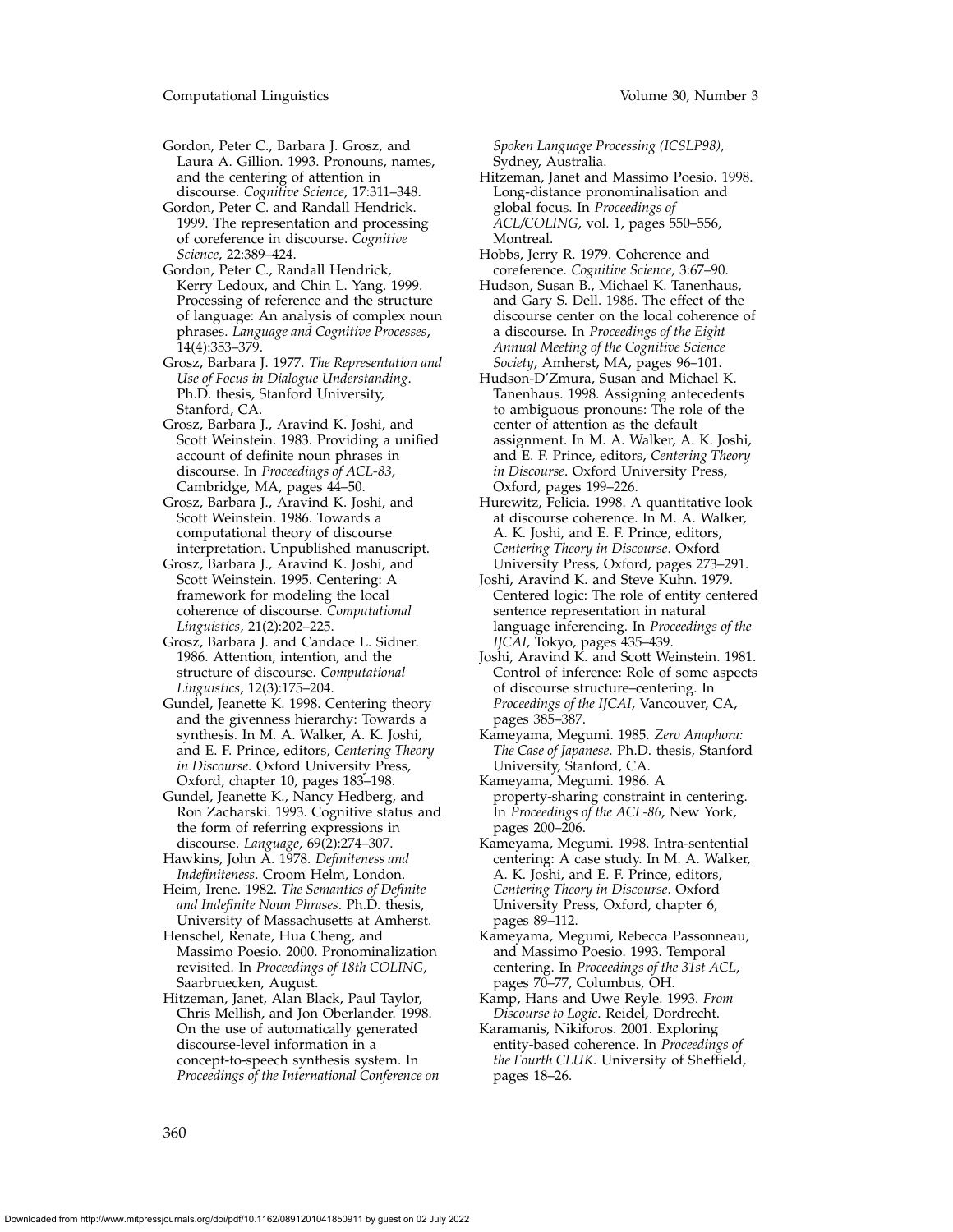Karamanis, Nikiforos. 2003. *Entity Coherence for Descriptive Text Structuring*. Ph.D. thesis, Informatics, University of Edinburgh.

Karttunen, Lauri. 1976. Discourse referents. In J. McCawley, editor, *Syntax and Semantics 7—Notes from the Linguistic Underground*. Academic Press, New York, pages 363–385.

Kibble, Rodger. 2000. A reformulation of rule 2 of centering theory. Technical report, ITRI, University of Brighton.

Kibble, Rodger. 2001. A reformulation of Rule 2 of centering theory. *Computational Linguistics*, 27(4):579–587.

Kibble, Rodger and Richard Power. 2000. An integrated framework for text planning and pronominalization. In *Proceedings of INLG*, Mitzpe Ramon, Israel, June.

Kintsch, Walter and Teun van Dijk. 1978. Towards a model of discourse comprehension and production. *Psychological Review*, 85:363–394.

Knott, Alistair, Jon Oberlander, Mick O'Donnell, and Chris Mellish. 2001. Beyond elaboration: The interaction of relations and focus in coherent text. In T. Sanders, J. Schilperoord, and W. Spooren, editors, *Text Representation: Linguistic and Psycholinguistic Aspects*. John Benjamins, Amsterdam and Philadelphia, pages 181-196.

Lappin, Shalom and Herbert J. Leass. 1994. An algorithm for pronominal anaphora resolution. *Computational Linguistics*, 20(4):535–562.

Lascarides, Alex and Nick Asher. 1993. Temporal interpretation, discourse relations and commonsense entailment. *Linguistics and Philosophy*, 16(5):437–493.

Mann, William C. and Sandra A. Thompson. 1988. Rhetorical structure theory: Towards a functional theory of text organization. *Text*, 8(3):243–281.

Marcu, Daniel. 1999. Instructions for manually annotating the discourse structures of texts. Unpublished manuscript, USC/ISI.

McKeown, Kathy R. 1985. Discourse strategies for generating natural-language text. *Artificial Intelligence*, 27(1):1–41.

Miltsakaki, Eleni. 1999. Locating topics in text processing. In *Proceedings of CLIN*, Utrecht, pages 127–138.

Miltsakaki, Eleni. 2002. Towards an aposynthesis of topic continuity and intrasentential anaphora. *Computational Linguistics*, 28(3):319–355.

Moser, Megan and Johanna D. Moore. 1996. Toward a synthesis of two accounts of

discourse structure. *Computational Linguistics*, 22(3):409–419.

Oberlander, Jon, Mick O'Donnell, Alistair Knott, and Chris Mellish. 1998. Conversation in the museum: Experiments in dynamic hypermedia with the intelligent labelling explorer. *New Review of Hypermedia and Multimedia*, 4:11–32.

Oberlander, Jon and Massimo Poesio. 2002. Entity coherence and relational coherence: a corpus-based investigation. Paper presented at the Berlin workshop on Topics in Discourse, September.

Passonneau, Rebecca J. 1993. Getting and keeping the center of attention. In M. Bates and R. M. Weischedel, editors, *Challenges in Natural Language Processing*. Cambridge University Press, Cambridge, chapter 7, pages 179–227.

Passonneau, Rebecca J. 1997. Instructions for applying discourse reference annotation for multiple applications (DRAMA). Unpublished manuscript.

Passonneau, Rebecca J. 1998. Interaction of discourse structure with explicitness of discourse anaphoric noun phrases. In M. A. Walker, A. K. Joshi, and E. F. Prince, editors, *Centering Theory in Discourse*. Oxford University Press, Oxford, chapter 17, pages 327–358.

Passonneau, Rebecca J. and Diane Litman. 1993. Feasibility of automated discourse segmentation. In *Proceedings of 31st Annual Meeting of the ACL*, Columbus, OH, pages 148–155.

Pearson, Jamie, Rosemary Stevenson, and Massimo Poesio. 2000. Pronoun resolution in complex sentences. In *Proceedings of AMLAP*, Leiden.

Pearson, Jamie, Rosemary Stevenson, and Massimo Poesio. 2001. The effects of animacy, thematic role, and surface position on the focusing of entities in discourse. In M. Poesio, editor, *Proceedings of the First SEMPRO*, University of Edinburgh.

Poesio, Massimo. 2000. Annotating a corpus to develop and evaluate discourse entity realization algorithms: Issues and preliminary results. In *Proceedings of the 2nd LREC*, pages 211–218, Athens, May.

Poesio, Massimo. 2003. Associative descriptions and salience. In *Proceedings of the EACL Workshop on Computational Treatments of Anaphora*, Budapest.

Poesio, Massimo. 2004. The MATE/GNOME scheme for anaphoric annotation, revisited. In *Proceedings of SIGDIAL*, Boston, May.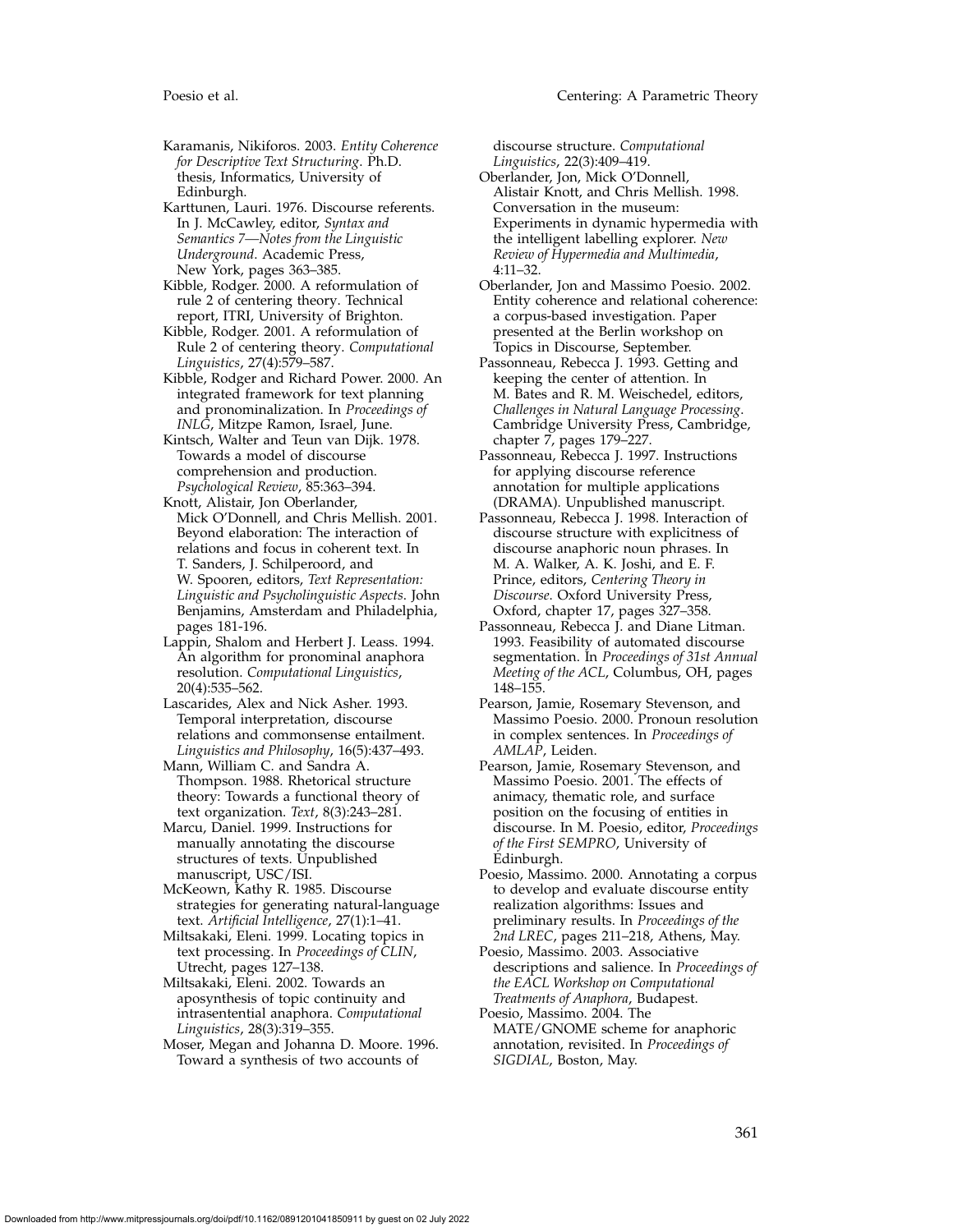Poesio, Massimo, Florence Bruneseaux, and Laurent Romary. 1999. The MATE meta-scheme for coreference in dialogues in multiple languages. In M. Walker, editor, *Proceedings of the ACL Workshop on Standards and Tools for Discourse Tagging*, pages 65–74.

- Poesio, Massimo and Barbara Di Eugenio. 2001. Discourse structure and anaphoric accessibility. In Ivana Kruijff-Korbayová and Mark Steedman, editors, *Proceedings of the ESSLLI 2001 Workshop on Information Structure, Discourse Structure and Discourse Semantics*, Helsinki.
- Poesio, Massimo and Natalia Nygren-Modjeska. 2003. The THIS-NP hypothesis: A corpus-based investigation. In *Proceedings of DAARC*, Lisbon.
- Poesio, Massimo and Rosemary Stevenson. Forthcoming. *Salience: Theoretical Models and Empirical Evidence*. Cambridge University Press, Cambridge and New York.
- Poesio, Massimo and Renata Vieira. 1998. A corpus-based investigation of definite description use. *Computational Linguistics*, 24(2):183–216.
- Prasad, Rashmi and Michael Strube. 2000. Discourse salience and pronoun resolution in Hindi. In *Penn Working Papers in Linguistics*, volume 6, University of Pennsylvania, Philadelphia, pages 189–208.
- Prince, Ellen F. 1981. Toward a taxonomy of given-new information. In P. Cole, editor, *Radical Pragmatics*. Academic Press, New York, pages 223–256.
- Prince, Ellen F. 1992. The ZPG letter: Subjects, definiteness, and information status. In S. Thompson and W. Mann, editors, *Discourse Description: Diverse Analyses of a Fund-Raising Text*. Benjamins, Amsterdam and Philadelphia, pages 295–325.
- Quirk, Randolph and Sidney Greenbaum. 1973. *A University Grammar of English*. Longman, Harlow, England.
- Rambow, Owen. 1993. Pragmatics aspects of scrambling and topicalization in German. In *Proceedings of the Workshop on Centering Theory in Naturally-Occurring Discourse*. Institute for Research in Cognitive Science, Philadelphia.
- Sanford, Anthony J. and Simon C. Garrod. 1981. *Understanding Written Language*. Wiley, Chichester, England.
- Scott, Donia, Richard Power, and Roger Evans. 1998. Generation as a solution to its own problem. In *Proceedings of the ninth International*

*Workshop on Natural Language Generation*, Niagara-on-the-Lake, CA.

- Sgall, Petr. 1967. Functional sentence perspective in a generative description. *Prague Studies in Mathematical Linguistics*, 2:203–225.
- Sidner, Candace L. 1979. *Towards a Computational Theory of Definite Anaphora Comprehension in English Discourse*. Ph.D. thesis, Massachusetts Institute of Technology, Cambridge.
- Siegel, Sidney and N. John Castellan. 1988. *Nonparametric Statistics for the Behavioral Sciences,* 2nd edition McGraw-Hill, Boston.
- Stevenson, Rosemary J., Rosalind A. Crawley, and David Kleinman. 1994. Thematic roles, focus, and the representation of events. *Language and Cognitive Processes*, 9:519–548.
- Stevenson, Rosemary, Alistair Knott, Jon Oberlander, and Scott McDonald. 2000. Interpreting pronouns and connectives: Interactions between focusing, thematic roles and coherence relations. *Language and Cognitive Processes*, 15, pages 225–262.
- Strube, Michael. 1998. Never look back: An alternative to centering. In *Proceedings of COLING-ACL*, pages 1251–1257, Montreal.
- Strube, Michael and Udo Hahn. 1999. Functional centering–Grounding referential coherence in information structure. *Computational Linguistics*, 25(3):309–344.
- Suri, Linda Z. and Kathleen F. McCoy. 1994. RAFT/RAPR and centering: A comparison and discussion of problems related to processing complex sentences. *Computational Linguistics*, 20(2):301–317.
- Tetreault, Joel R. 2001. A corpus-based evaluation of centering and pronoun resolution. *Computational Linguistics*, 27(4):507–520.
- Turan, Umit. 1998. Ranking forward-looking centers in Turkish: Universal and language-specific properties. In M. A. Walker, A. K. Joshi, and E. F. Prince, editors, *Centering Theory in Discourse*. Oxford University Press, Oxford, chapter 8, pages 139–160.
- Vallduvi, Enric. 1990. *The Informational Component*. Ph.D. thesis, University of Pennsylvania, Philadelphia.
- van Deemter, Kees and Rodger Kibble. 2000. On coreferring: Coreference in MUC and related annotation schemes. *Computational Linguistics*, 26(4):629–637.
- Walker, Marilyn A. 1989. Evaluating discourse processing algorithms. In *Proceedings ACL-89*, pages 251–261, Vancouver, British Columbia, Canad, June.